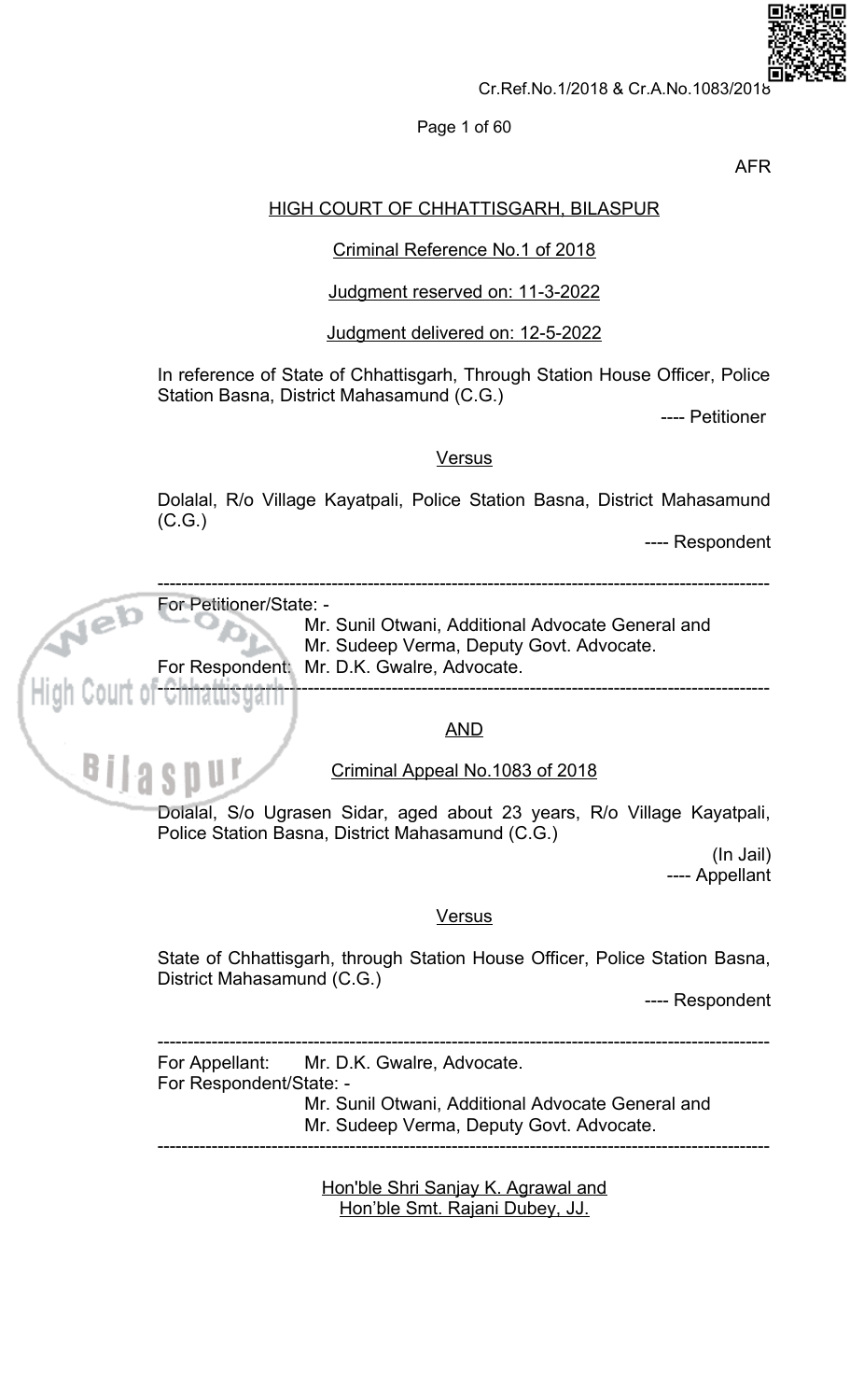Page 2 of 60

# C.A.V. Judgment

Sanjay K. Agrawal, J: -

1. The appellant herein namely Dolalal has been awarded with death sentence by the learned Additional Sessions Judge, Saraipali, Distt. Mahasamund in Sessions Trial No.27/2017 vide judgment dated 26-6-2018 after having found him guilty for offence punishable under Section 302 of the IPC on two counts and also sentenced to fine of  $\bar{\tau}$ 500/-, in absence of failure to pay the amount of fine to further undergo rigorous imprisonment for two months. He was sentenced to death by hanging under sub-section (5) of Section 354 of the CrPC. Conviction and sentences imposed upon the appellant are as follows:-

|            | Conviction and sentences imposed upon the appellant are as follows:-                                                                                            |
|------------|-----------------------------------------------------------------------------------------------------------------------------------------------------------------|
| Conviction | Sentence                                                                                                                                                        |
|            | $\left[\frac{1}{2}\right]$ Court of Chinal Sec. 302 of the IPC (two counts) Death sentence and fine of $\bar{\tau}$<br>500/-, in default, RI for two<br>months. |

2. The learned Additional Sessions Judge in exercise of power conferred under Section 366 of the CrPC after passing the sentence of death submitted the proceedings to this Court for its confirmation and this is how this death reference is before us for consideration along with the appeal preferred by the accused / appellant herein being Cr.A. No.1083/2018.

3. The prosecution case as unfolded during the course of trial is as under: -

# Admitted Facts / Prosecution Case, in brief: -

3.1) Case of the prosecution, in brief, is that in the intervening night of 25<sup>th</sup> & 26<sup>th</sup> January, 2017, at Village Kayatpali, Police Station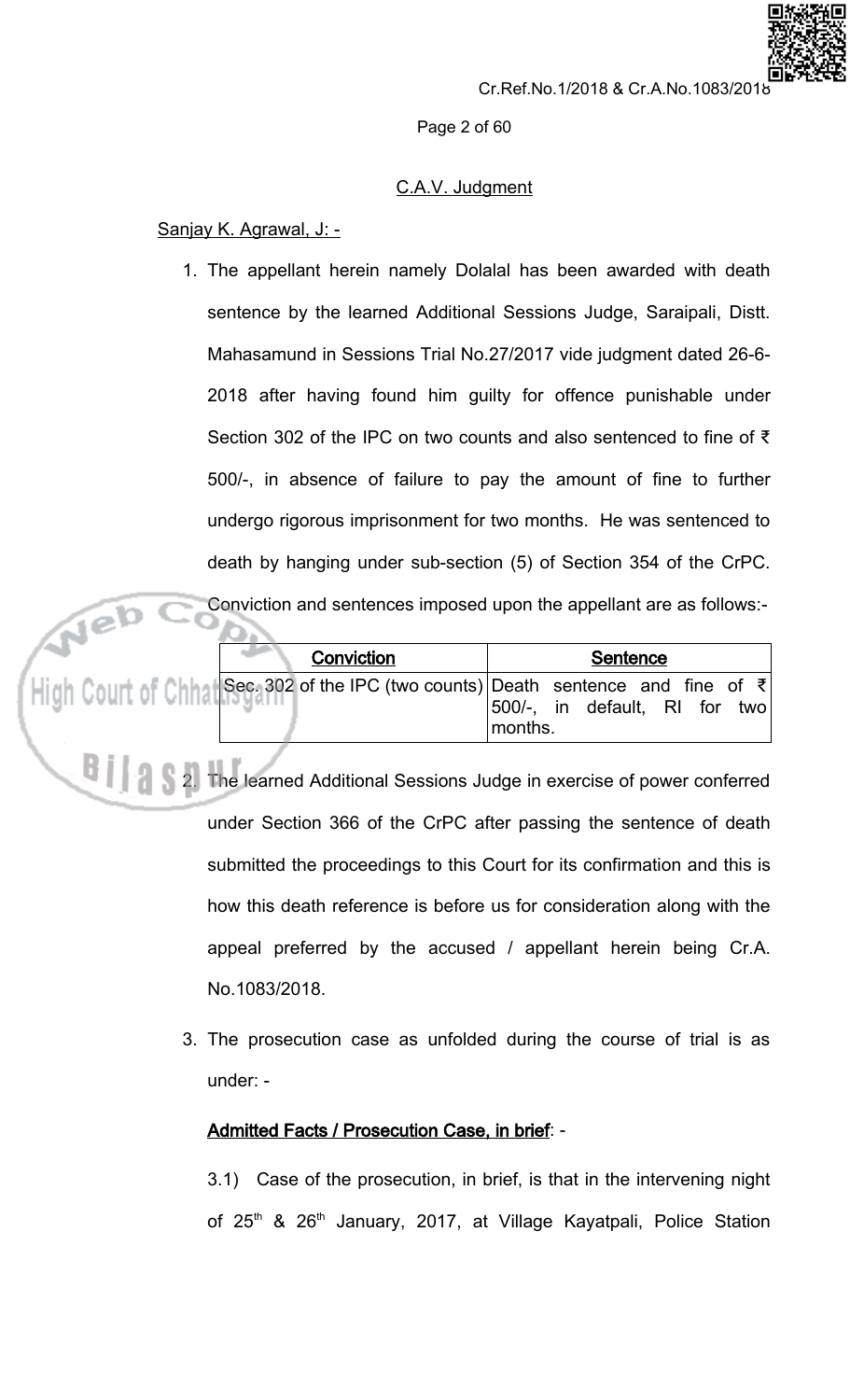#### Page 3 of 60

Basna, near the field of Puran Sidar, the appellant murdered his son Shubham, aged about 8 years and daughter Jasmine @ Soniya, aged about 9 years, by spade by decapitating their head from the rest of the body and thereby committed the above-stated offences. It is admitted fact on record that deceased Shubham, aged about 8 years and deceased Jasmine, aged about 9 years were son and daughter of the appellant herein / accused and Geeta (PW-2), who is wife of the appellant herein.

3.2) Further case of the prosecution is that on 26-1-2017 in the morning, Dhaneshwar (PW-1) received information at Village Saraipali that dead bodies of son and daughter of Dolalal - the appellant herein, aged about 8 years and 9 years, respectively, are lying in the field of Puran Sidar at Village Kayatpali, the dead bodies were lying decapitated their head from the rest of body and spade was also lying in the field. At his instance, Dehati Nalishi Ex.P-1 was recorded on 26-1-2017 at 11.50 a.m. and Dehati Morgue Ex.P-2 with regard to Jasmine was recorded at 12 noon at the instance of Dhaneshwar (PW-1) and also Dehati Morgue Ex.P-23 with regard to Shubham was recorded on the same day at 12.20 p.m. by the investigating officer K.K. Bajpai (PW-14). The informant namely Dhaneshwar (PW-1) identified the dead bodies of Shubham and Jasmine as his nephew Shawl of the accused was also and niece vide Exs.P-3 & P-4. recovered vide Ex.P-5. Thereafter, inquest on the dead bodies of the deceased was conducted on 26-1-2017 vide Ex.P-10 (Jasmine) and Ex.P-11 (Shubham). Morgue intimation with regard to Jasmine was recorded on the same day at 6.25 p.m. vide Ex.P-25 and morgue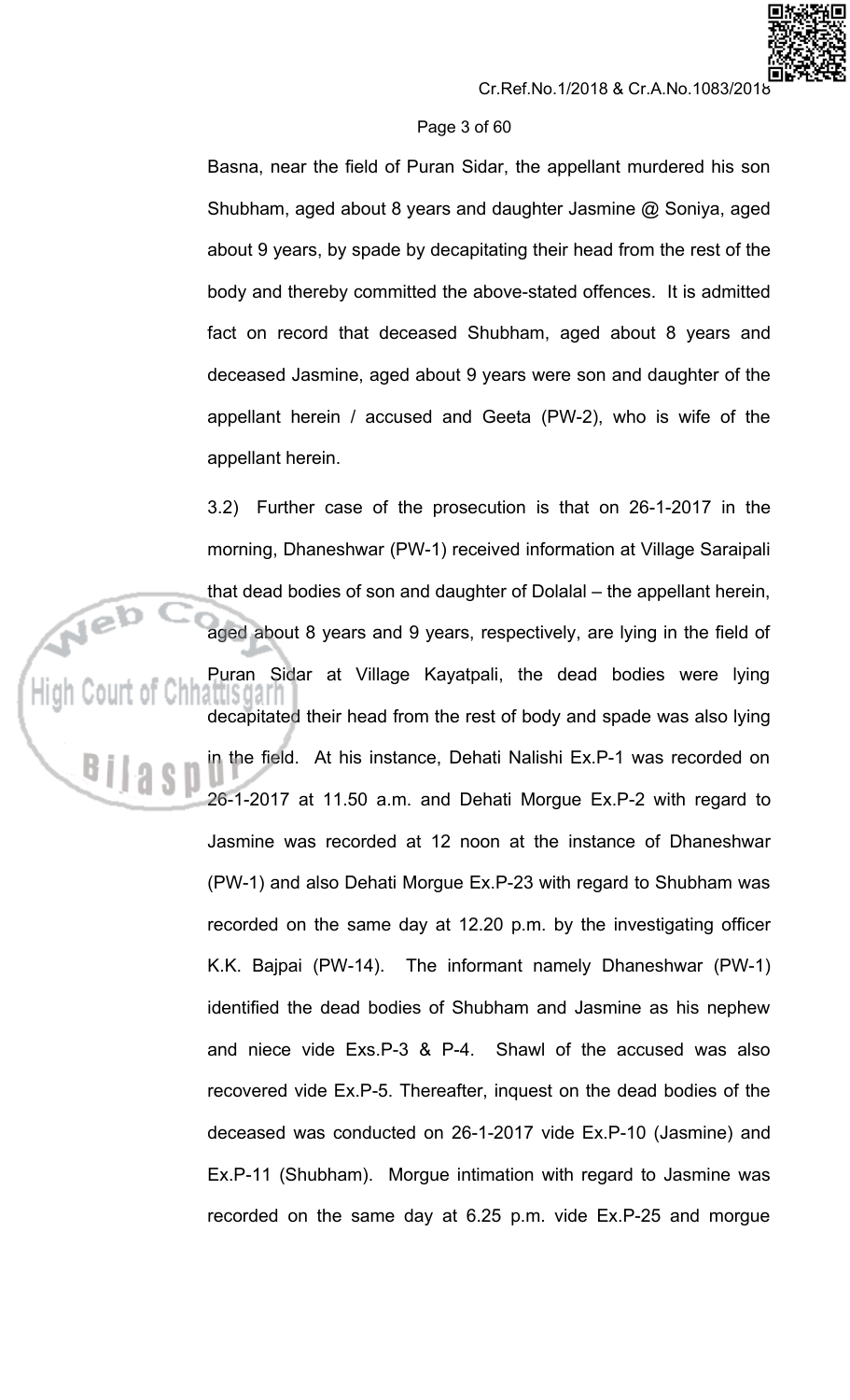## Page 4 of 60

intimation with regard to Shubham was recorded at 7 p.m. vide Ex.P-26 and subsequently, first information report (FIR) was registered at 5.35 p.m. vide Ex.P-24 by Dauram Sagar (PW-12) against the sole appellant herein for offence under Section 302 of the IPC. Dead bodies were sent for postmortem and Dr. S.R. Sidar (PW-9) conducted postmortem of Shubham vide report Ex.P-20 and postmortem of Jasmine was conducted vide Ex.P-21. According to the postmortem report, Shubham and Jasmine died on account of excessive bleeding and shock. Neck of Shubham and Jasmine were completely cutoff from the rest of the body and crushed injuries were also found on their head and face. Death was homicidal in nature in both the cases.

Further case of the prosecution is that on the basis of suspicion  $3.3)$ made by Dhaneshwar (PW-1), further investigation was conducted and the appellant was found to be absconding from village and home and after query to relatives, he has been caught by Saraipali police at Village Jamhari Sajapali and was brought to Village Kayatpali, Police Station Basna, District Mahasamund and thereafter, the appellant was taken into custody and his memorandum statement Ex.P-17 was recorded under Section 27 of the Evidence Act on 26-1-2017. At the instance of the accused, one T-Shirt and half pant containing bloodstains were seized vide Ex.P-19 and one spade (rapa) used in the commission of offence was also seized from the spot vide Ex.P-18. On 1-2-2017, at the instance of Constable Om Prakash Chandrakar (PW-6), clothes of deceased Jasmine and T-Shirt of deceased Shubham were also seized vide Ex.P-16. Seized articles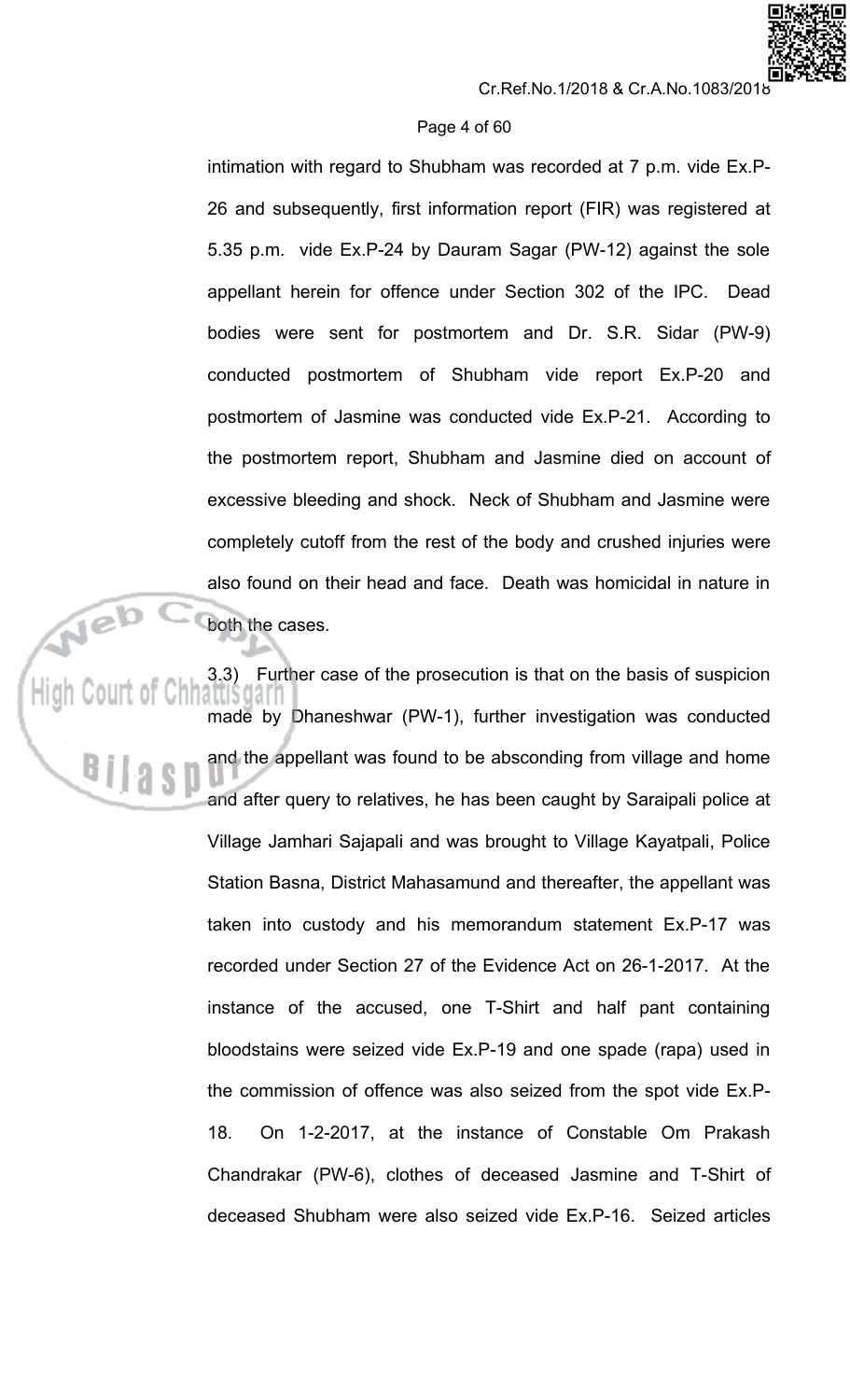# Page 5 of 60

were sent for chemical examination to Forensic Science Laboratory from where report Ex.P-15 was received. According to the FSL report, human blood was found on T-Shirt and half pant (E1 & E2) which were seized from the possession of appellant Dolalal and also on frock of deceased Jasmine and T-Shirt & underwear of deceased Shubham.

 $3.4)$ During the course of investigation, statements of the witnesses were recorded under Section 161 of the CrPC and after completion of investigation, charge-sheet was filed before the Court of Judicial Magistrate First Class, Basna who committed the case to the Court of Sessions, Mahasamund from where the Additional Sessions Judge, Saraipali, received the case on transfer for trial for hearing and disposal in accordance with law for offence under Section 302 of the aubyan **IPC** 

In order to bring home the aforesaid offence, the prosecution has examined as many as 14 witnesses and exhibited documents Exs.P-1 to  $P-30$ .

# Defence of the accused: -

5. The appellant herein / accused entered into defence and abjured his guilt, and pleaded innocence and false implication. His defence was that he has not murdered his son and daughter and he has been falsely implicated. He has exhibited the statement of Rohit Kumar vide Ex.D-1, but did not adduce any oral evidence.

# Judgment of trial Court: -

6. The learned Additional Sessions Judge upon appreciation of oral and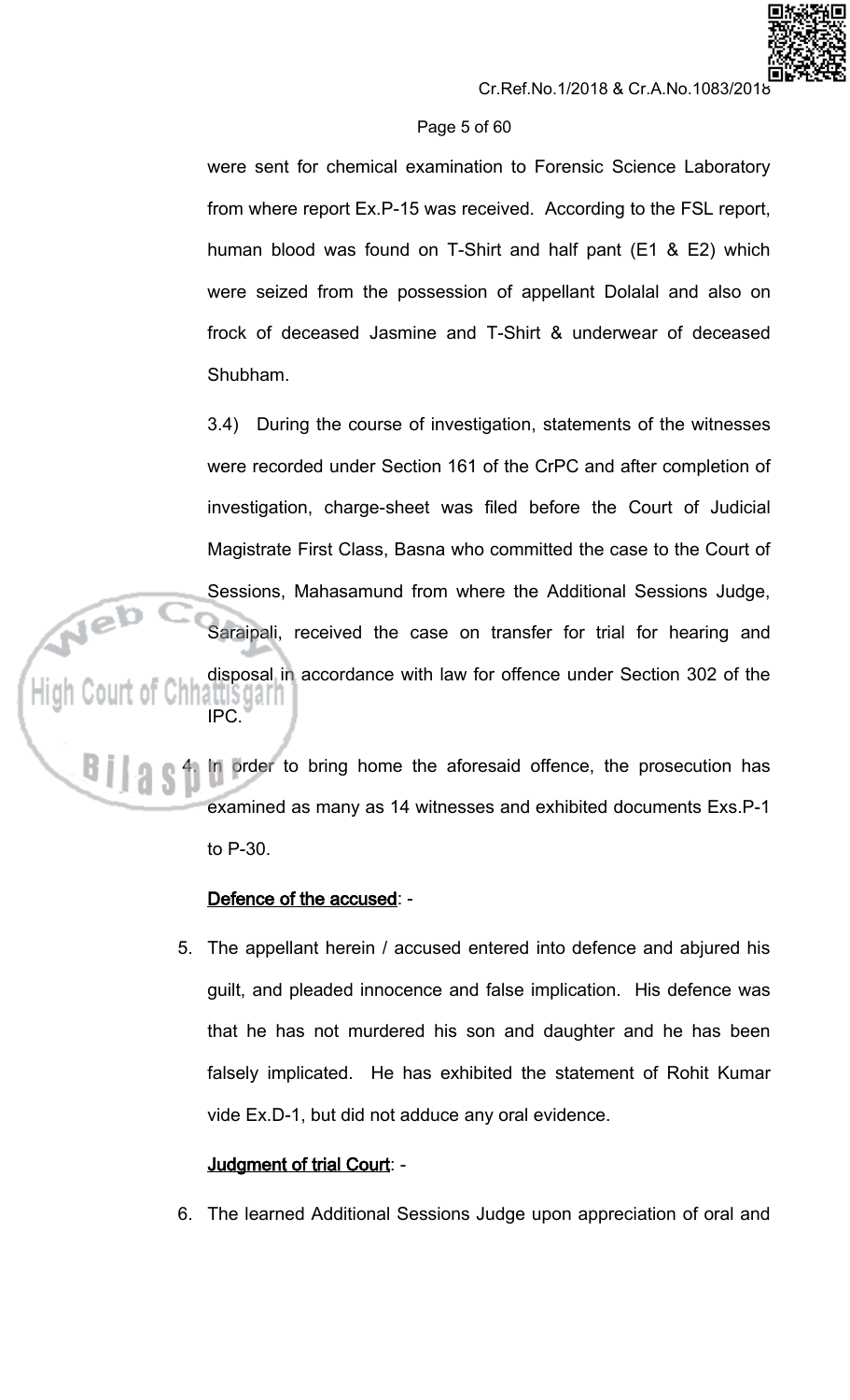## Page 6 of 60

documentary evidence on record, by its impugned judgment, convicted the appellant under Section 302 of the IPC and awarded death sentence and further, made reference to this Court for confirmation of the same.

- 7. Following incriminating circumstances have been relied upon by the prosecution during trial and accepted by the learned trial Court while convicting the appellant herein: -
	- > Prior to the date of offence, Shubham and Jasmine both were staying with their mother, maternal grand-father and maternal grand-mother at Village Lamkasa.

On 25-1-2017, the appellant visited their Village Lamkasa and brought them to his Village Kayatpali on the pretext of High Court of Chhattis gelebrating 26<sup>th</sup> January – Republic Day and as such, they were last seen together with the appellant and next day, dead bodies of Shubham & Jasmine were found decapitated from their neck.

- > On the memorandum statement of the accused, on 26-1-2017 at 2.50 p.m., T-Shirt (E1) and half pant (E2) of the accused with blood stains were seized vide Fx P-19
- > As per FSL report, human blood (Group B) was found on T-Shirt and half pant of the accused.
- $\triangleright$  Conduct of the accused in absconding immediately after the commission of crime to his sister-in-law's Village Jamhari Sajapali is an additional link against him and he failed to explain the same by offering reasonable and satisfactory explanation.
- > Human blood was found on bloodstained soil, frock of Jasmine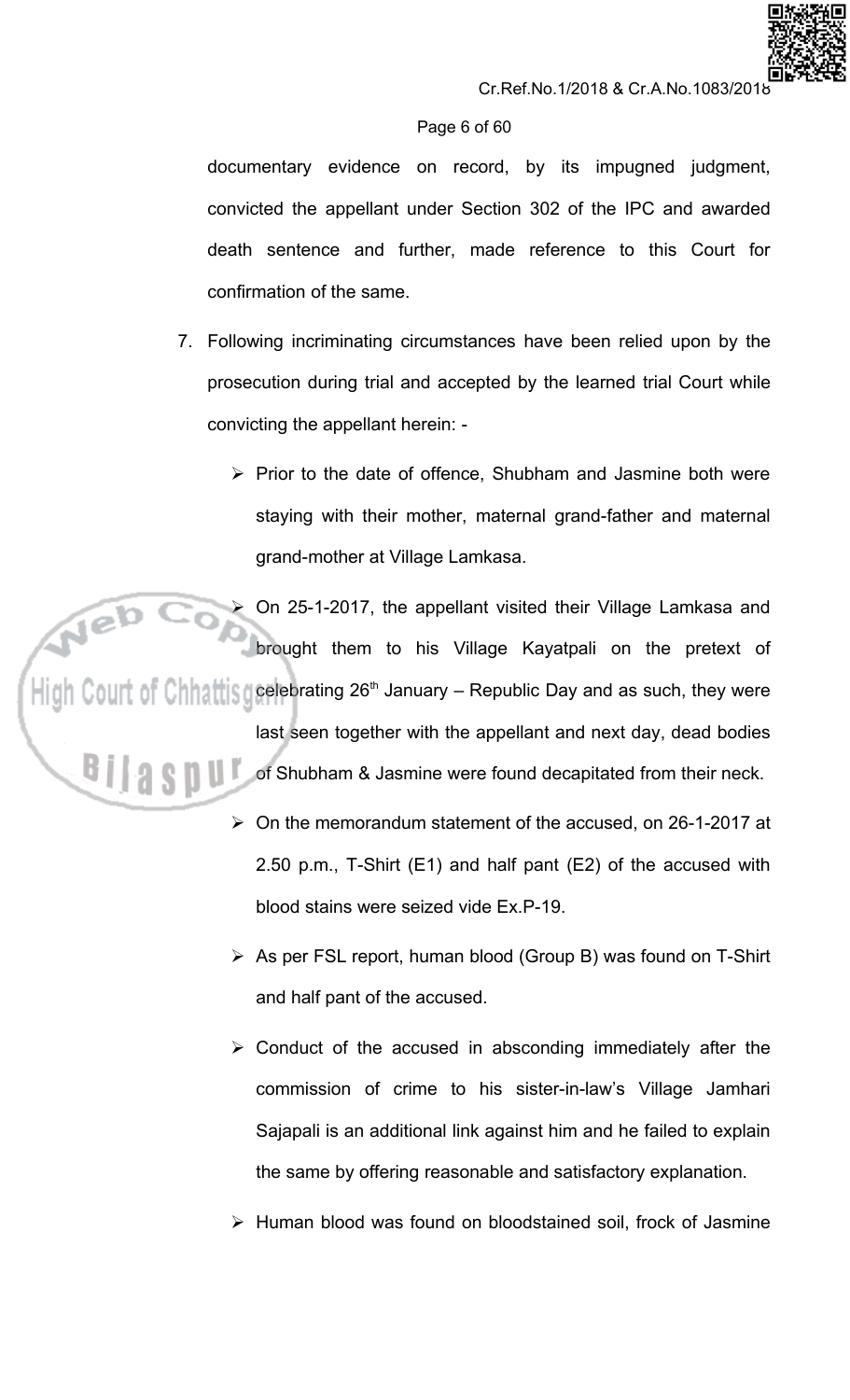## Page 7 of 60

and T-Shirt of Shubham recovered from the spot.

8. Feeling dissatisfied and aggrieved against the judgment of conviction recorded and sentence awarded, the appellant herein has preferred this appeal under Section 374(2) of the CrPC. However, the learned Additional Sessions Judge in accordance with the provisions contained in Section 366(1) of the CrPC, submitted the sentence of death to this Court for confirmation.

# **Submissions of parties: -**

9. Mr. D.K. Gwalre, learned counsel appearing for the accused/appellant, would submit as under: -

1. The main circumstance relied upon by the prosecution which was eventually accepted by the trial Court was that the accused  $\overline{\phantom{a}}$ High Court of Chhattis grook away Shubham & Jasmine from the custody of their mother on 25-1-2017 on the pretext of celebrating Republic Day of 26th January, 2017 and next day, they were found dead, but same has not been corroborated by ocular evidence of Geeta (PW-2) - wife of the appellant herein who is a hearsay witness. Likewise, Setram (PW-5) - father-in-law of the accused / appellant also came to know from his wife Gowri Bai (PW-3) and thus, he is also a hearsay witness. Gunmani Pareshwar  $(PW-4)$  – uncle of the accused / appellant saw deceased Jasmine in the village in the night of 25<sup>th</sup> January, 2017 and K.K. Bajpai (PW-14) – investigating officer has admitted in his crossexamination that he did not investigate on this aspect and, therefore, the circumstance of last seen together does not stand proved in accordance with law. The solitary circumstance of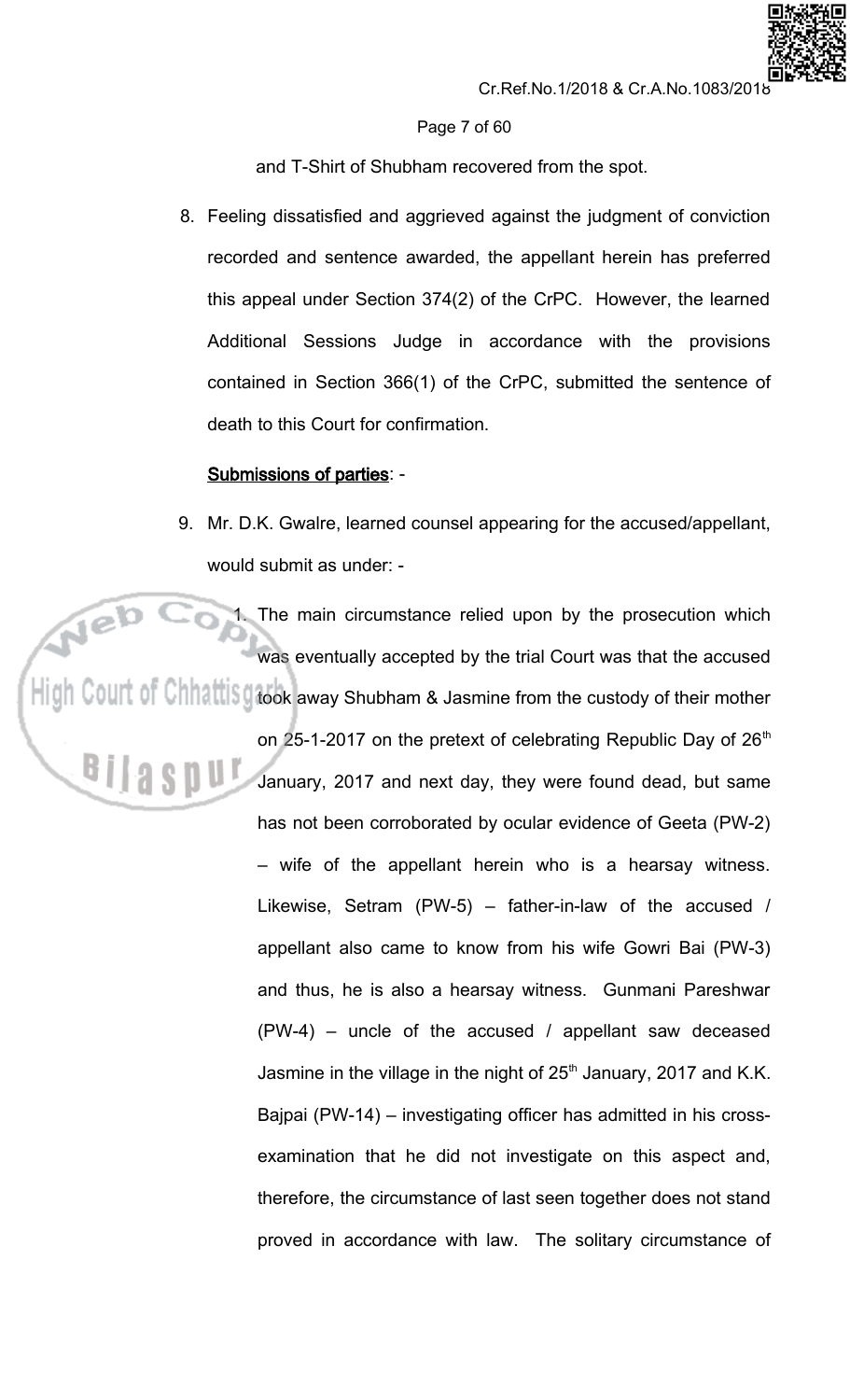## Page 8 of 60

last seen together is not conclusive in itself to hold the suspect guilty. The theory of last seen together comes into play, when other attending circumstances stand proved beyond all reasonable doubts. Mr. Gwalre, learned counsel, would rely upon the decisions of the Supreme Court in the matters of Sharad Birdhichand Sarda v. State of Maharashtra<sup>1</sup>, Bodhraj alias Bodha and others v. State of Jammu and Kashmir<sup>2</sup>, Arjun Marik and others v. State of Bihar<sup>3</sup>, Inderjit Singh and another v. State of Punjab<sup>4</sup>, Sahadevan and another v. State of Tamil Nadu<sup>5</sup> and Kanhaiya Lal v. State of Rajasthan<sup>6</sup> to buttress his submission.

The prosecution case is mainly based on the self-serving statement of Gowri Bai (PW-3) - mother-in-law of the accused. The evidence of this witness is required to be scrutinised carefully as to whether his evidence is worth credence or not. The evidence of this witness does not inspire confidence. Reliance has been placed upon the decision of the Supreme Court in the matter of State of Maharashtra v. Dinesh<sup>7</sup>.

- 3. Bloodstained T-Shirt and half pant were seized from the accused on his memorandum statement and they were sent to the FSL for chemical examination. The FSL report has been filed and proved as Ex.P-15 in which human blood was found on T-Shirt & half pant Articles E1 & E2. Similarly human blood
- (1984) 4 SCC 116  $\mathbf 1$ (2002) 8 SCC 45  $\overline{2}$ 1994 Supp (2) SCC 372 3  $\blacktriangle$ AIR 1991 SC 1674 (2012) 6 SCC 403 5 (2014) 4 SCC 715 6 7 (2018) 15 SCC 161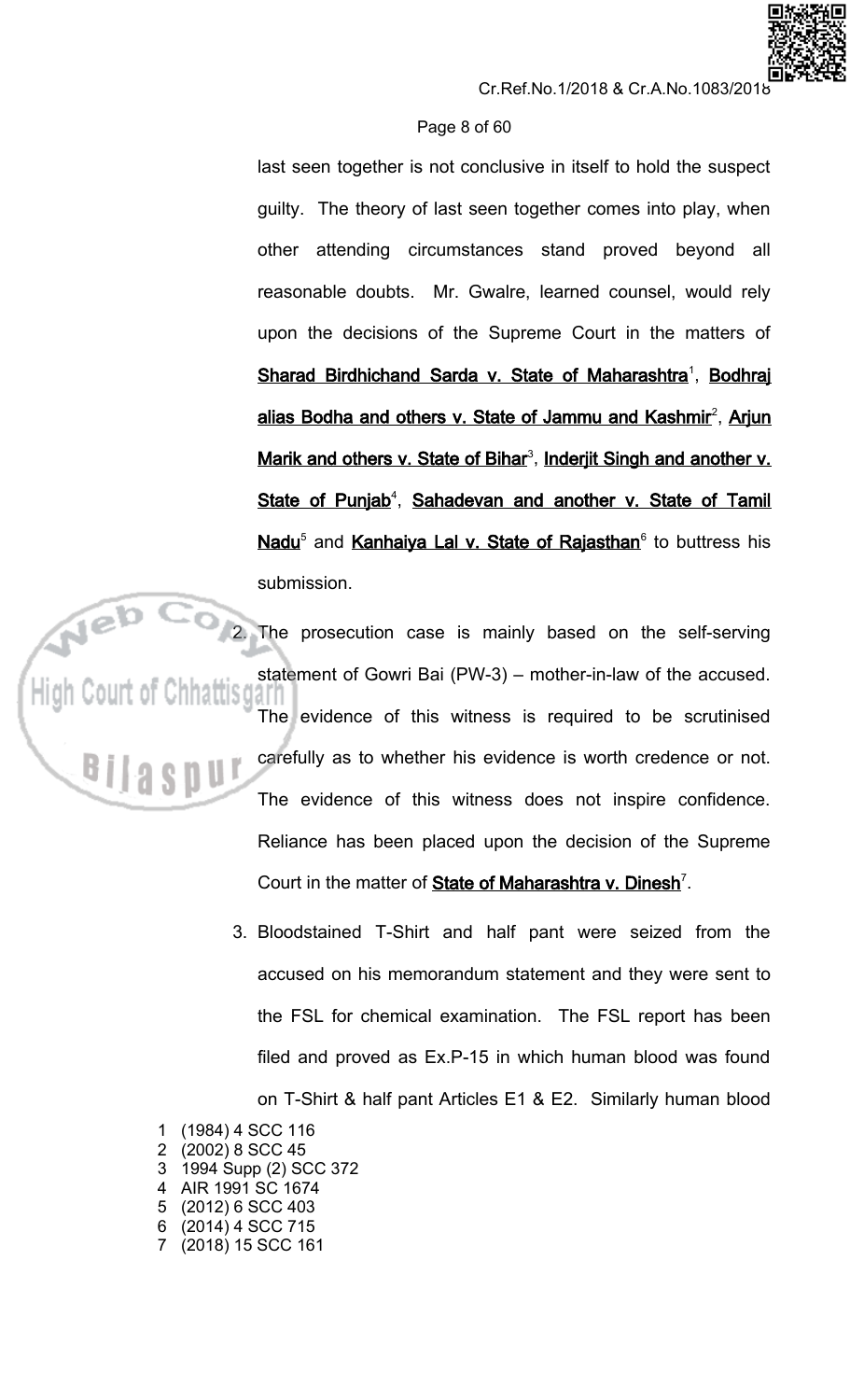# Page 9 of 60

was found on frock Article G of deceased Jasmine and on T-Shirt Article H1 of deceased Shubham. Likewise, human blood was found on Article H2 underwear of deceased Shubham. However, the FSL report does not connect the accused with the commission of offence as it was not sent for serologist report in view of the decision of the Supreme Court in the matter of Sattatiya alias Satish Rajanna Kartalla v. State of Maharashtra<sup>8</sup>.

- 4. The accused immediately after the incident did not went untraceable, he was found staying in the house of his sister-inlaw at Village Jamhari Sajapali and there is no investigation on the point of whereabouts of the accused at the relevant point of time, therefore, no adverse inference can be drawn against the appellant. Reliance has been placed upon the decisions of the Supreme Court in the matters of Durga Burman Roy v. State of Sikkim<sup>9</sup>and Sunil Clifford Daniel v. State of Punjab<sup>10</sup> in support thereof.
	- 5. The prosecution was under bounden duty to prove its case beyond all reasonable doubts; when the prosecution is failed to prove its case, it cannot take advantage of the fact that the accused has not been able to probabilise his defence. It is settled law that the prosecution must stand or fall on its own. Reliance has been placed upon the decision of the Supreme Court in the matter of Kanhaiya Lal v. State of Rajasthan<sup>11</sup>.
	- 6. In a case based on circumstantial evidence, motive to commit

8 (2008) 3 SCC 210 9 (2014) 13 SCC 35 10 (2012) 11 SCC 205 11 (2014) 4 SCC 715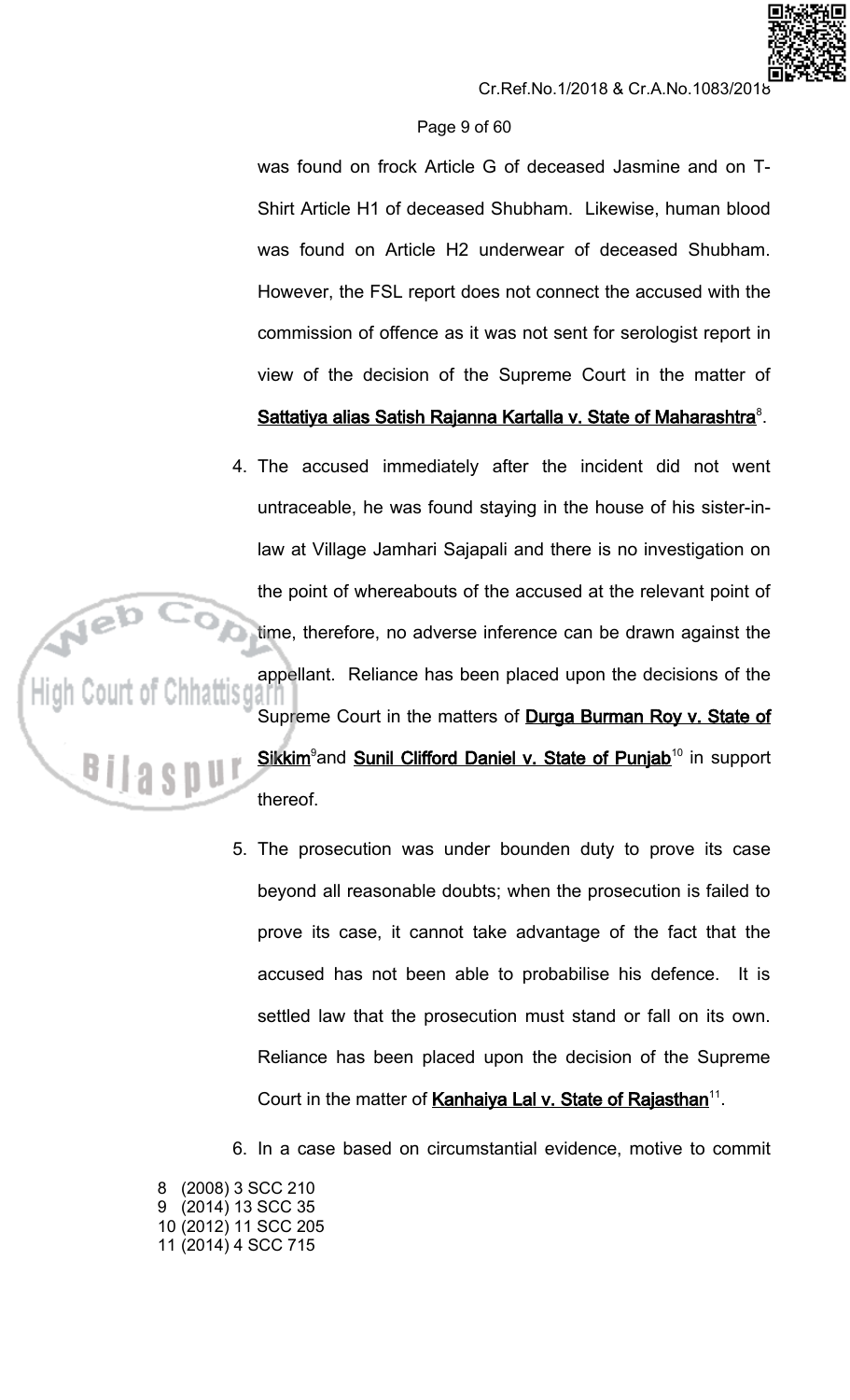# Page 10 of 60

crime plays an important role and assumes importance. In the instant case, the prosecution has not proved any motive of the accused to commit the crime in question. Learned counsel relied upon the decisions of the Supreme Court in the matters of Tarseem Kumar v. Delhi Administration<sup>12</sup>, Amitava Baneriee alias Amit alias Bappa Banerjee v. State of West Bengal<sup>13</sup> and **Kanhaiya Lal** (supra) to buttress his submission.

- 7. Lastly, Mr. Gwalre, learned counsel, would submit that the learned Additional Sessions Judge has committed grave legal error in holding the present case falls within the category of rarest of rare case and failed to follow the legal proposition laid down by the Constitution Bench of the Supreme Court in the matter of **Bachan Singh v. State of Punjab**<sup>14</sup> and the learned Additional Sessions Judge has failed to record special reasons for sentencing the accused / appellant to death as required under Section 354(3) of the CrPC.
	- 8. Concluding the submissions, Mr. Gwalre, learned counsel, would submit that the prosecution has miserably failed to connect the accused / appellant with the crime in question either by direct, medical or circumstantial evidence and therefore the appellant be acquitted from the charge and the criminal appeal be allowed and the reference be rejected.
- 10. On the other hand, Mr. Sunil Otwani, learned Additional Advocate General, ably assisted by Mr. Sudeep Verma, learned Deputy Govt.

12 1994 Supp (3) Scc 367 13 (2011) 12 SCC 554 14 AIR 1980 SC 898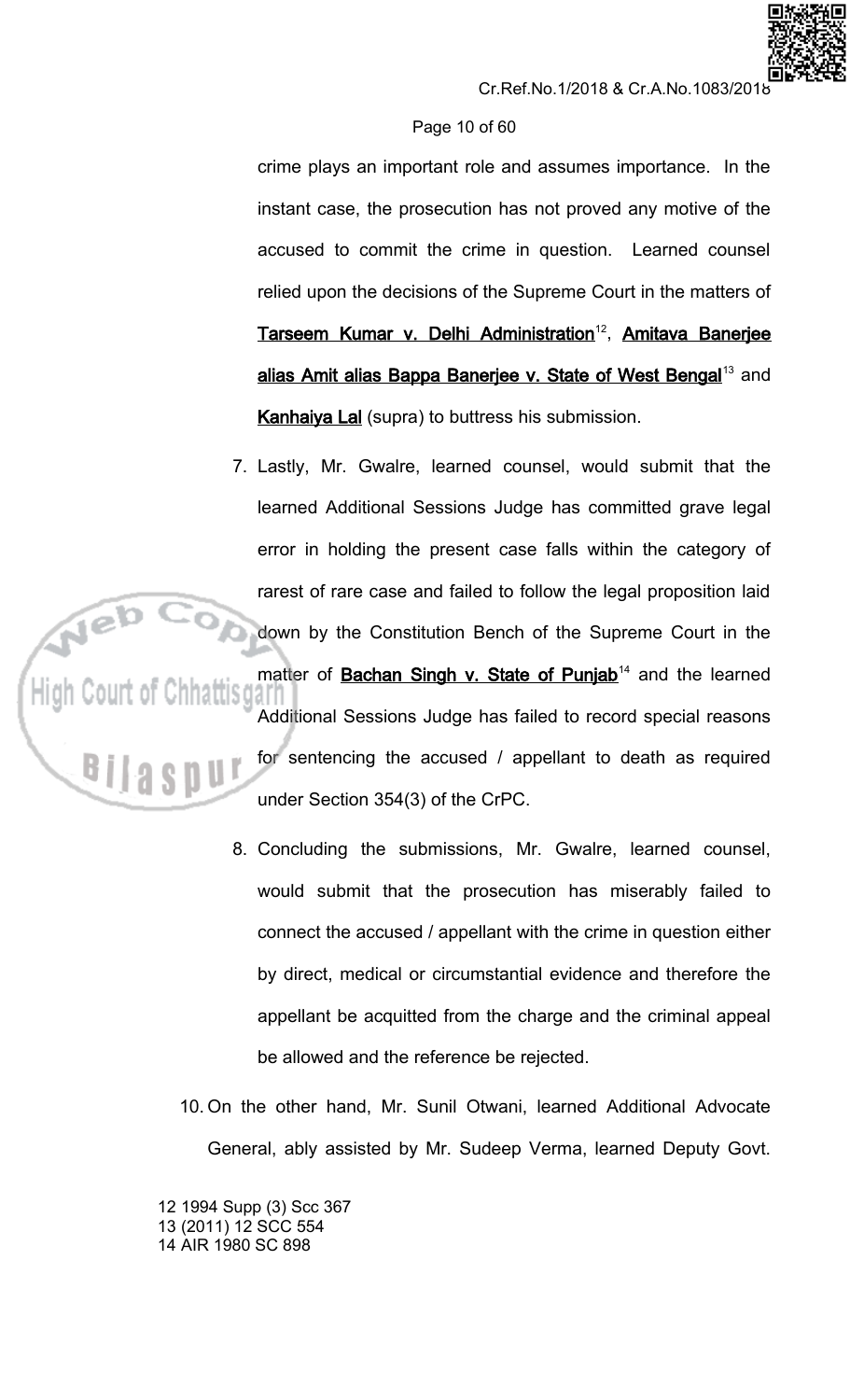## Page 11 of 60

Advocate, would submit that the prosecution has brought sufficient material in shape of ocular, medical and circumstantial evidence to justify conviction of the appellant for the above-stated offence. He would further submit that this is a case of rarest of rare case where the appellant has took away the custody of his two minor son & daughter Shubham & Jasmine from the custody of their mother Gowri Bai (PW-3) on the pretext of celebrating Republic Day on 26<sup>th</sup> January, 2017 and thereafter brutally murdered them, by decapitating their neck from the rest of the body and absconded from the scene of occurrence by locking the house which will fall within the meaning of rarest of rare case as indicated by their Lordships of the Supreme Court in Bachan Singh (supra). He would further submit that the manner in which murder of his own son & daughter has been committed by the appellant brutally by cutting off the neck from the rest of the body, it can be said to be a rarest of rare case and there is no chance of reformation of the appellant and he is burden to the society, therefore, imprisonment for life or other sentence is completely inadequate, only the sentence of death would be appropriate and adequate punishment which has rightly been awarded to him. He would also submit that once the theory of last seen together is found established and coupled / corroborated with other incriminating circumstances, conviction can be maintained on those cumulative circumstances. He would contend that on the basis of memorandum statement of the accused Ex.P-17, T-Shirt & half pant of the accused were recovered vide Ex.P-19 and as per the FSL report Ex.P-15, human blood was found on T-Shirt & half pant of the accused, on frock of deceased Jasmine and also on T-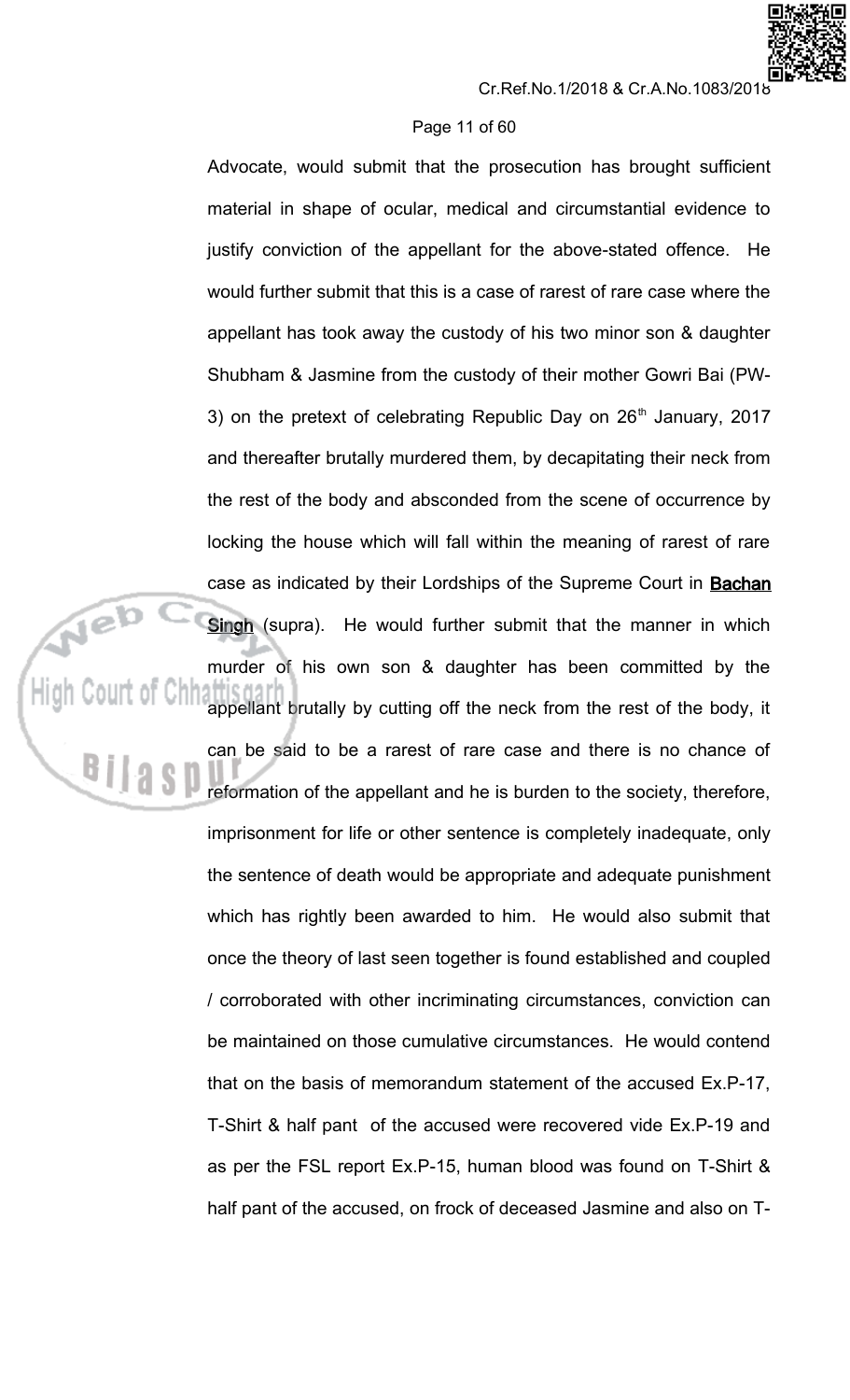# Page 12 of 60

Shirt & underwear of deceased Shubham. In absence of serologist report to match the blood groups, still it is on substantive proof of circumstantial evidence and no benefit would be extended in favour of the accused. He would rely upon the decision of the Supreme Court in the matter of Balwan Singh v. State of Chhattisgarh and another<sup>15</sup> to Mr. Otwani, learned Additional Advocate support his contention. General, would further contend that seizure of bloodstained clothes vide Exs.P-18 & P-19 pursuant to the memorandum statement Ex.P-17 at the instance of the accused itself is a substantial piece of evidence containing truth and is an incriminating circumstance in the chain of circumstantial evidence against the accused. He would further rely upon the decision of the Supreme Court in the matter of

Suresh Chandra Bahri v. State of Bihar<sup>16</sup> in support of his contention.

He would also contend that absence of motive would not prejudice the case of the prosecution as absence of motive could be a missing link of incriminating circumstances but once the prosecution case has established other incriminating circumstances to its entirety, absence of motive will not give any benefit to the accused and would rely upon the decision of the Supreme Court in the matter of **State of Gujarat v.** Anirudhsing and another<sup>17</sup> and that of the Delhi High Court in the matter of Ramesh Kumar alias Rameshwar v. State<sup>18</sup>. Lastly, he would submit that in view of the aforesaid evidence available on record, the criminal appeal preferred by the accused deserves to be dismissed and the death sentence awarded to him deserves to be

15 (2019) 7 SCC 781 16 1995 Supp (1) SCC 80 17 (1997) 6 SCC 514 18 2010 Cri.L.J. 85 (Delhi High Court)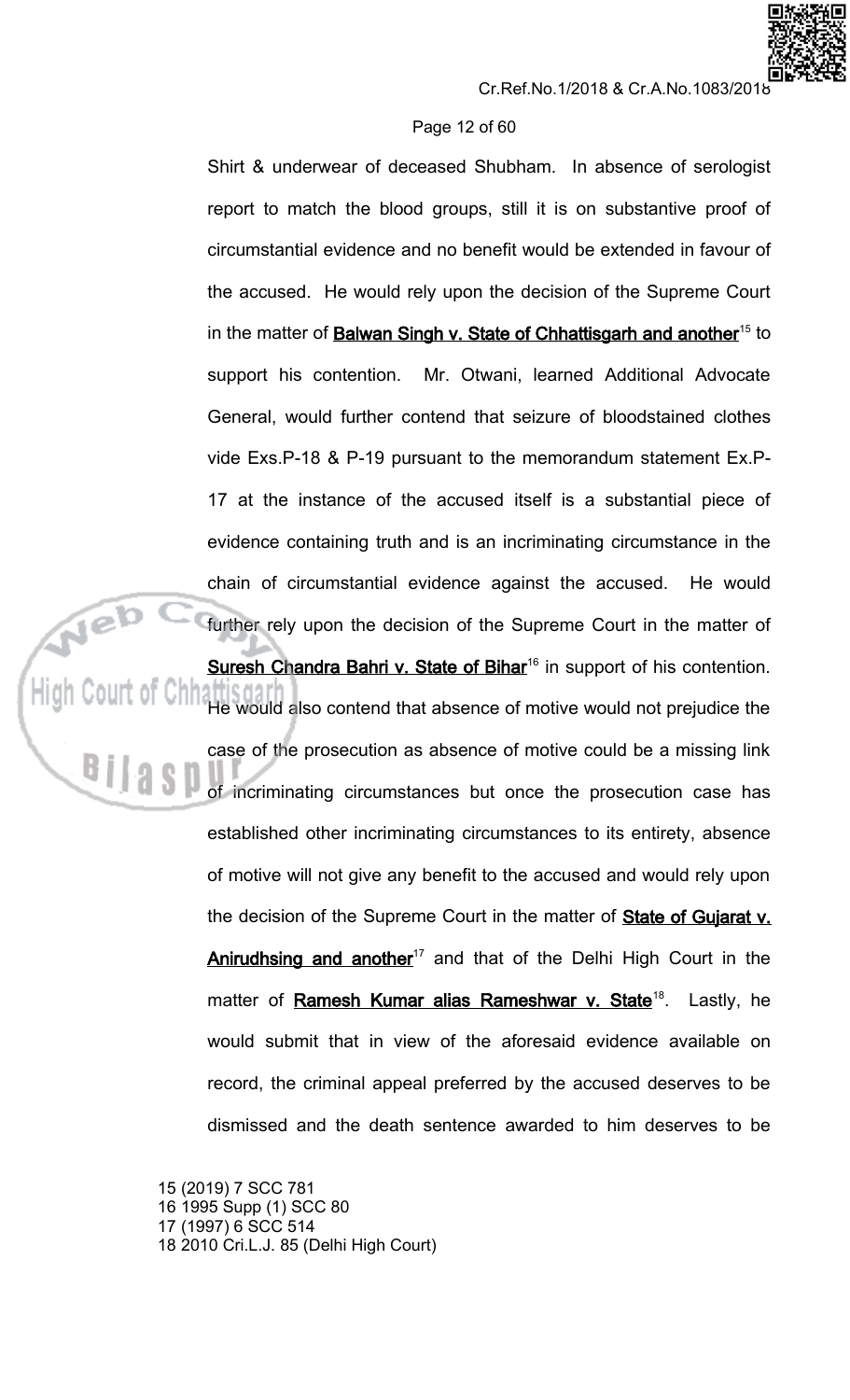

confirmed.

- 11. We have heard learned counsel for the parties and considered their rival submissions made herein-above and also gone through the record of the trial Court thoroughly and extensively.
- 12. In order to consider the submissions raised by learned counsel for the parties, since the case is merely based on ocular / circumstantial evidence and medical evidence, we will consider the evidence together.

# **Circumstantial Evidence (Last Seen Together)**

13. The prosecution has mainly relied upon the theory of last seen Web c together of the appellant with Shubham and Jasmine - son and daughter of the appellant herein. It is the case of the prosecution that  $\frac{1}{\|x\|}$  C0UIT of Chit $\alpha$  relation of the appellant with his wife became strained and on account of that, 3-4 days prior to the date of incident, his wife Geeta (PW-2) **All States I left her matrimonial house along with her son Shubham and daughter** Jasmine to her parents' house namely, Gowri Bai (PW-3) - mother and Setram (PW-5) – father, but immediately after one day, the appellant reached there to take his son & daughter back with him to which Geeta (PW-2) refused, but on 25-1-2017 again the appellant reached to the house of his father-in-law & mother-in-law and took away both the children to his house on the pretext of celebrating Republic Day in absence of Geeta (PW-2) – wife of the accused and Setram (PW-5) – father-in-law of the accused. Thereafter, on the very next day, dead bodies of Shubham & Jasmine were seen and found near the field of Puran Sidar at Village Kayatpali.

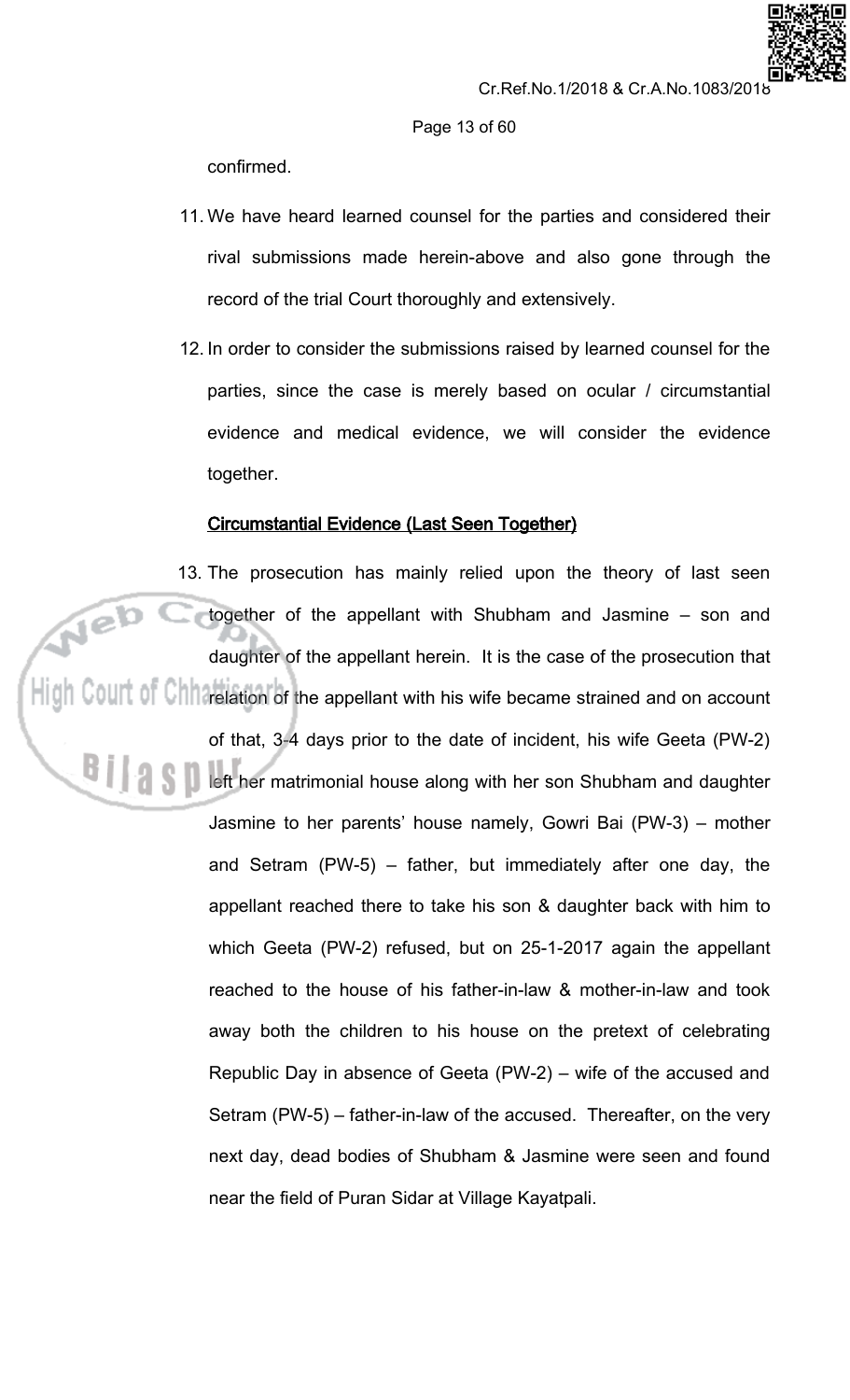# Page 14 of 60

14. Gowri Bai (PW-3) has clearly stated that 4-5 days prior to 26<sup>th</sup> January, 2017, her daughter Geeta came to her house along with her children Shubham & Jasmine, thereafter, after two days, Dolalal - the appellant herein, came and on the pretext of celebrating 26<sup>th</sup> January, took away both the children with him. On cross-examination, she has clarified that on  $25<sup>th</sup>$  January, the appellant has taken away the children at 1-1.30 p.m. when she was all alone in the house and despite having resisted by her, he had taken away them forcibly in absence of their mother and her husband Setram (PW-5), next day, their dead bodies were noticed and found near the field of Puran In cross-examination, she has maintained her version by Sidar. Neb clearly stating that Dolalal has taken her grand-son and granddaughter to his village and on next day, when they reached to the High Court of Chh house of Dolalal, none were present in his house.

> Gunmani Pareshwar (PW-4), who is relative of the accused, was informed about the dead bodies of Shubham & Jasmine, he was taken to the spot in question and he has seen the dead bodies of Shubham & Jasmine and he has informed the police through Kotwar of Village and when they visited the house of the appellant along with the police, the appellant's house was locked and he was absconding and thereafter, he was found in Village Jamhari (Sajapali).

- 16. Mr. Gwalre, learned counsel for the appellant, has heavily relied upon paragraph 15 of the evidence of Gunmani Pareshwar (PW-4) wherein he has stated that on 25<sup>th</sup> January, Dolalal was not in the village and he has seen his daughter Jasmine in the village.
- 17. Setram (PW-5) has corroborated the statement of his wife Gowri Bai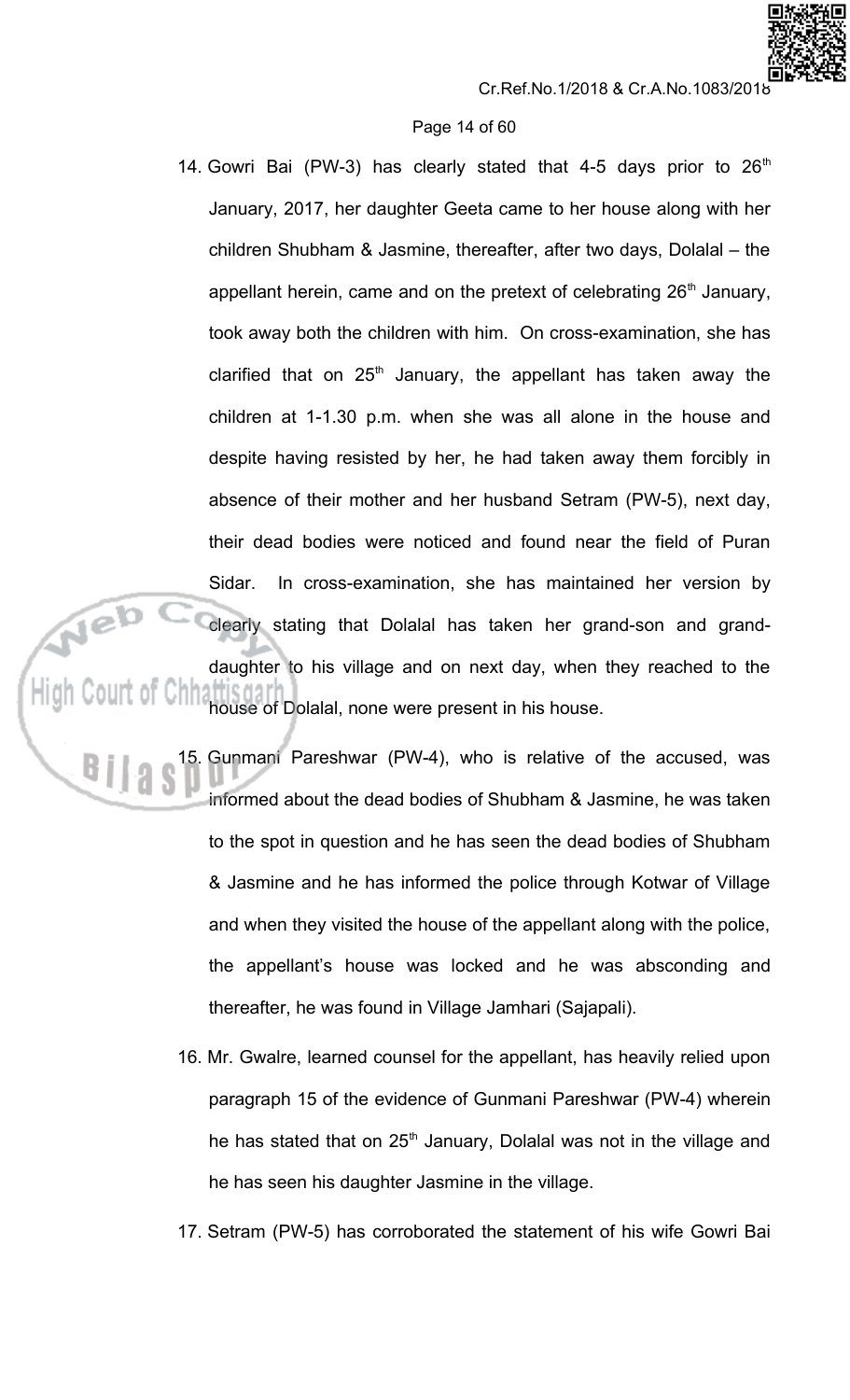# Page 15 of 60

(PW-3) and clearly informed that one day prior to the date of incident, Dolalal came intoxicated and on the pretext of celebrating 26<sup>th</sup> January – Republic Day, he has taken away the children with him and next day, he has gone to school for Republic Day, then he came to know that the appellant has caused murder of his grand-son and grand-daughter by spade and thereafter, he visited the spot where he found the dead bodies of Shubham & Jasmine.

- 18. Though Geeta (PW-2) and Setram (PW-5) are hearsay witnesses, but the statement of Gowri Bai (PW-3) remains uncontroverted to the effect that custody of her grand-son & grand-daughter  $-$  Shubham & Jasmine was taken away by the appellant herein and as such, the fact of last seen together of the appellant with Shubham & Jasmine alive is clearly established and rightly been found estbalished by the learned trial Court.
- 19. The law with regard to circumstantial evidence is well settled. In a case where the prosecution relies upon the circumstantial evidence, it must not only prove the circumstances but should link them in such a fashion so as to form an unending chain i.e. the guilt of the accused. But if there is any chance of the accused being innocent or the crime has been committed by some other person, then the accused has to be given the benefit of doubt and on the basis of circumstantial evidence, he cannot be convicted.
	- 20. The law laid down by their Lordships of the Supreme Court in **Sharad** Birdhichand Sarda (supra) is that the conditions which must be fulfilled before a case against an accused can be said to be fully established on circumstantial evidence are as under:-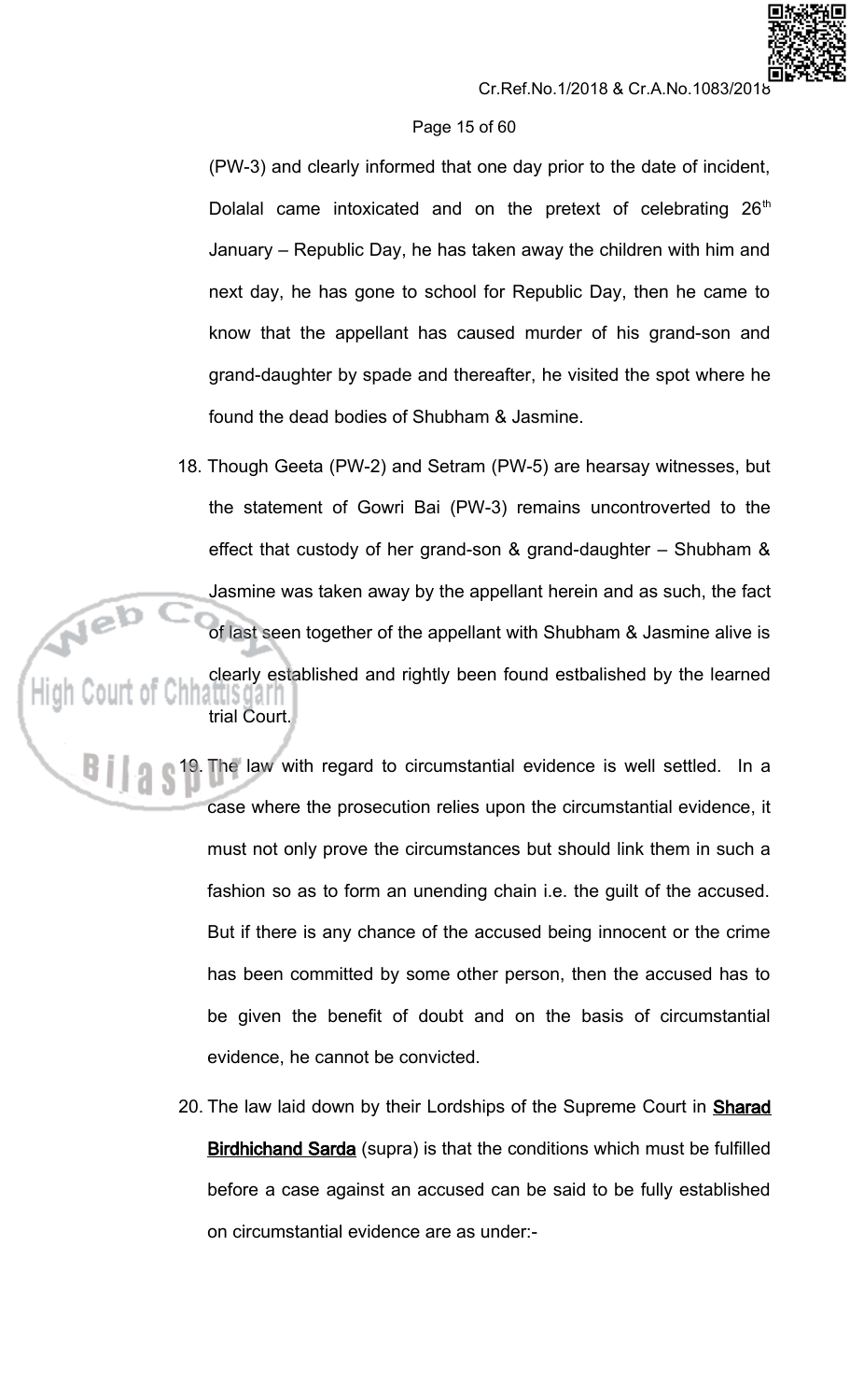# Page 16 of 60

(1) the circumstances from which the conclusion of guilt is to be drawn must or should be and not merely 'may be' fully established.

(2) the facts so established should be consistent only with the hypothesis of the guilt of the accused, that is to say, they should not be explainable on any other hypothesis except that the accused is guilty,

(3) the circumstances should be of a conclusive nature and tendency,

(4) they should exclude every possible hypothesis except the one to be proved, and

(5) there must be a chain of evidence so complete as not to High Court of Chhattis gleave any reasonable ground for the conclusion consistent with the innocence of the accused and must show that in all human probability the act must have been done by the accused."

> 21. In Sharad Birdhichand Sarda (supra), the Supreme Court has further held that suspicion, however strong, cannot take the place of legal proof. It has also been held that the well established rule of criminal justice is that "fouler the crime higher the proof" and in case of capital sentence, a very careful, cautious and meticulous approach was necessary to be made. It has been observed in paragraph 180 of the report as under: -

> > "180. It must be recalled that the well established rule of criminal justice is that "fouler the crime higher the proof". In the instant case, the life and liberty of a subject was at As the accused was given a capital sentence, a stake. very careful, cautious and meticulous approach was necessary to be made."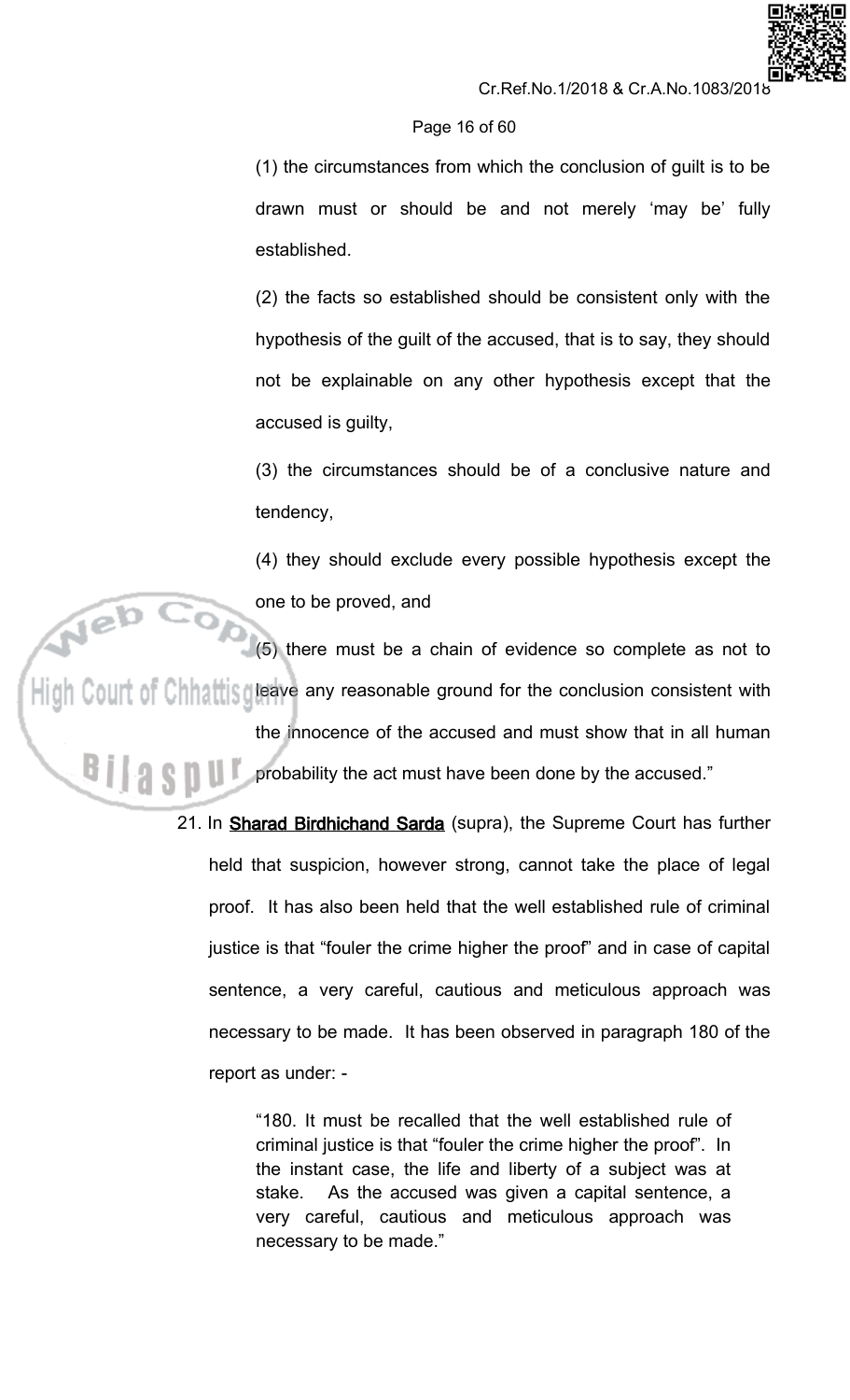# Page 17 of 60

22. At this stage, it is appropriate to notice the submission of learned counsel for the appellant that the solitary circumstance of last seen together is not conclusive in itself to hold the suspect guilty. It comes into play when other attending circumstances stand proved beyond all reasonable doubts. This submission will be dealt with at the later stage after considering the other piece of evidence. The further argument of learned counsel for the appellant that the evidence of Gowri Bai (PW-3) needs to be scrutinized carefully will also be considered at appropriate stage.

# Memorandum statement and seizure of clothes from the appellant: -

23. The memorandum statement of the appellant was recorded vide Ex.P-17 and seizure of clothes from the house of the accused / appellant was made vide Ex.P-19 and seizure of spade from the spot was made vide Ex.P-18. Rohit Kumar Tandi (PW-7) and Karuna Nagesh (PW-8) have proved the fact of seizure at the instance of the accused. They have categorically supported the case of the prosecution while acknowledging the memorandum statement of the accused and consequently, recovery and seizure have been made from the accused / appellant herein.

> 24. The two essential requirements for the application of Section 27 of the Evidence Act are that (1) the person giving information must be an accused of any offence and (2) he must also be in police custody. The Supreme Court in **Suresh Chandra Bahri** (supra), has clearly held that the provisions of Section 27 of the Evidence Act are based on the view that if a fact is actually discovered in consequence of information given, some guarantee is afforded thereby that the information was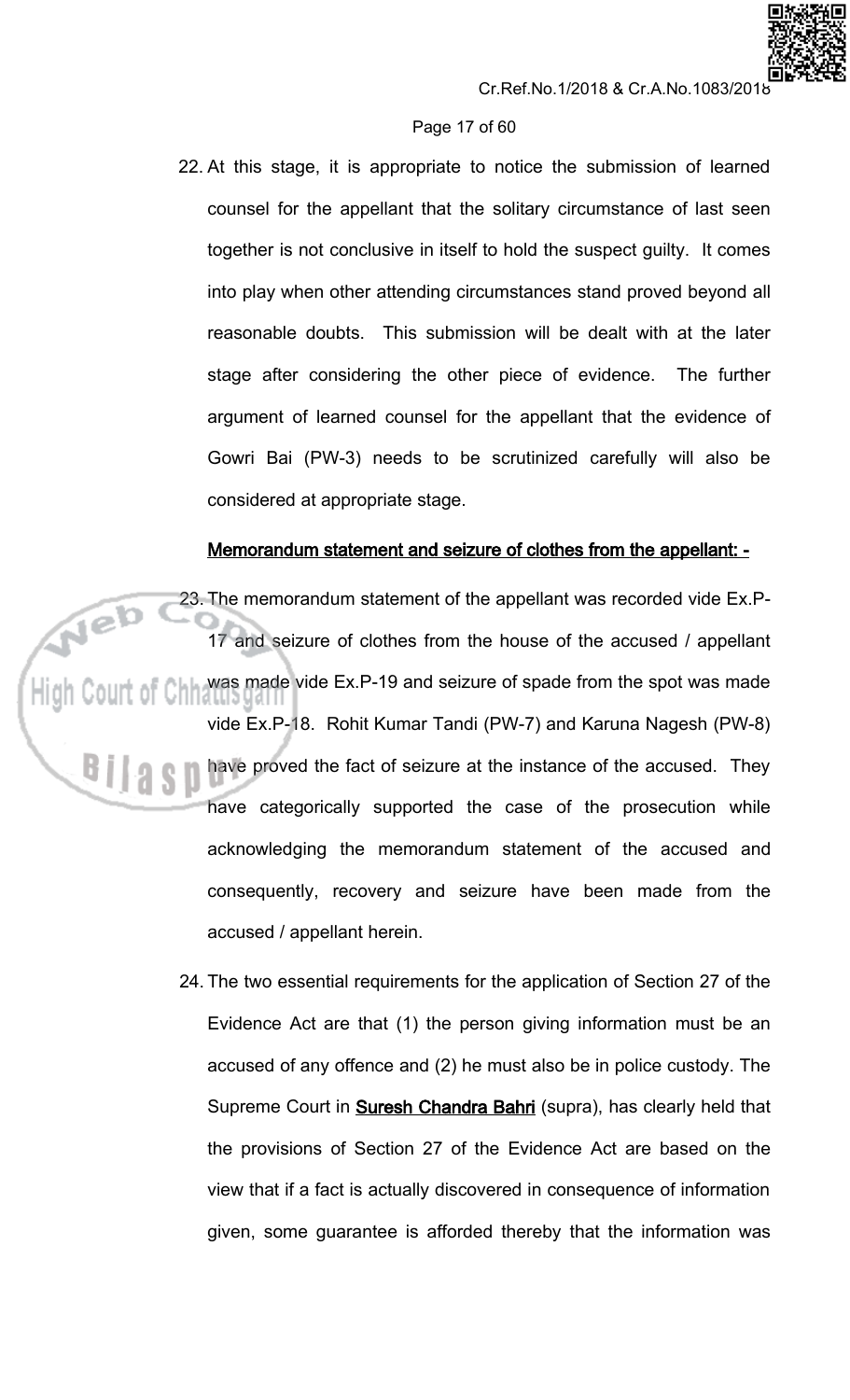## Page 18 of 60

true and consequently the said information can safely be allowed to be given in evidence because if such an information is further fortified and confirmed by the discovery of articles or the instrument of crime and which leads to the belief that the information about the confession made as to the articles of crime cannot be false. In the instant case, pursuant to the disclosure statement made by the appellant herein, recovery of bloodstained T-Shirt and half pant of the accused was made vide Ex.P-19 and as such, it can be held that the disclosure statement was true and the evidence led in that behalf is also worthy of acceptance and credence.

25. Mr. Gwalre, learned counsel for the appellant, has made vehement submission that spade was found lying on the spot as per the statements of Dhaneshwar (PW-1), Gunmani Pareshwar (PW-4), attisoarr Setram (PW-5), Rohit Kumar Tandi (PW-7), Karuna Nagesh (PW-8) and Dauram Sagar (PW-12), but there is no explanation for not making the seizure of spade though it was lying on the spot while preparing Dehati Nalishi (Ex.P-1), Dehati Morgue (Ex.P-2), map (Ex.P-6) and Dehati Morgue (Ex.P-23). However, since the trial Court has not accepted this as a piece of incriminating evidence, we are not dealing with the effect of not making the seizure of spade at the earlier point of time by the prosecution.

# **Medical Evidence**

26. Admittedly, as per the disclosure statement of the accused / appellant, T-Shirt (E1) & half pant (E2) of the accused were recovered from his possession vide Ex.P-19 and they were sent to the FSL for examination and vide Ex.P-15, human blood was found on T-Shirt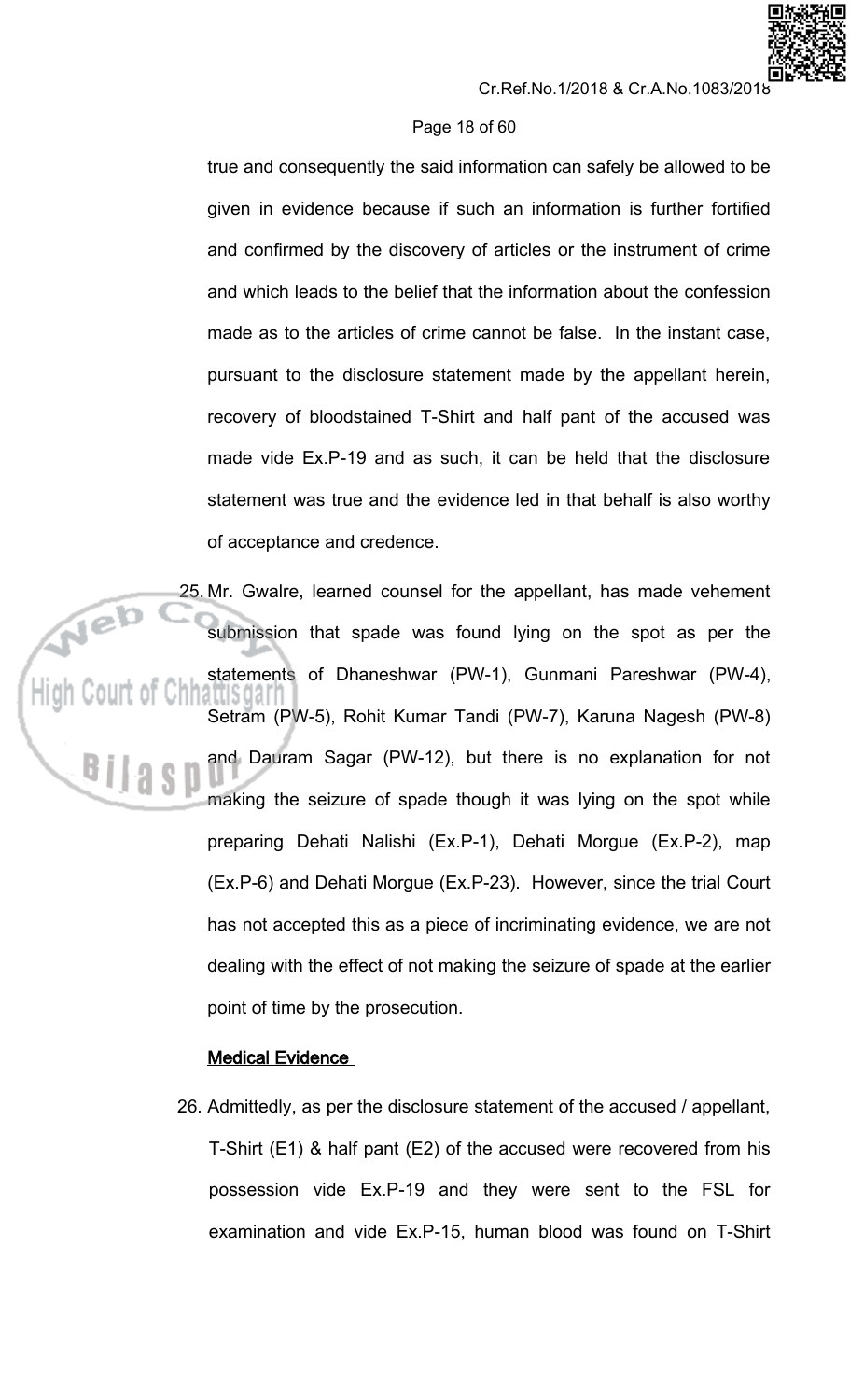## Page 19 of 60

(E1) and human blood of Group B was found on half pant (E2) of accused / appellant Dolalal. Similarly, human blood was found on frock of Jasmine and on T-Shirt & underwear of Shubham.

- 27. It has been contended by learned counsel for the appellant that the FSL report does not connect the accused / appellant with the alleged commission of offence in absence of Serology report and he relied upon the decision of the Supreme Court in **Sattatiya alias Satish** Rajanna Kartalla (supra).
- 28. In **Sattatiya alias Satish Rajanna Kartalla** (supra), the two-Judges Bench of the Supreme Court has held that as per the chemical examiner's report the bloodstains found on the shirt, pants and half blade were those of human blood, the same could not be linked with the blood of the deceased and thereby there was serious lacuna in the prosecution story. The Supreme Court, however, in Balwan Singh (supra) (three-Judges Bench), has considered the decision in Sattatiya alias Satish Rajanna Kartalla (supra) in paragraph 12 of its report and also noticed the Constitution Bench decision in the matter of Raghav Prapanna Tripathi v. State of U.P.<sup>19</sup> and summarised the law relating to effect of failure to establish origin of blood as being of human origin and/or its blood group and held that the same has to be ascertained in the facts and circumstances of each case, and there is no fixed formula for the same. It has been observed in paragraphs 15, 16, 20, 21, 22 and 23 of the report - **Balwan Singh** (supra) as under: -

"15. We are also conscious of the fact that, at times, it may be very difficult for the serologist to detect the origin of 19 AIR 1963 SC 74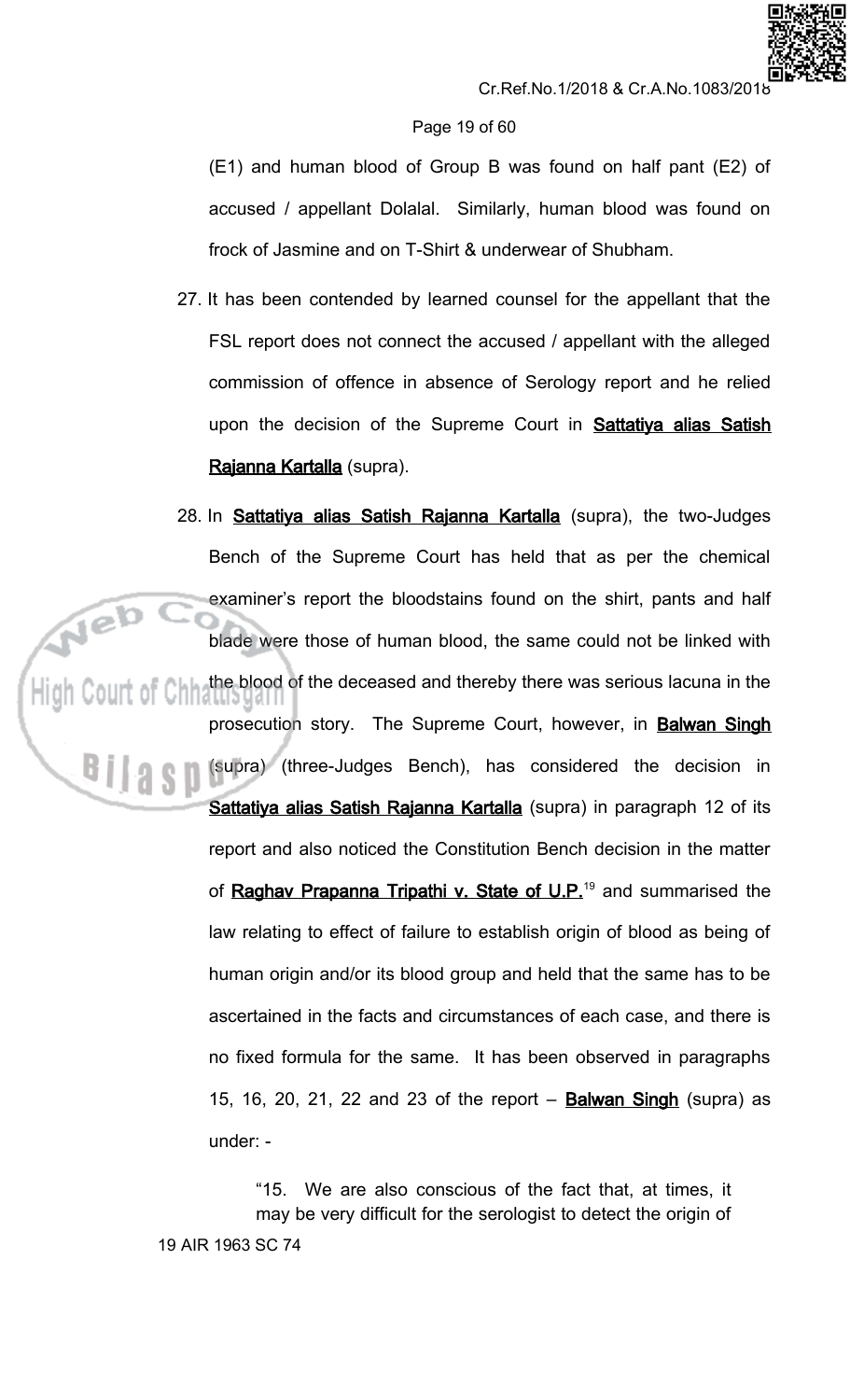# Page 20 of 60

the blood due to the disintegration of the serum, or insufficiency of bloodstains, or haematological changes, etc. In such situations, the court, using its judicious mind, may deny the benefit of doubt to the accused, depending on the facts and circumstances of each case, if other evidence of the prosecution is credible and if reasonable doubt does not arise in the mind of the court about the investigation.

 $16.$ Thus, in R. Shaji v. State of Kerala<sup>20</sup>, this Court had observed:

"31. A failure by the serologist to detect the origin of the blood due to disintegration of the serum does not mean that the blood stuck on the axe could not have been human blood at all. Sometimes it is possible, either because the stain is insufficient in itself, or due to haematological changes and plasmatic coagulation, that a serologist may fail to detect the origin of the blood in question. However, in such a case, unless the doubt is of a reasonable dimension which a judicially conscientious mind may entertain with some objectivity, no benefit can be claimed by the accused in this regard. Once the recovery is made in pursuance of a disclosure statement made by the accused, the matching or non-matching of blood group(s) loses significance."

(emphasis in original)

However, we cannot lose sight of the fact that the 20. accused would be in a disadvantageous position in case if the aforementioned dictum laid down by this Court in  $R$ . Shaji, Gura Singh<sup>21</sup>, Jagroop Singh<sup>22</sup> and Teja Ram<sup>23</sup> relating to the bloodstains is applied in each and every Non-confirmation of blood-group or origin of the case. blood may assume importance in cases where the accused pleads a defence or alleges mala fides on the part of the prosecution, or accuses the prosecution of fabricating the evidence to wrongly implicate him in the commission of the crime.

In John Pandian v. State<sup>24</sup>, this Court, on facts,  $21.$ 

20 (2013) 14 SCC 266 21 Gura Singh v. State of Rajasthan, (2001) 2 SCC 205 22 Jagroop Singh v. State of Punjab, (2012) 11 SCC 768 23 State of Rajasthan v. Teja Ram, (1999) 3 SCC 507 24 (2010) 14 SCC 129



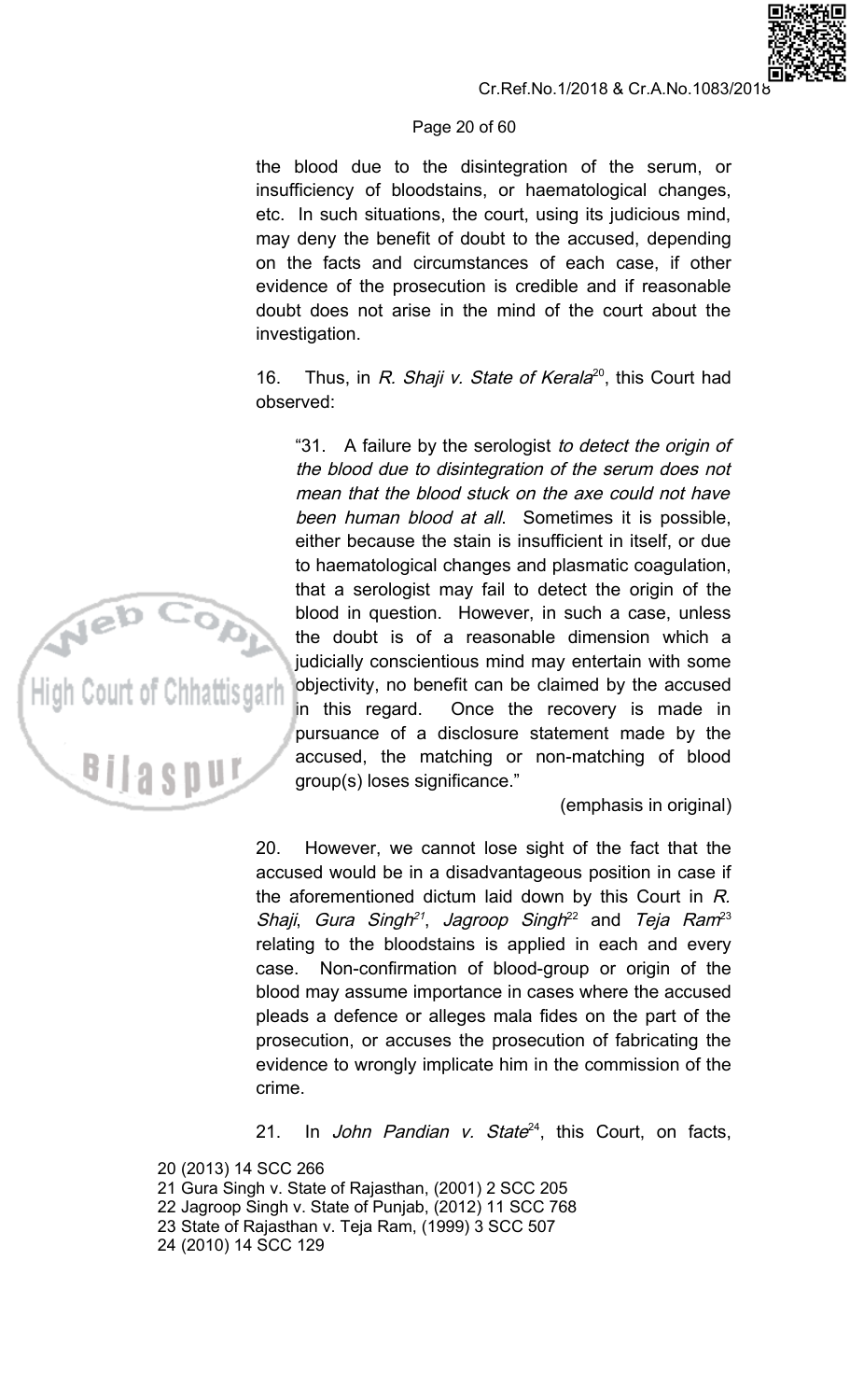## Page 21 of 60

observed that the evidence of recovery of weapons was credible. The forensic science laboratory (FSL) report had disclosed that the blood was of human origin. The Court proceeded to conclude that since the evidence of recovery of weapon was proved to the satisfaction of the Court, it was sufficient that the prosecution had proved that the bloodstains were of human origin, even though the blood group could not be ascertained.

 $22.$ The cases discussed above highlight the burden that the prosecution would ordinarily have to discharge, depending on the other facts and circumstances of the case, for the evidence relating to recovery to be considered against the accused. At the same time, as mentioned above, we are conscious of the fact that it may not always be possible to inextricably link the bloodstains on the items seized in recovery to the blood of the deceased, due to the possibility of disintegration of bloodstains on account of the time-lapse in carrying out the recovery. For this reason, in Prabhu Dayal v. State of Rajasthan<sup>25</sup>, where one of us (Mohan M. Shantanagoudar, J.) had the occasion to author the judgment, this Court, relying on Teja Ram, had held that the failure to determine the blood group of the bloodstains collected from the scene of offence would not prove fatal to the case of the prosecution. In Prabhu Dayal case, although the FSL report could not determine the blood group of the bloodstains on account of disintegration, the report clearly disclosed that the bloodstains were of human origin, and the chain of circumstantial evidence was completed by the testimonies of the other witnesses as well as the reports submitted by the ballistic expert and the forensic science laboratory regarding the weapon used to commit murder.

23. From the aforementioned discussion. we can summarise that if the recovery of bloodstained articles is proved beyond reasonable doubt by the prosecution, and if the investigation was not found to be tainted, then it may be sufficient if the prosecution shows that the blood found on the articles is of human origin though, even though the blood group is not proved because of disintegration of The Court will have to come to the conclusion blood. based on the facts and circumstances of each case, and there cannot be any fixed formula that the prosecution has to prove, or need not prove, that the blood groups match."

a s

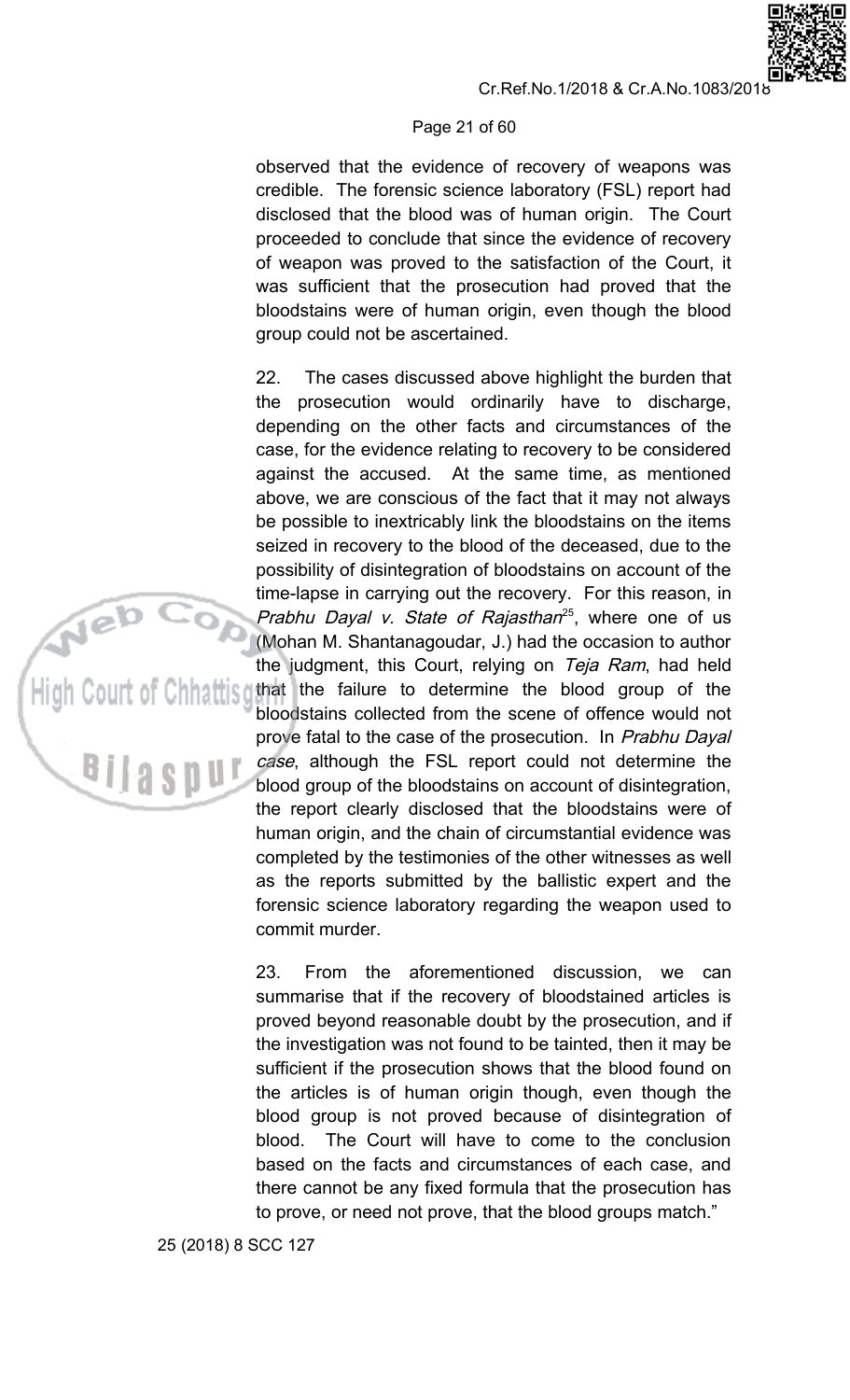## Page 22 of 60

29. Reverting to the facts of the case in the light of the principles of law laid down in **Balwan Singh** (supra) which has followed the decision in John Pandian (supra), it is quite vivid that in the instant case, the FSL report Ex.P-15 has clearly disclosed that bloodstains found on T-shirt (E1) and on half pant (E2) of appellant Dolalal was human blood. We have also found in the earlier paragraphs that the evidence of recovery of T-Shirt (E1) and half pant (E2) has been found proved in the judgment of the trial Court and further disclosed and as such, since the prosecution has proved that the bloodstains were of human origin, non-confirmation of blood-group would not be fatal to the prosecution case as held by their Lordships of the Supreme Court in John Pandian (supra) in same facts of the case. Even otherwise, it is not the case of defence nor it has been found established that investigation of the instant case, in any way was tainted. As such, failure to determine blood-group of the bloodstained clothes recovered and seized at the instance of the accused/appellant would not make the prosecution case weak.

# Abscondence of accused:

30. The trial Court has found that immediately after the incident, the appellant went missing and was found in the house of his sister-in-law at Village Jamhari (Sajapali) and that is the additional circumstance available against the accused. The Supreme Court in Durga Burman Roy (supra), relying upon the decision in the matter of Sunil Kundu v. State of Jharkhand<sup>26</sup> held that absconding by itself does not prove the guilt of a person. A person may run away due to fear of false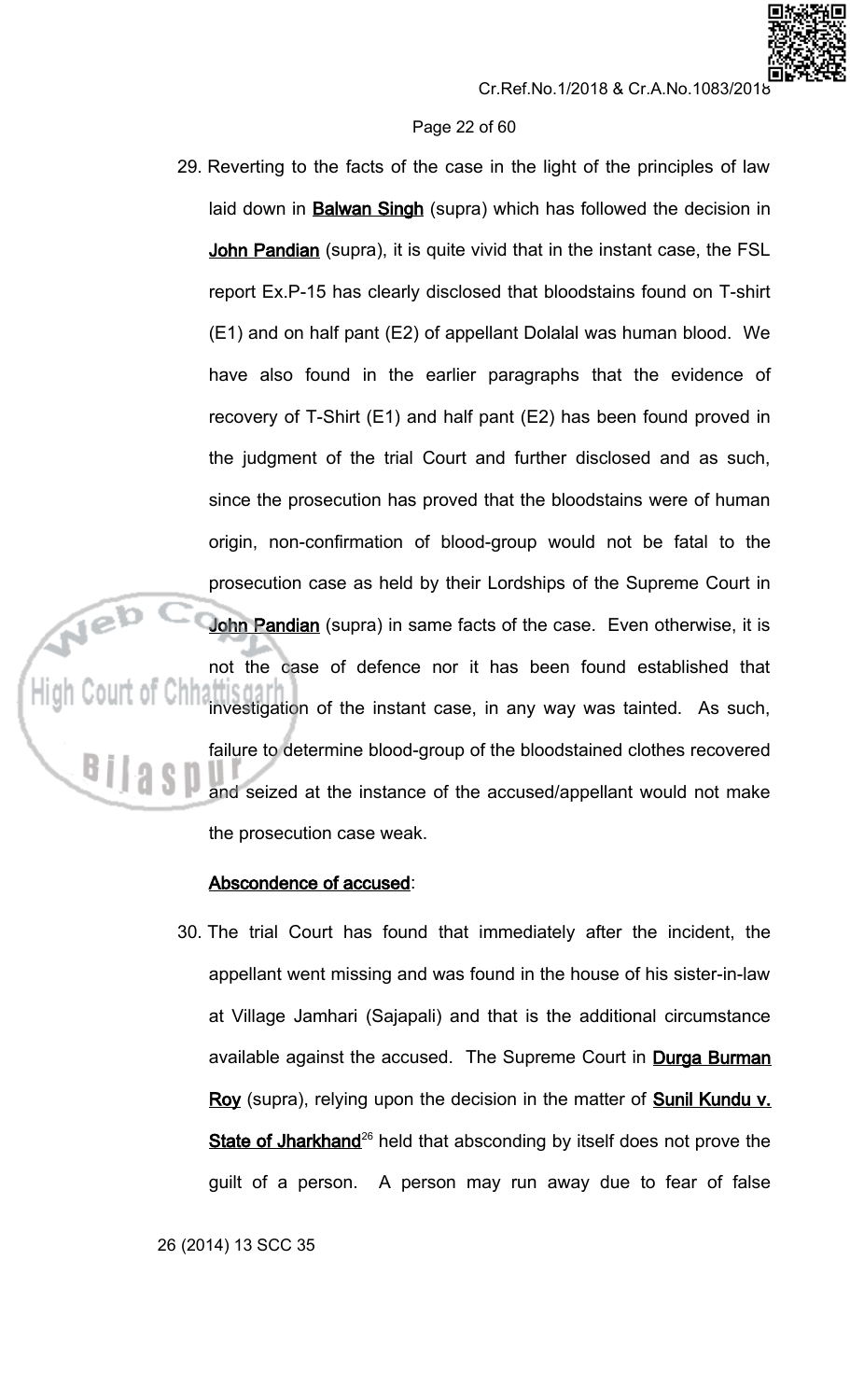# Page 23 of 60

implication or arrest. It has been observed as under: -

"13. "To abscond" means, go away secretly or illegally and hurriedly to escape from custody or avoid arrest. It has come in evidence that the accused had told others that they were going from their place of work at Gangtok to their home at New Jalpaiguri. They were admittedly taken into custody from their respective houses only, at New Jalpaiguri on the third day of the incident. Therefore, it is difficult to hold that the accused had been absconding. Even assuming for argument's sake that they were not seen at their work place after the alleged incident, it cannot be held that by itself an adverse inference is to be drawn against them ..."

31. Similarly, in **Sunil Clifford Daniel** (supra), the Supreme Court has held

that the mere act of absconding, on the part of the accused, alone does not necessarily lead to a final conclusion regarding the guilt of the accused, as even an innocent person may become panic-stricken  $\frac{1}{\|u\|}$  Court of Chh and try to evade arrest, when suspected wrongly of committing a grave crime; such is in the instinct of self-preservation. It is held so **A A** accordingly.

# **Motive**

- 32. It is the case of appellant that the prosecution has failed to prove motive on the part of the appellant to commit murder of his own son and daughter and in case of circumstantial evidence, motive to commit crime plays important role and assumes importance.
- 33. In Tarseem Kumar (supra), the Supreme Court has clearly held that when the prosecution case is based solely on the circumstantial evidence, the court has to be satisfied that: (i) The circumstances from which conclusion of guilt is to be drawn has been fully established. (ii) All the facts so established are consistent only with the hypothesis of

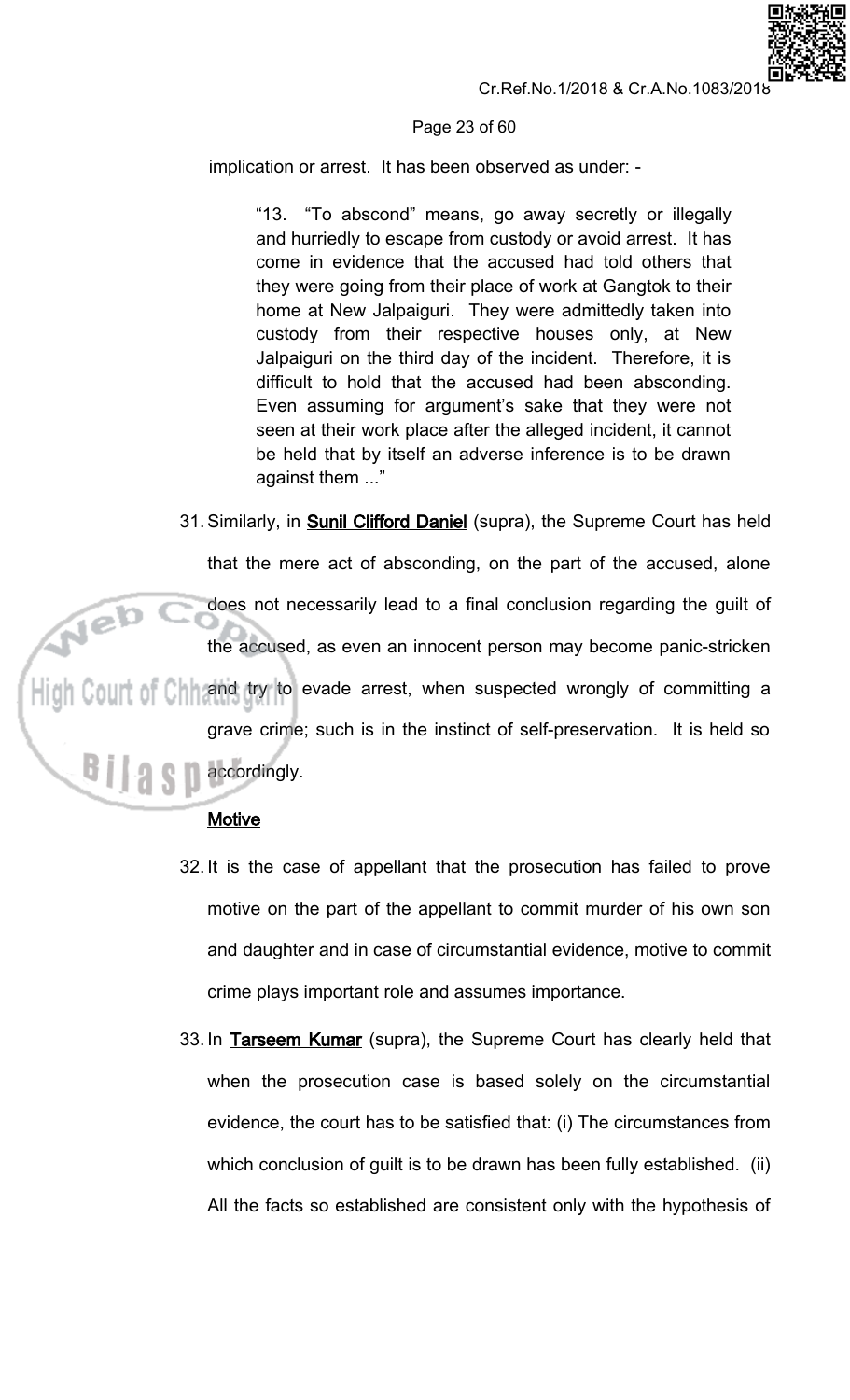# Page 24 of 60

guilt of the accused and they do not exclude trustworthy or not. But in a case which is based on circumstantial evidence, motive for committing the crime on the part of the accused assumes greater importance.

34. Similarly, in **Amitava Baneriee** (supra), the Supreme Court has laid down the principles holding that motive for the commission of an offence no doubt assumes greater importance in cases resting on circumstantial evidence than those in which direct evidence regarding commission of the offence is available. And yet failure to prove motive in cases resting on circumstantial evidence is not fatal by itself. It has been observed as under: -

> $"41.$ Motive for the commission of an offence no doubt assumes greater importance in cases resting on circumstantial evidence than those in which direct evidence regarding commission of the offence is available. And yet failure to prove motive in cases resting on circumstantial evidence is not fatal by itself. All that the absence of motive for the commission of the offence results in is that the court shall have to be more careful and circumspect in scrutinizing the evidence to ensure that suspicion does not take the place of proof while finding the accused guilty.

> 42. Absence of motive in a case depending entirely on circumstantial evidence is a factor that shall no doubt weigh in favour of the accused, but what the courts need to remember is that motive is a matter which is primarily known to the accused and which the prosecution may at times find difficult to explain or establish by substantive evidence

> 43. Human nature being what it is, it is often difficult to fathom the real motivation behind the commission of a crime. And yet experience about human nature, human conduct and the frailties of human mind has shown that inducements to crime have veered around to what Wills has in his book *Circumstantial Evidence* said: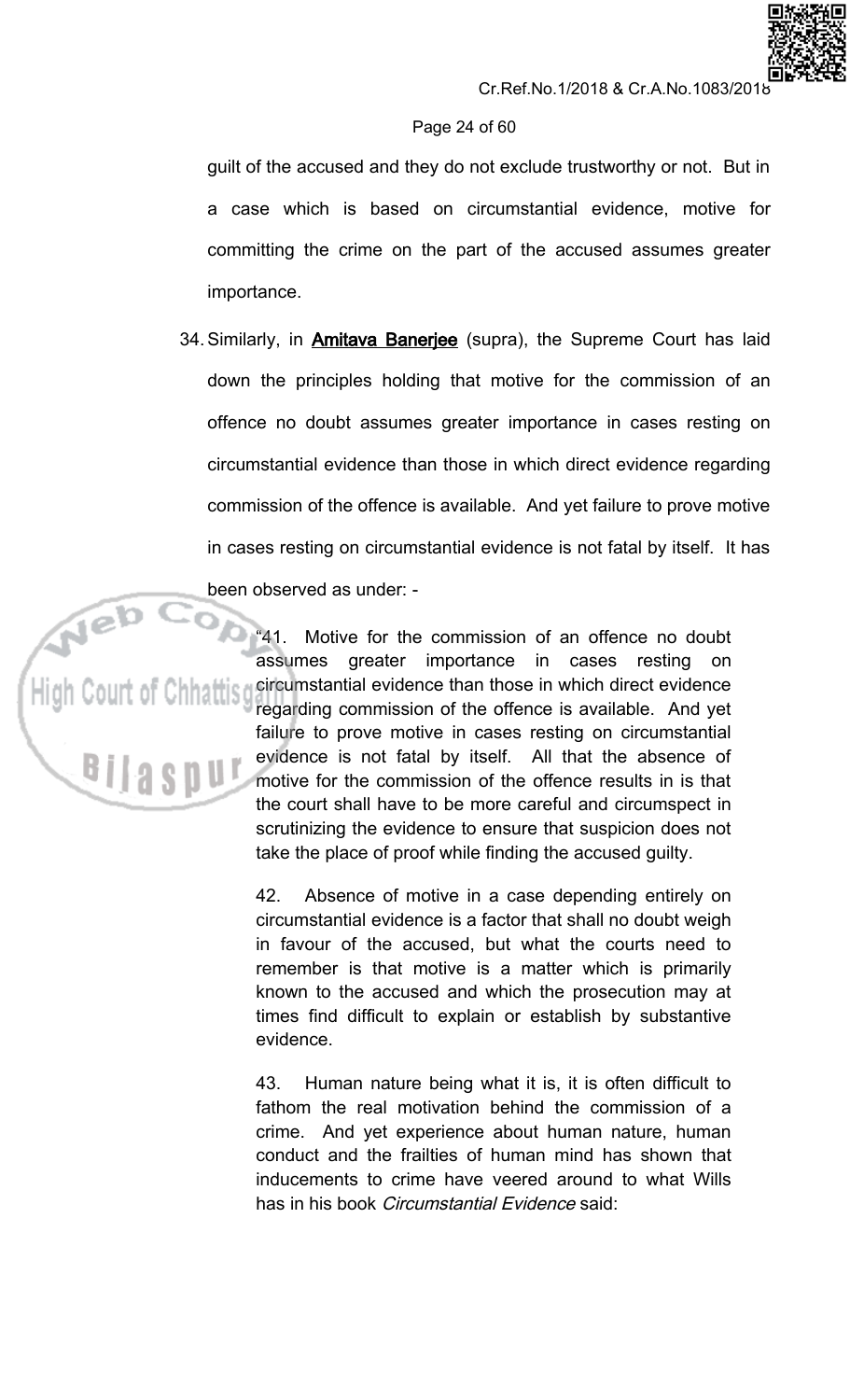



"The common inducements to crime are, the desire of revenging some real or fancied wrong; of getting rid of rival or an obnoxious connection; of escaping from the pressure of pecuniary or other obligation or burden; of obtaining plunder or other coveted object; of preserving reputation, either that of general character or the conventional reputation of profession or sex; or of gratifying some other selfish or malignant passion."

44. The legal position as to the significance of motive and effect of its absence in a given case is fairly well settled by the decisions of this Court to which we need not refer in detail to avoid burdening this judgment (See Dhananjoy Chatterjee v. State of unnecessarily. W.B., (1994) 2 SCC 220, Surinder Pal Jain v. Delhi Admn., 1993 Supp (3) SCC 681, Tarseem Kumar v. Delhi Admn., 1994 Supp (3) SCC 367, Jagdish v. State of M.P., (2009) 9 SCC 495 and Mulakh Raj v. Satish Kumar, (1992) 3 SCC  $43.$ "

Neb 35. However, it is also well settled and it is trite law that absence of motive  $\mathsf{High}\ \mathbb{C}$ 0 $\mathbb{U}$ t of  $\mathbb{C}$ hh $\mathbb{C}$ could be a missing link of incriminating circumstances, but once the prosecution has established the other incriminating circumstances to **All 1999** its entirety, absence of motive will not give any benefit to the accused. {See **Anirudhsing's** case (supra), **Suresh Chandra Bahri** (supra) and

> Ramesh Kumar alias Rameshwar (supra).} As such, mere absence of motive would not be fatal to the prosecution case.

36. Now, the question would be whether on the basis of incriminating circumstance of last seen together, memorandum statement followed by seizure of bloodstained clothes of the accused and further, the FSL report Ex.P-15 having found the bloodstains to be of human origin, conviction of the appellant for offence under Section 302 of the IPC can be sustained?

37. It has been vehemently contended by learned counsel for the

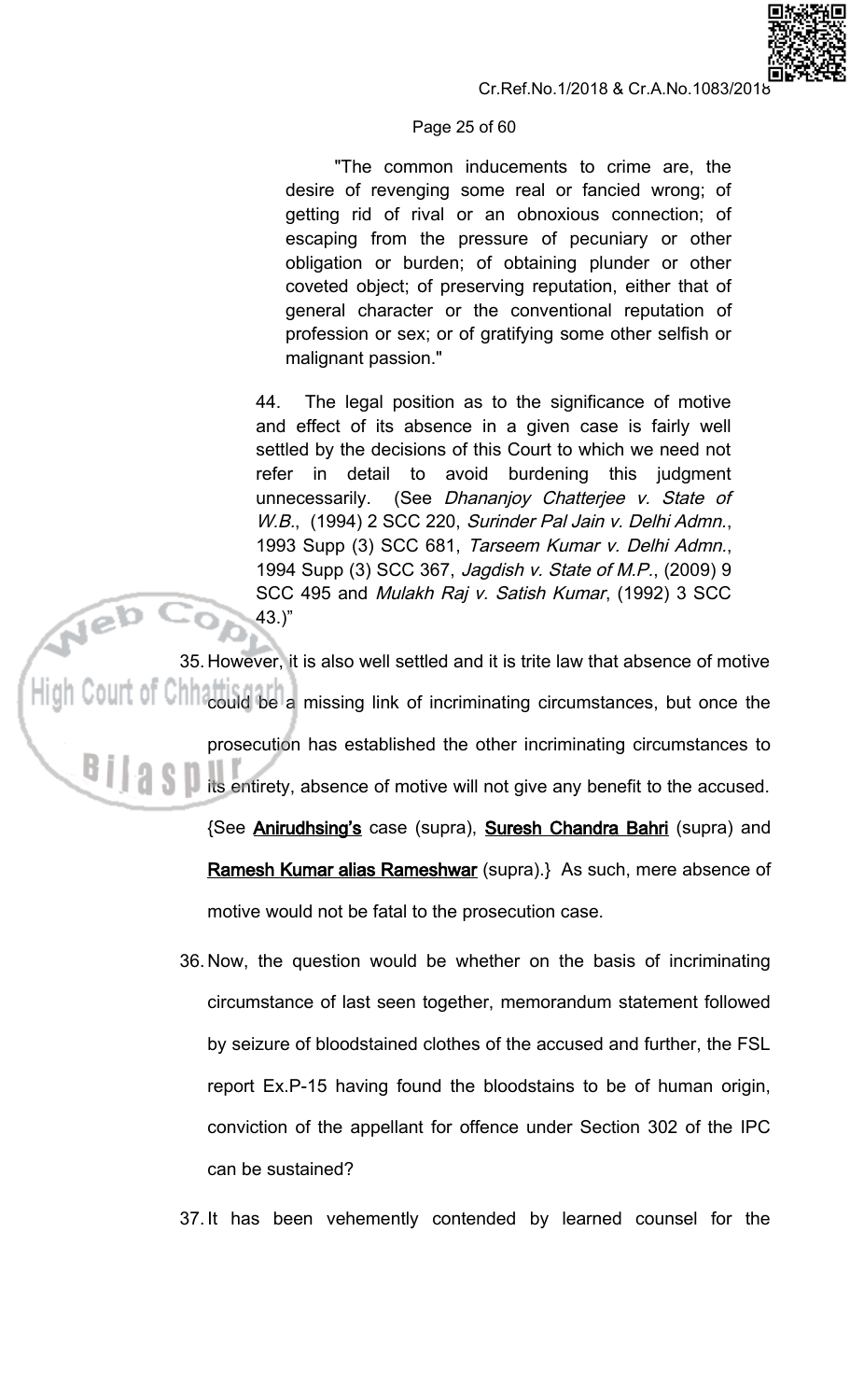# Page 26 of 60

appellant that the circumstance of last seen together itself is the only evidence against the appellant to hold him guilty and other incriminating circumstances have not been found proved.

38. The Supreme Court in **Bodhraj alias Bodha** (supra) has held that conviction can be based solely on circumstantial evidence but it should be tested by the touch-stone of law relating to circumstantial evidence laid down by this Court. Similarly, in **Arjun Marik** (supra), it has been held that the only circumstance of last seen will not complete the chain of circumstances to record the finding that it is consistent only with the hypothesis of the guilt of the accused. Likewise, in *Inderjit Singh* (supra), it has been held that in a case pending on circumstantial evidence, the prosecution must establish all the circumstances by independent evidence and the circumstances so iattisoari established must form a complete chain in proof of guilt of the accused beyond all reasonable doubts. The circumstances so proved must also be consistent only with the guilt of the accused. Similarly, in **Kanhaiya Lal** (supra), the Supreme Court has held that the circumstance of last seen together does not by itself necessarily lead to inference that it was accused who committed crime and there must be something more establishing connection between accused and crime, that points to guilt of accused and none else.

39. Reverting to the facts of the case, it is quite vivid that it is not the only evidence of last seen together of the appellant and his son & daughter / deceased persons, apart from that there are recoveries made from the house of the accused i.e. bloodstained T-Shirt & half pant of the accused vide Ex.P-19 pursuant to the disclosure statement made by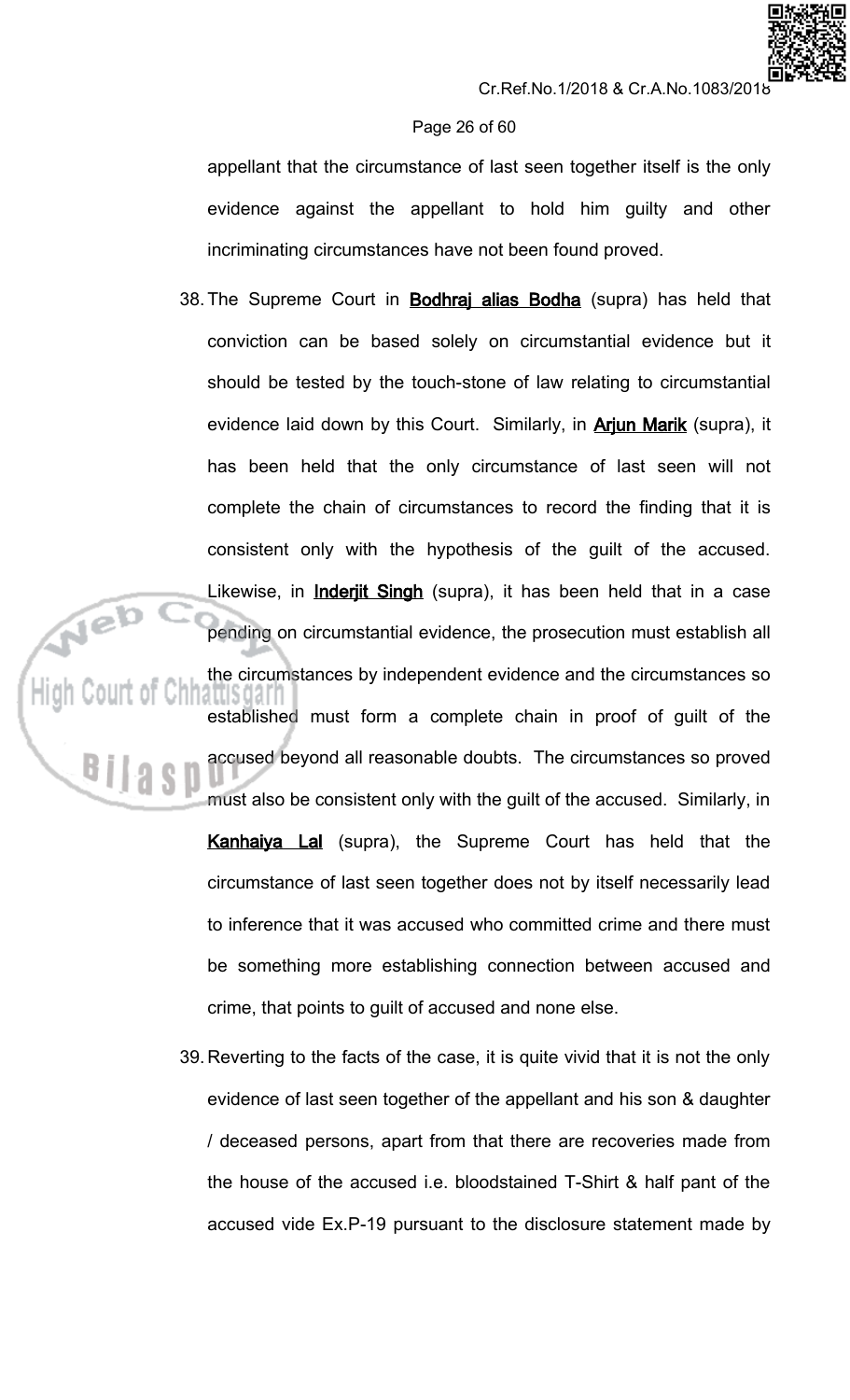## Page 27 of 60

him vide Ex.P-17 and the same have been found proved by the trial Court and also by us in the foregoing paragraphs. Furthermore, FSL report Ex.P-15 shows that human blood was present on the bloodstained T-Shirt and half pant seized from the accused. In. absence of determination of blood-group, non-confirmation of bloodgroup would not be fatal to the prosecution case and conduct of the accused in absconding from the spot is also a relevant fact to be considered which has been taken into account by us. As such, it cannot be held that only on the basis of theory of last seen together as one of the incriminating circumstances, conviction has been recorded by the trial Court, it is coupled with the other incriminating circumstances as pointed out and even if motive of the crime is missing, that will not make the prosecution case fatal.

Neb

40. Thus, after appreciating the entire ocular and medical evidence on record, we do not find any illegality in appreciation of oral, medical and circumstantial evidence or arriving at a conclusion as to the guilt of the appellant by the trial Court warranting interference by this Court and we accordingly hereby confirm the conviction of the appellant recorded under Section 302 of the IPC.

41. Now, the next question would be the question of death sentence awarded by the learned Additional Sessions Judge to the appellant herein directing that he should be hanged to death till his death and it has been sent to us for confirmation in accordance with Section 366 of the CrPC.

# Death sentence

42. Now, the only question is, whether this case falls under the category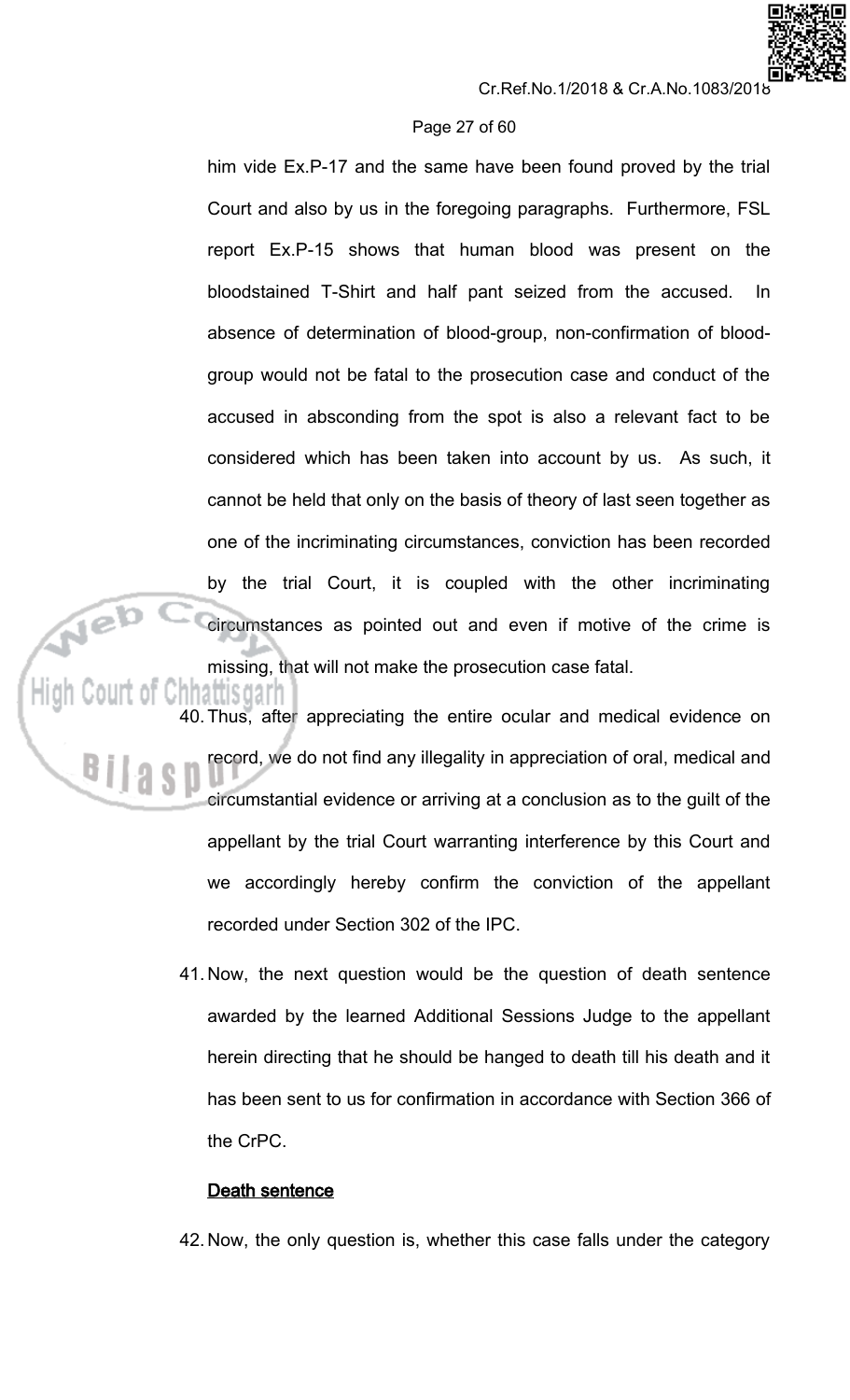## Page 28 of 60

of rarest of rare case justifying capital punishment. Their Lordships of the Supreme Court in umpteen number of judgments have laid down principles for awarding capital punishment for which the balance between aggravating circumstances and mitigating circumstances has to be struck. Seven other factors like, age of the accused, possibility of reformation and lack of intention of murder have also to be gone into the judicial mind.

43. Death penalty or imprisonment for life for the commission of murder under Section 302 of the IPC has been provided. In case of conviction under Section 302 of the IPC or any conviction for an offence punishable with death or in the alternative imprisonment for life, the Court is required to assign special reasons for awarding such penalty and the special reason for awarding death sentence in amsoai accordance with sub-section (3) of Section 354 of the CrPC. Subsection (3) of Section 354 of the CrPC reads as under:-

> "S. 354 (3): When the conviction is for an offence punishable with death or, in the alternative, with imprisonment for life or imprisonment for a term of years, the judgment shall state the reasons for the sentence awarded, and, in the case of sentence of death, the special reasons for such sentence."

44. The language of Section 354(3) of the CrPC demonstrates the legislative concern and the conditions which need to be satisfied prior to imposition of death penalty. The words, 'in the case of sentence of death, the special reasons for such sentence' unambiguously demonstrate the command of the legislature that such reasons have to be recorded for imposing the punishment of death sentence i.e. the Court is required to hold that it is a case of rarest of rare warranting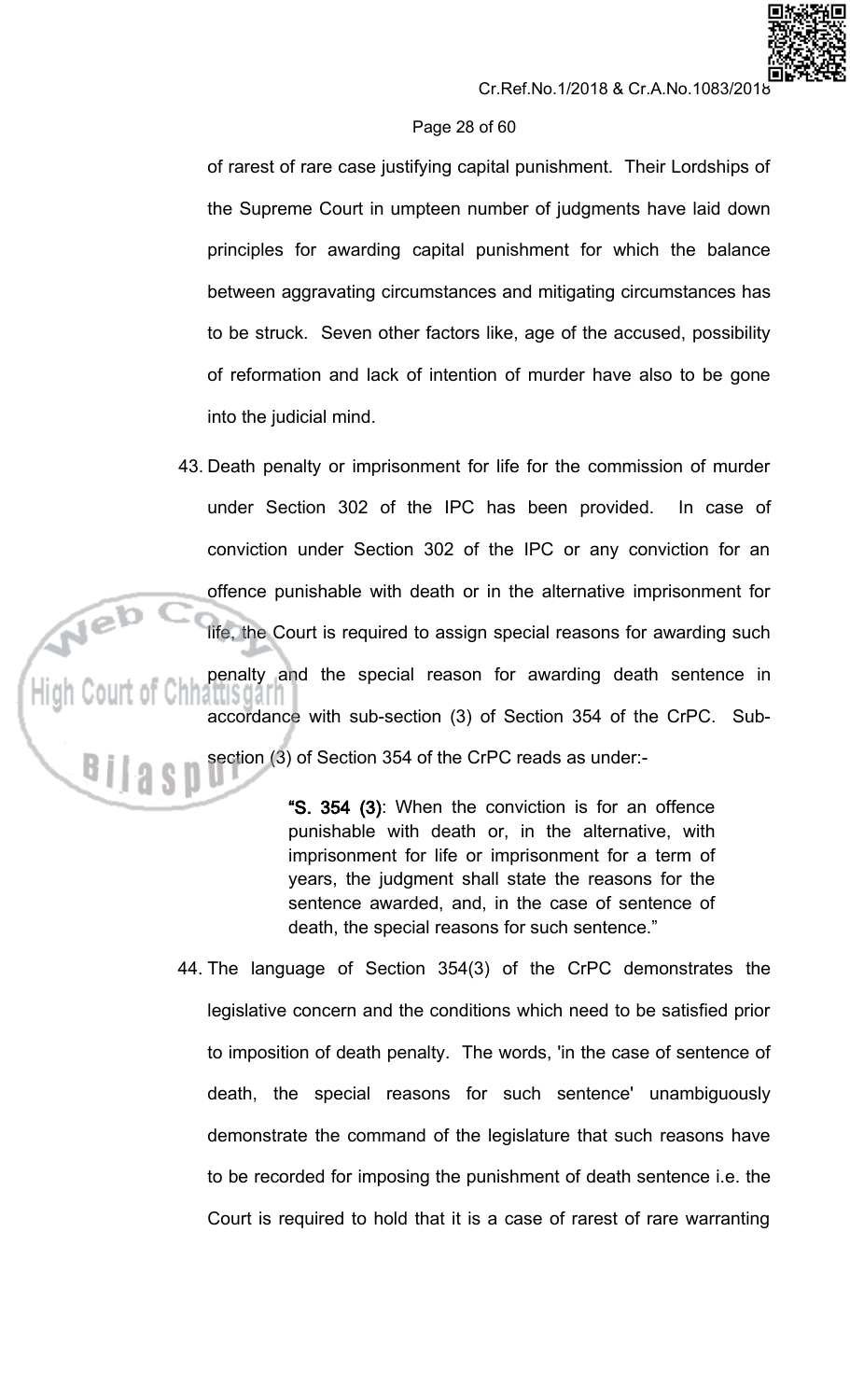Page 29 of 60

imposition of only death sentence.

- 45. While dealing with the question of imposing death penalty, in the matter of **Sushil Murmu v. State of Jharkhand**<sup>27</sup>, the Supreme Court after relying on **Bachan Singh** (supra), has summarized the law with regard to imposition of death sentence on the basis of guidelines emerges from the case of **Bachan Singh** (supra). Brutal, grotesque, diabolical, revolting or dastardly manner in which murder committed has been considered as rarest of rare case for imposition of death penalty. Multiple murders of almost all the members of a family or a member of particular caste, community or locality has also been considered as rarest of rare case for imposing death penalty. While dealing with the imposition of death penalty in the aforesaid cases, the Supreme Court has also considered it to be a rarest of rare case in <u>lattisuari</u> case of murder of a innocent child or a helpless woman or old or infirm person or a person vis-à-vis whom the murderer is in a dominating position or a public figure generally loved and respected by the community and for such commission of murders, death penalty can be
	- 46. While dealing with the question of imposition of death penalty for commission of murder, the Supreme Court in **Bachan Singh** (supra) held that provision of death penalty as an alternative punishment for murder is not violative of Article 19 of the Constitution of India. Paragraph 132 of the report is relevant and reads as under:

To sum up, the question whether or not death "132. penalty serves any penological purpose is a difficult, complex and intractable issue. It has evoked strong

imposed.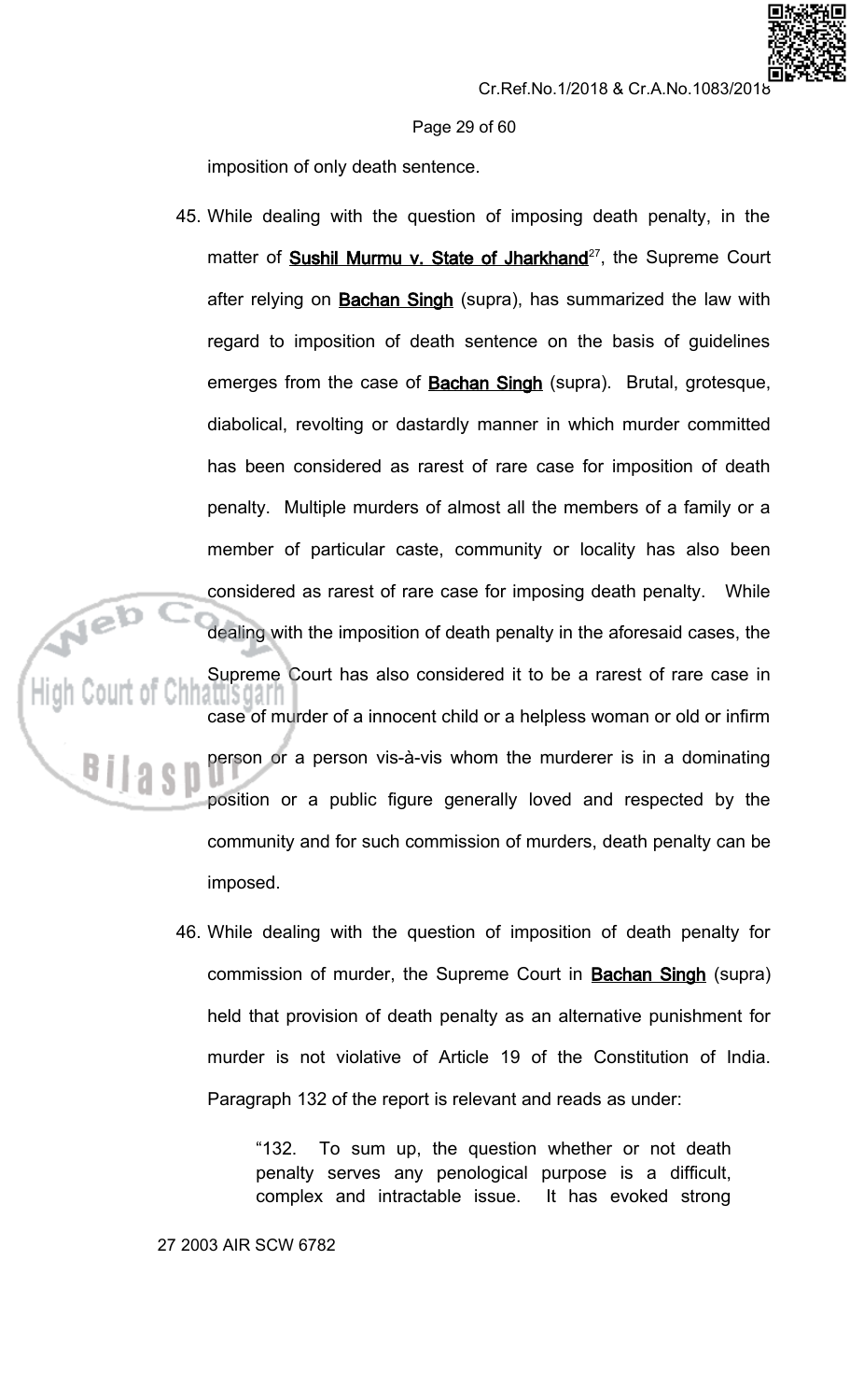#### Page 30 of 60

For the purpose of testing the divergent views. constitutionality of the impugned provision as to death penalty in Section 302, Penal Code on the ground of reasonableness in the light of Articles 19 and 21 of the Constitution, it is not necessary for us to express any categorical opinion, one way or the other, as to which of these two antithetical views, held by the Abolitionists and Retentionists, is correct. It is sufficient to say that the very fact that persons of reason, learning and light are rationally and deeply divided in their opinion on this issue, is a ground among others, for rejecting the petitioner's argument that retention of death penalty in the impugned provision, is totally devoid of reason and purpose. lf. notwithstanding the view of the Abolitionists to the contrary, a very large segment of people, the world over, including sociologists, legislators, jurists, judges and administrators still firmly believe in the worth and necessity of capital punishment for the protection of society, if in the perspective of prevailing crime conditions in India, contemporary public opinion channelized through the people's representatives in Parliament, has repeatedly in the last three decades, rejected all attempts, including the one made recently, to abolish or specifically restrict the area of death penalty, if death penalty is still a recognised legal sanction for murder or some types of murder in most of the civilized countries in the world, if the framers of the Indian Constitution were fully aware as we shall presently show they were of the existence of death penalty as punishment for murder, under the Indian Penal Code, if the  $35<sup>th</sup>$ Report and subsequent Reports of the Law Commission suggesting retention of death penalty, and recommending revision of the Criminal Procedure Code and the insertion of the new Sections 235 (2) and 354 (3) in that Code providing for pre-sentence hearing and sentencing procedure on conviction for murder and other offences were before the Parliament capital and presumably considered by it when in 1972-1973 it took up revision of the Code of 1898 and replaced it by the Code of Criminal Procedure, 1973, it is not possible to hold that the provision of death penalty as an alternative punishment for murder, in Section 302, Penal Code is unreasonable and not in the public interest. We would, therefore, conclude that the impugned provision in Section 302, violates neither the letter or the ethos of Article 19."

S.

47. While dealing with the circumstances in which the death sentence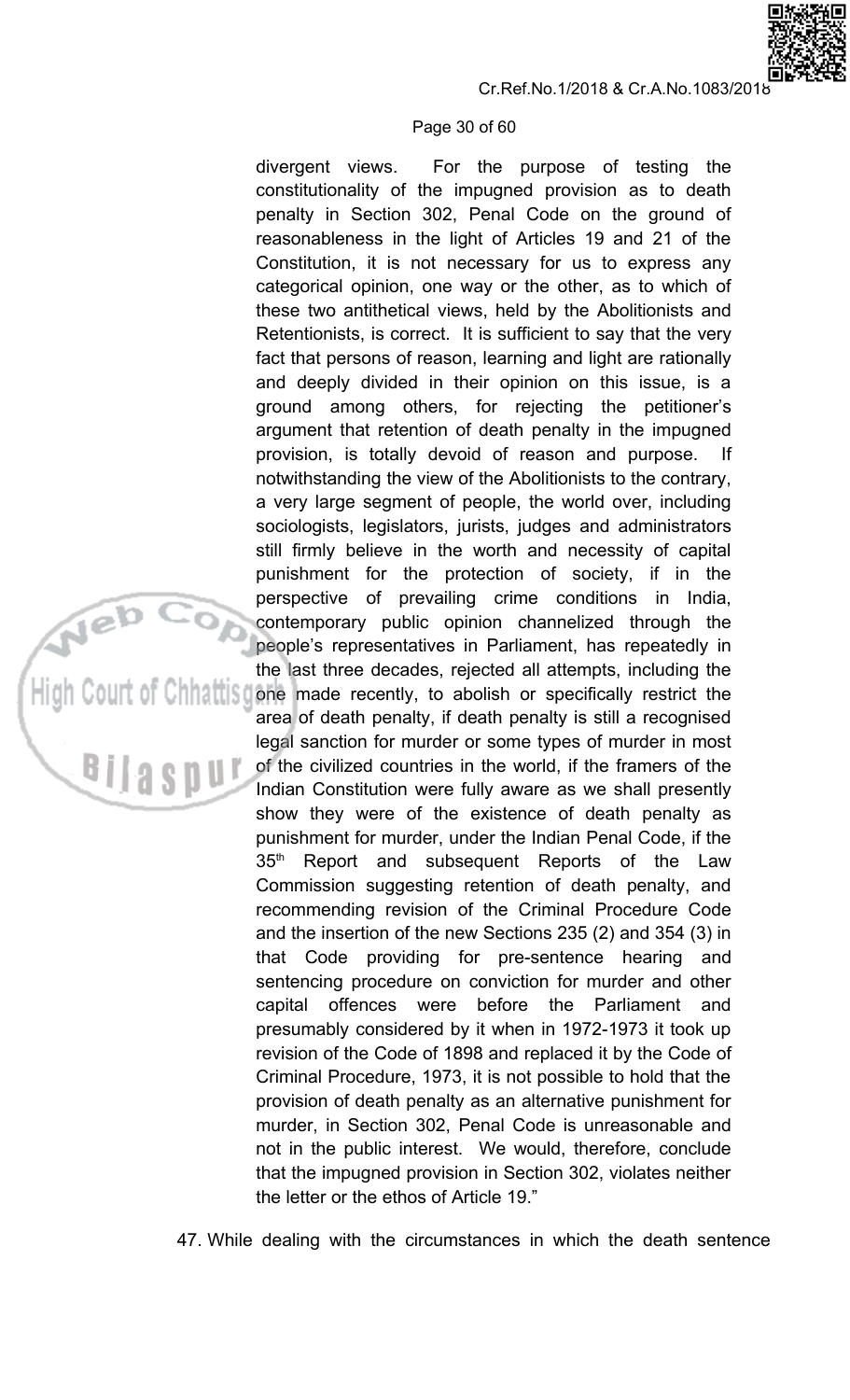## Page 31 of 60

may be imposed, the Supreme Court has summarized the circumstances and following guidelines have been issued for imposition of death sentence. Paragraph 179 of the report reads thus: $-$ 

"179. Soon after the decision in Furman, the Georgia Legislature amended its statutory scheme. The amended statute retains the death penalty for six categories of crime: murder, kidnapping for ransom or where victim is harmed, armed robbery, rape, treason, and aircraft hijacking. The statutory aggravating circumstances, the existence of any of which may justify the imposition of the extreme penalty of death, as provided in that statute, are:

(1) The offence of murder, rape, armed robbery, or kidnapping was committed by a person with a prior record of conviction for a capital felony, (or the offence of murder was committed by a person who has a substantial history of serious assaultive criminal convictions).

,<br>High Court of Chhattisg@) The\_offence\_of\_murder,\_rape,\_armed\_robbery,\_or kidnapping was committed while the offender was engaged in the commission of another capital felony, or aggravated battery, or the offence of murder was committed while the offender was engaged in the commission of burglary or arson in the first degree.

> (3) The offender by his act of murder, armed robbery, or kidnapping knowingly created a great risk of death to more than one person in a public place by means of a weapon or device which would normally be hazardous to the lives of more than one person.

> (4) The offender committed the offences of murder for himself or another, for the purpose of receiving money or any other thing of monetary value.

> (6) The offender caused or directed another to commit murder or committed murder as an agent or employee of another person.

> (7) The offences of murder, rape, armed robbery, or kidnapping was outrageously or wantonly vile, horrible or inhuman in that it involved torture, depravity of mind, or an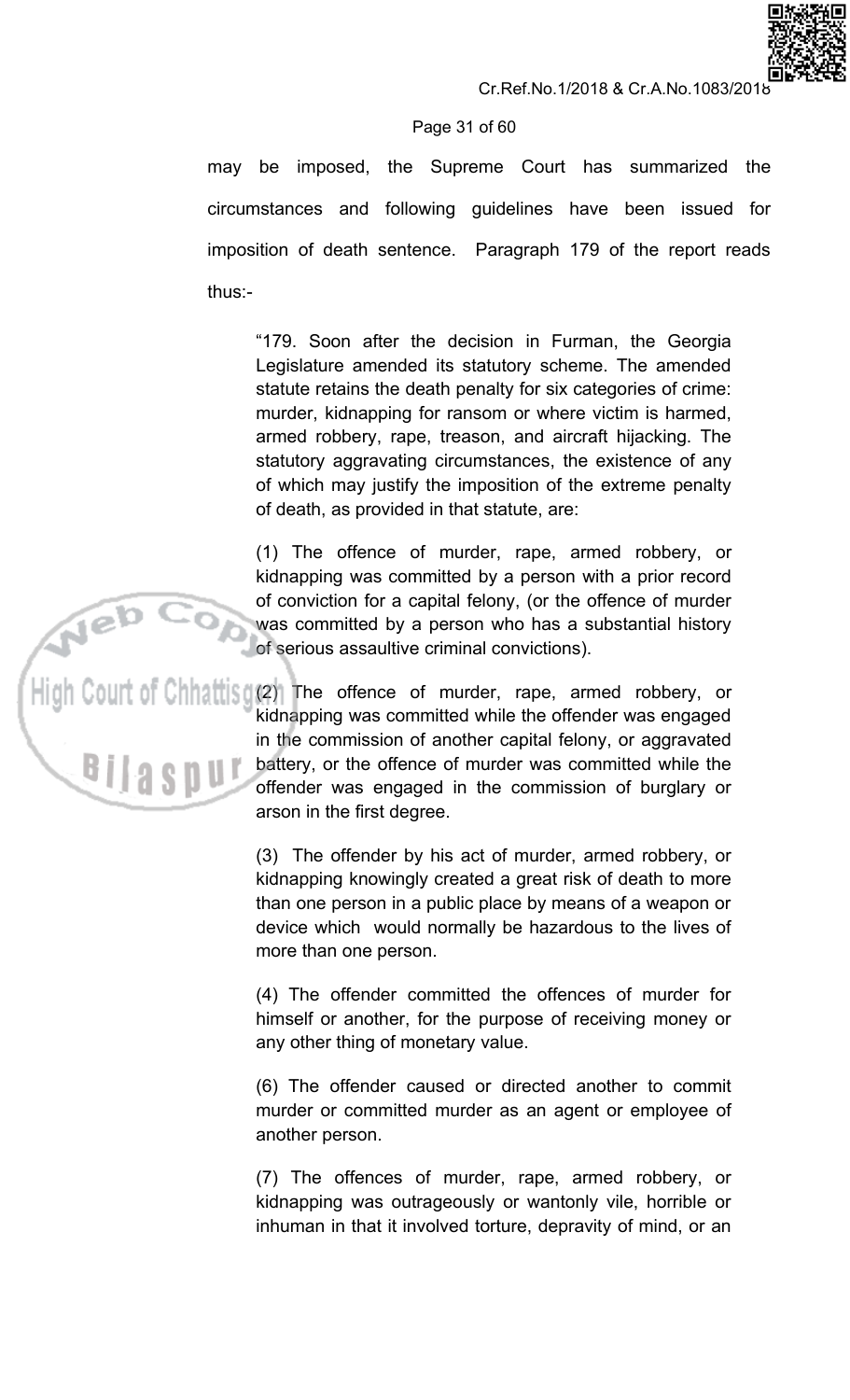

Page 32 of 60

aggravated battery to the victim.

(8) The offence of murder was committed against any peace officer, corrections employee or fireman while engaged in the performance of his official duties.

(9) The offence of murder was committed by a person in, or who has escaped from, the lawful confinement.

(10) The murder was committed for the purpose of avoiding, interfering with, or preventing a lawful arrest or custody in a place of lawful confinement, of himself or another."

**The** Supreme Court has further considered the mitigating

circumstances in paragraph 204 of the said judgment as under:

"204. Dr Chitale has suggested these mitigating factors:

Mitigating circumstances. In the exercise of its discretion in the above cases, the court shall take into account the following circumstances:

1. That the offence was committed under the influence of extreme mental or emotional disturbance.

2. The age of the accused. If the accused is young or old, he shall not be sentenced to death.

3. The probability that the accused would not commit criminal acts of violence as would constitute a continuing threat to society.

4. The probability that the accused can be reformed and rehabilitated. The State shall by evidence prove that the accused does not satisfy the conditions (3) and (4) above.

5. That in the facts and circumstances of the case the accused believed that he was morally justified in committing the offence.

6. That the accused acted under the duress or domination of another person.

7. That the condition of the accused showed that he was mentally defective and that the said defect impaired his capacity to appreciate the criminality of his conduct."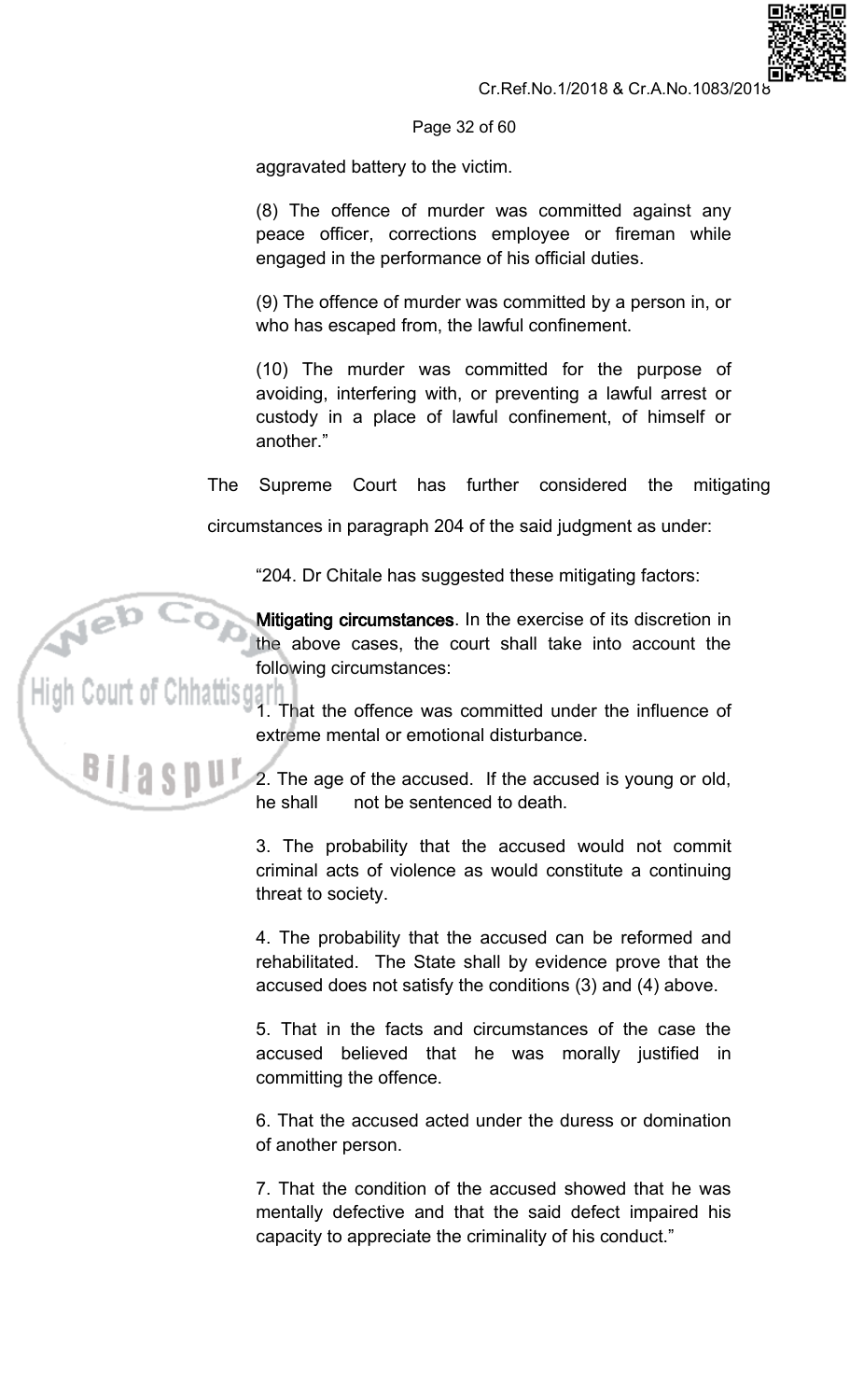Page 33 of 60

48. After considering **Bachhan Singh** (supra), in the matter of **Machhi** Singh v. State of Punjab<sup>28</sup>, the Supreme Court has summarized the instances of imposition of death sentence in paragraph 38 which reads thus:

> "38. In this background the guidelines indicated in Bachan Singh's case (supra) will have to be culled out and applied to the facts of each individual case where the question of imposing of death sentence arises. The following propositions emerge from Bachan Singh's case:-

(i) The extreme penalty of death need not be inflicted except in gravest cases of extreme culpability;

(ii) Before opting for the death penalty the circumstances of the 'offender' also require to be taken into consideration along with the circumstances of the 'crime'.

(iii) Life Imprisonment is the rule and death sentence is .<br>High Court of Chhattisgarl an exception. In other words death sentence must be imposed only when life imprisonment appears to be an altogether inadequate punishment having regard to the relevant circumstances of the crime, and provided, and **BIIAS** only provided, the option to impose sentence of imprisonment for life cannot be conscientiously exercised having regard to the nature and circumstances of the crime and all the relevant circumstances:

> (iv) A balance-sheet of aggravating and mitigating circumstances has to be drawn up and in doing so the mitigating circumstances has to be accorded full weightage and a just balance has to be struck between the aggravating and the mitigating circumstances before the option is exercised."

49. As held by the Supreme Court in the matters of **Panchhi and others v.** 

State of U.P.<sup>29</sup>, Jai Kumar v. State of M.P.<sup>30</sup> and State of U.P. v.

28 (1983) 3 SCC 470 29 (1998) 7 SCC 177 30 (1999) 5 SCC 1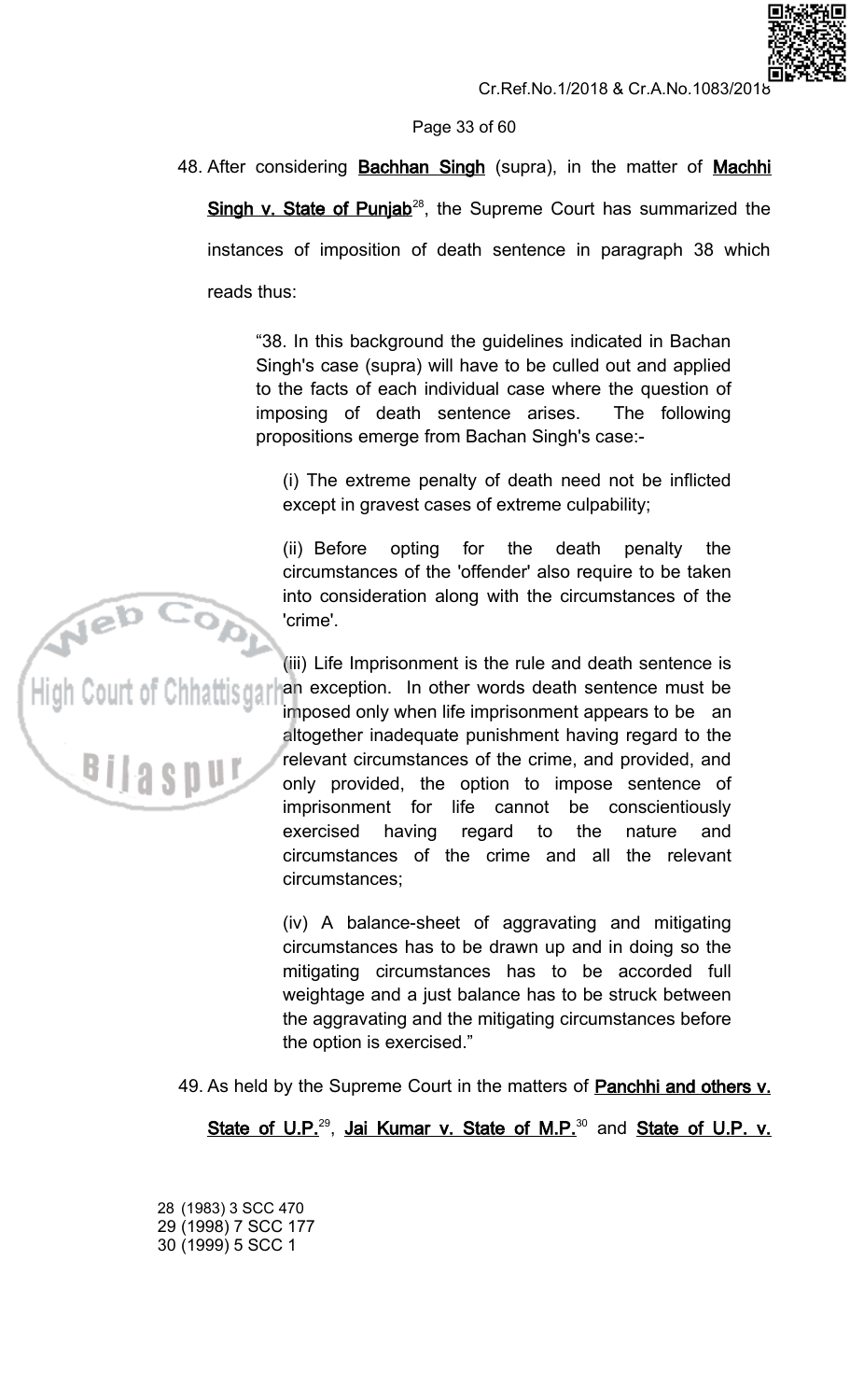# Page 34 of 60

 $Satisfies h^{31}$ , imposition of life imprisonment is normal rule and imposition of death sentence is exception. In case of imposing death sentence, the prosecution is required to prove that it was a case of rarest of rare and no other sentence except death sentence is adequate.

50. While dealing with the question of imposition of death penalty, the Supreme Court has held that in case of imposing death penalty, capital punishment provided by law is proper award in rarest of the rare cases and not as a normal rule and in **Sushil Murmu** (supra), the Supreme Court has summarized the law with regard to imposition of death sentence. Paragraphs 15 and 16 of the report read as under:



"15. The following guidelines which emerge from Bachan Singh case will have to be applied to the facts of each individual case where the question of imposition of death sentence arises: (SCC p. 489, para 38)

(i) The extreme penalty of death need not be inflicted except in gravest cases of extreme culpability.

(ii) Before opting for the death penalty the circumstances of the "offender" also require to be consideration taken into along with the circumstances of the "crime".

(iii) Life imprisonment is the rule and death sentence is an exception. Death sentence must be imposed only when life imprisonment appears to be an altogether inadequate punishment having regard to the relevant circumstances of the crime, and provided, and only provided, the option to impose sentence of imprisonment for life cannot be conscientiously exercised having regard to the nature and circumstances of the crime and all the relevant circumstances.

(iv) A balance sheet of aggravating and mitigating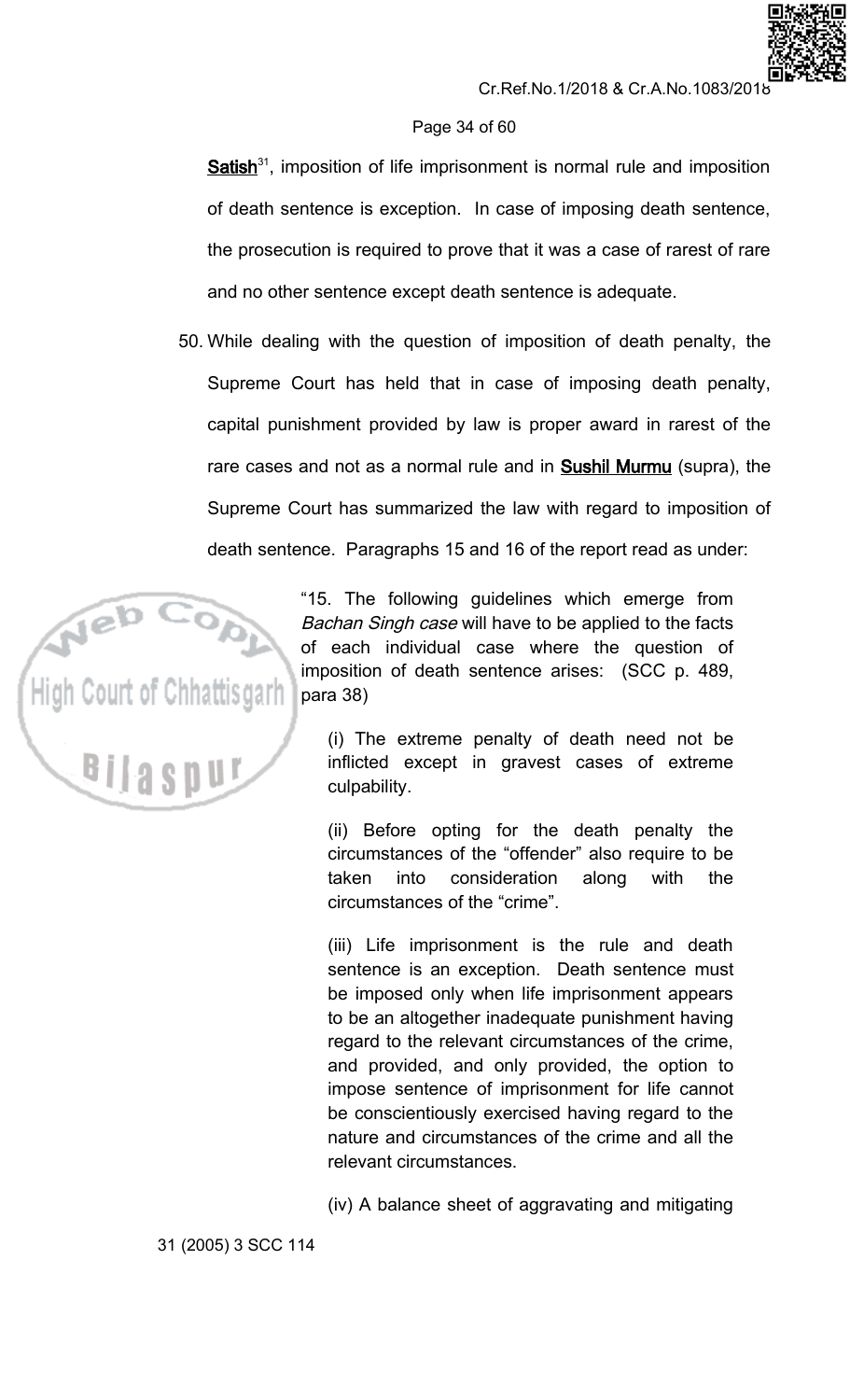# Page 35 of 60

circumstances has to be drawn up and in doing so the mitigating circumstances have to be accorded full weightage and a just balance has to be struck between the aggravating and the mitigating circumstances before the option is exercised.

16. In rarest of rare cases when the collective conscience of the community is so shocked that it will expect the holders of the judicial power centre to inflict death penalty irrespective of their personal opinion as regards desirability or otherwise of retaining death penalty, death sentence can be awarded. The community may entertain such sentiment in the following circumstances:

- 1. When the murder is committed in an extremely grotesque, diabolical, revolting brutal. **or** dastardly manner so as to arouse intense and extreme indignation of the community.
- 2. When the murder is committed for a motive which evinces total depravity and meanness e.g. murder by a hired assassin for money or reward or a cold-blooded murder for gains of a person vis-à-vis whom the murderer is in a dominating position or in a position of trust, or murder is committed in the course of betrayal of the motherland.
- 3. When murder of a member of Scheduled Caste or minority community etc. is committed not for personal reasons but in circumstances which arouse social wrath, or in cases of "brideburning" or "dowry deaths" or when murder is committed in order to remarry for the sake of extracting dowry once again or to marry another woman on account of infatuation.
- 4. When the crime is enormous in proportion. For instance when multiple murders, say of all or almost all the members of a family or a large number of persons of a particular caste, community, or locality, are committed.
- 5. When the victim of the murder is an innocent child, or a helpless woman or an old or infirm person or a person vis-à-vis whom the

High Court of Chhattisgarh **BIIAS** 

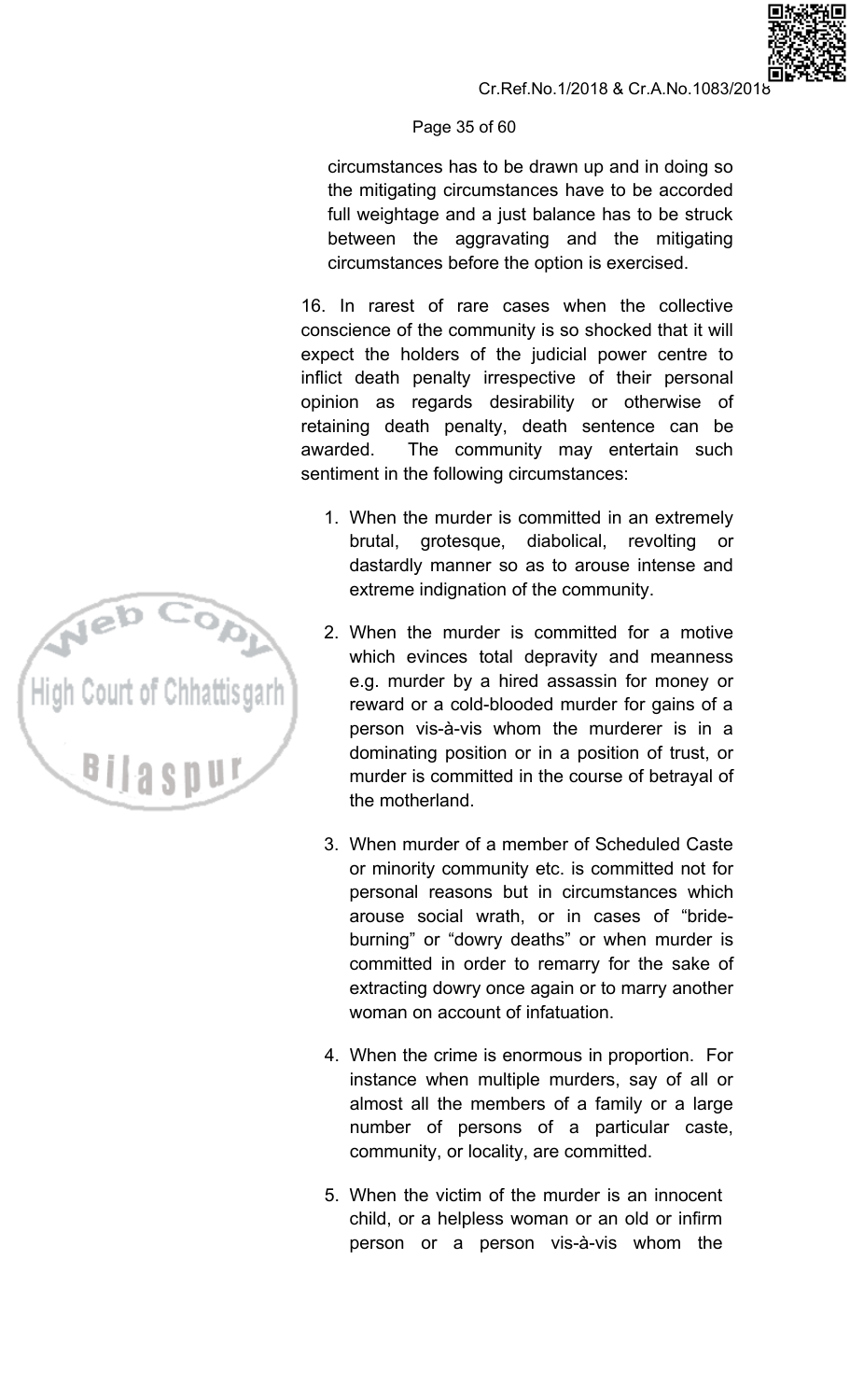#### Page 36 of 60

murderer is in a dominating position or a public figure generally loved and respected by the community."

51. While dealing with the question of brutality in the matter of **Ashrafi Lal** and Sons v. State of U.P.<sup>32</sup>, the Supreme Court has held that it is the duty of the Court to impose a proper punishment depending upon the degree of criminality and desirability to impose such punishment. In case of gruesome murder of two innocent girls to wreak their personal vengeance over the dispute, the death sentence awarded to the appellants was confirmed. Paragraph 3 reads as under:



"3. We have heard learned counsel for the appellants mainly on the question of sentence but we are not impressed with his submission. The two appellants Ashrafi Lal and Babu were guilty of a heinous crime out of greed and personal vengeance and deserve the extreme penalty. This case falls within the test 'rarest<br>High Court of Chhattisgart of of rare cases' as laid down by this Court in Bachan Singh v. State of Punjab (1980) 2 SCC 684 : (AIR 1980 SC 898) as elaborated in the later case of Machhi Singh v. State of Punjab (1983) 3 SCC 470 : (AIR 1983 SC 957). The punishment must fit the crime. These were cold-blooded brutal murders in which two innocent girls lost their lives. The extreme brutality with which the appellants acted shocks the judicial conscience. Failure to impose a death sentence in such grave cases where it is a crime against the society particularly in cases of murders committed with extreme brutality will bring to naught the sentence of death provided by S. 302 of the Penal Code. It is the duty of the Court to impose a proper punishment depending upon the degree of criminality and desirability to impose such punishment. The only punishment which the appellants deserve for having committed the reprehensible and gruesome murders of the two innocent girls to wreak their personal vengeance over the dispute they had with regard to property with their mother Smt. Bulakan is nothing but death. As a measure of social necessity and also as a

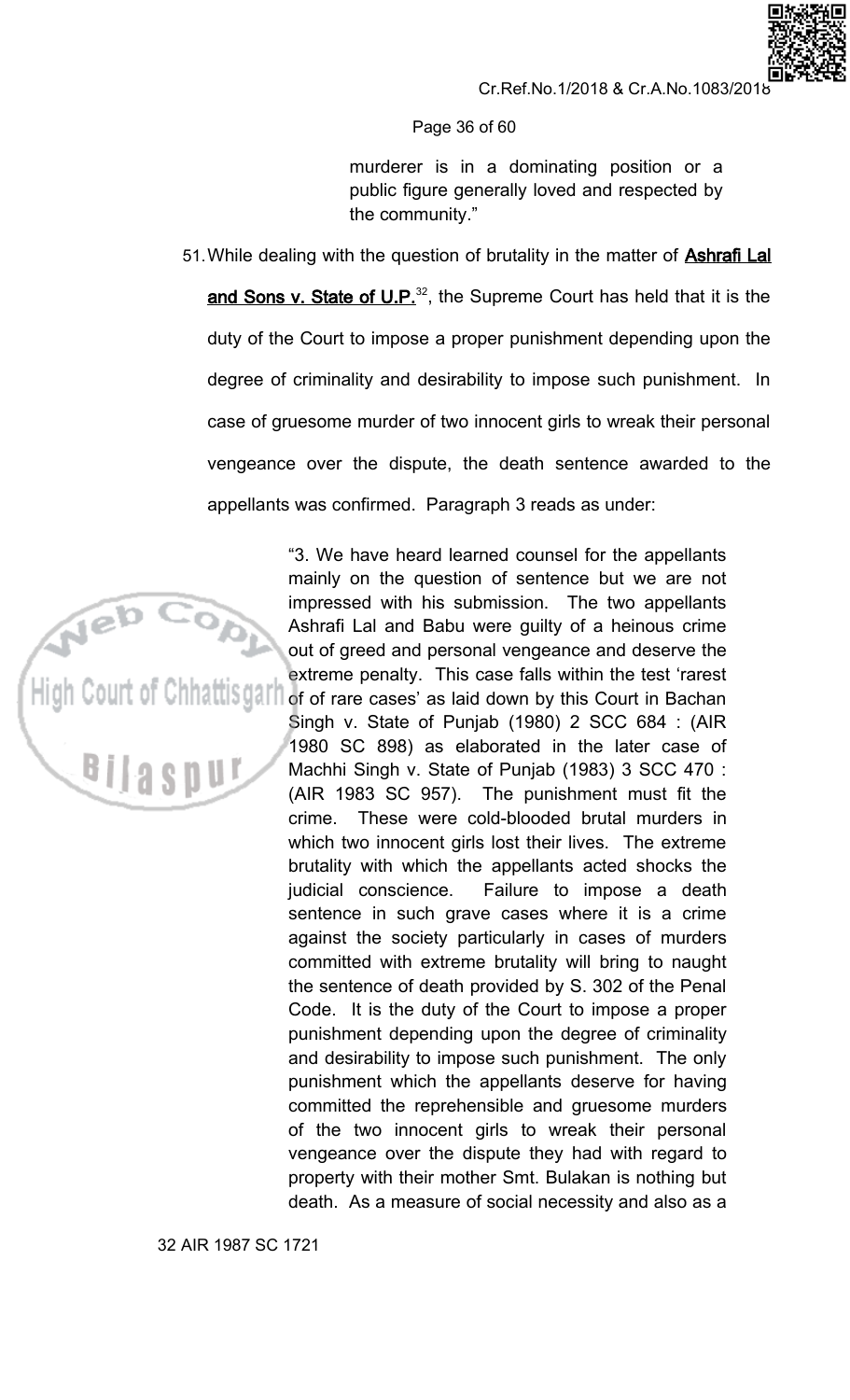

#### Page 37 of 60

means of deterring other potential offenders the sentence of death on the two appellants Asharfi Lal and Babu is confirmed."

52. While dealing with the question of brutality, in the case of **Subhash** 

Ramkumar Bind @ Vakil and another v. State of Maharashtra<sup>33</sup>, the Supreme Court has held that in every incident of murder brutality is involved but that brutality by itself will not bring it within the ambit of rarest of rare cases for imposition of death penalty. The requirement to prove the fact that brutality in the present case was exceptional and rarest of rare also to show that there is something uncommon about the crime which renders the sentence of imprisonment of life inadequate and called for death sentence.

53. In the matter of **Dhananjoy Chatterjee v. State of W.B.**<sup>34</sup>, the Supreme Court while dealing with the question of penology for imposing death penalty, has held that Courts are required to impose proper punishment in the manner in which the Courts respond to the society's cry for justice against the criminals. Justice demands that Courts should impose punishment befitting the crime so that the courts reflect public abhorrence of the crime. Paragraphs 14 and 15 are relevant and read as under:

> $"14.$ In recent years, the rising crime rate  $$ particularly violent crime against women has made the criminal sentencing by the courts a subject of Today there are admitted disparities. concern. Some criminals get very harsh sentences while many receive grossly different sentence for an essentially equivalent crime and a shockingly large number even go unpunished thereby encouraging the criminal and in the ultimate making justice suffer by weakening the system's credibility. Of course, it

33 AIR 2003 SC 269 34 (1994) 2 SCC 220: 1994 SCC (Cri) 358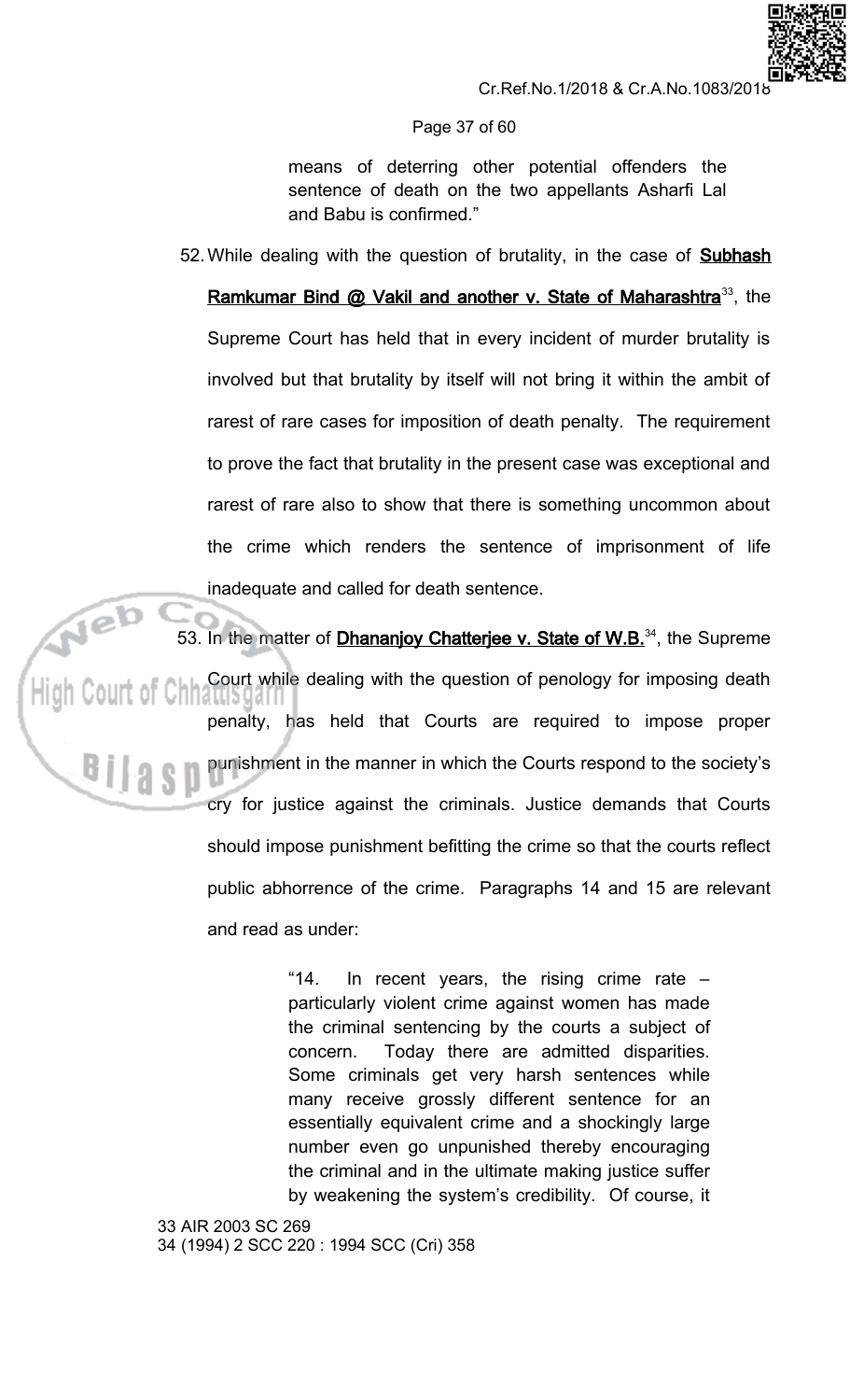#### Page 38 of 60

is not possible to lay down any cut and dry formula relating to imposition of sentence but the object of sentencing should be to see that the crime does not go unpunished and the victim of crime as also the society has the satisfaction that justice has been done to it. In imposing sentences in the absence of specific legislation, Judges must consider variety of factors and after considering all those factors and taking an overall view of the situation, impose sentence which they consider to be an appropriate Aggravating factors cannot be ignored and one. similarly mitigating circumstances have also to be taken into consideration.

15. In our opinion, the measure of punishment in a given case must depend upon the atrocity of the crime: the conduct of the criminal and the defenceless and unprotected state of the victim. Imposition of appropriate punishment is the manner in which the courts respond to the society's cry for justice against the criminals. Justice demands that Courts should impose punishment befitting the crime .<br>High Court of Chhattisgarh so that the courts reflect public abhorrence of the crime. The courts must not only keep in view the rights of the criminal but also the rights of the victim of crime and the society at large while considering imposition of appropriate punishment."

> 54. While dealing with the question of imposition of death sentence affirmed by the Supreme Court, the Supreme Court in the matter of Sonu Sardar v. State of Chhattisgarh<sup>35</sup>, in which case death sentence upon young male has been imposed, has held that the appellant though young but having no consideration for human lives and his criminal propensities being beyond reform, is a menace to the society, death sentence is proper being a case of rarest of rare, and observed in paragraphs 18 to 22 as follows: -

> > "18. As against these aggravating circumstances, the trial court did not find any mitigating circumstance in favour of the appellant to avoid the death penalty. This is, therefore,

Bilas

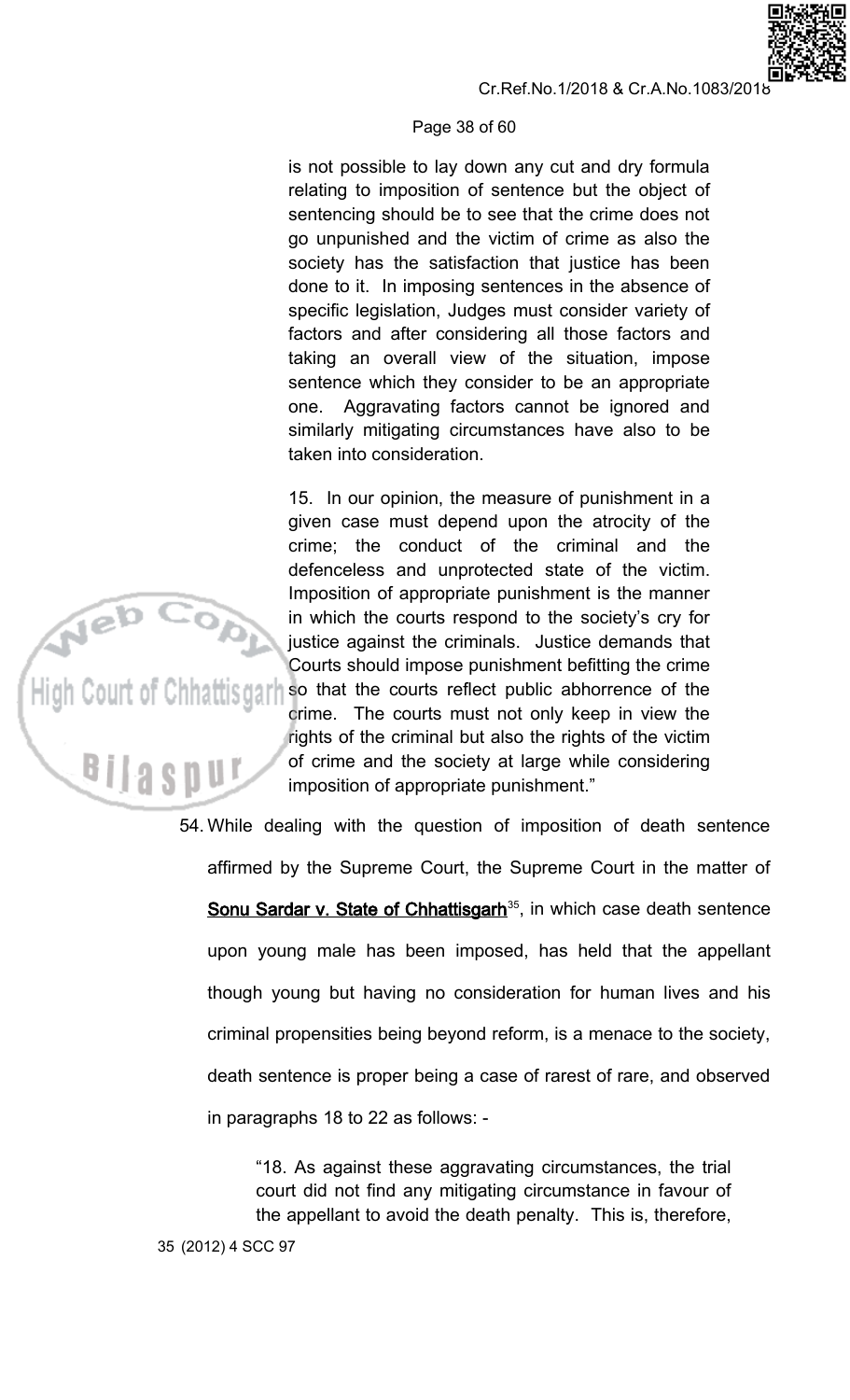# Page 39 of 60

not one of those cases in which the trial court has not recorded elaborate reasons for awarding death sentence to the appellant as contended by the learned counsel for the appellant.

19. Regarding the role of the appellant in the commission of the offence of dacoity and murder, we have already found that the turban and T-shirt of the appellant, which were seized and sent for examination to the Forensic Science Laboratory, had presence of human blood. We have also found that the axe and the iron rod, which were recovered pursuant to the statement of the appellant, had also bloodstains. We have also found from the evidence of PW-1 that when her mother was cooking food and came out on hearing the commotion, the appellant was demanding money from her father and her father gave to the appellant all the money which he was having in his pocket.

20. There is, therefore, clear and definite evidence in this case to show that the appellant not only participated in the crime, but also played the lead role in the offence under Section 396 IPC. This is, therefore, not a case where it can be held that the role of the appellant was not such as to warrant death sentence under Section 396 IPC.

21. In a recent judgment in Sunder Singh v. State of Uttarancha<sup>66</sup> this Court found that the accused had poured petrol in the room and set it to fire and closed the door of the room when all the members of the family were having their food inside the room and, as a result, five members of the family lost their lives and the sixth member of the family, a helpless lady, survived. This Court held that the accused had committed the crime with premeditation and in a cold-blooded manner without any immediate provocation from the deceased and all this was done on account of enmity going on in respect of the family lands and this was one of those rarest of rare cases in which death sentence should be imposed.

22. The facts in the present case are no different. Five members of a family including two minor children and the driver were ruthlessly killed by the use of a knife, an axe and an iron rod and with the help of four others. The crime obviously committed after premeditation was with

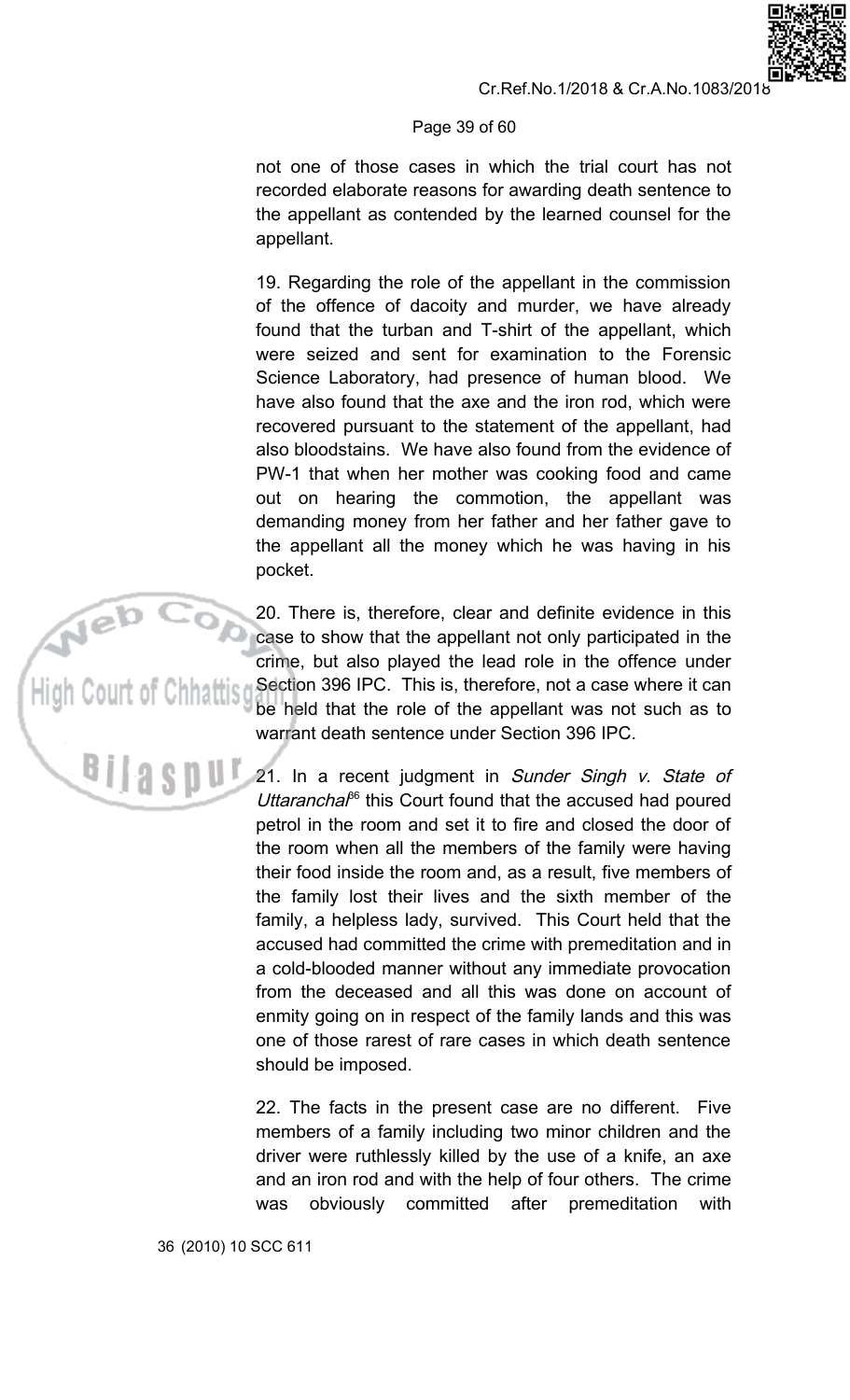

### Cr.Ref.No.1/2018 & Cr.A.No.1083/2018

# Page 40 of 60

absolutely no consideration for human lives and for money. Even though the appellant is young, his criminal propensities are beyond reform and he is a menace to the society. The trial court and the High Court were therefore right in coming to the conclusion that this is one of those rarest of rare cases in which death sentence is the appropriate punishment."

55. While dealing with serious consideration relating to imposing of death

sentence, the Supreme Court in the matter of **Santosh Kumar** 

Satishbhushan Bariyar v. State of Maharashtra<sup>37</sup>, in paragraph 135,

has observed as follows: -

"135. Right to life, in its barest of connotation would imply right to mere survival. In this form, right to life is the most fundamental of all rights. Consequently, a punishment which aims at taking away life is the gravest punishment. Capital punishment imposes a limitation on the essential<br>content of the fundamental right to life, eliminating it<br>irretrievably. We realise the absolute nature of this right, in<br>light Court of China the sense that is a sou may be limited, and may even be withdrawn and then grated again, but their ultimate limit is to be found in the preservation of the right to life. Right to life is the essential content of all rights under the Constitution. If life is taken away, all other rights cease to exist."

56. On the basis of law enunciated by the Supreme Court on the subject

i.e. for imposition of death sentence, the Supreme Court in the matter

of Ramnaresh and others v. State of Chhattisgarh<sup>38</sup> has summarized the instances for imposition of death sentence in which the sentence

other than death sentence would not be adequate or meaningful, and

has observed in paragraph 76 as follows: -

"76. The law enunciated by this Court in its recent judgments, as already noticed, adds and elaborates the principles that were stated in Bachan Singh (supra) and thereafter, in Machhi Singh (supra). The aforesaid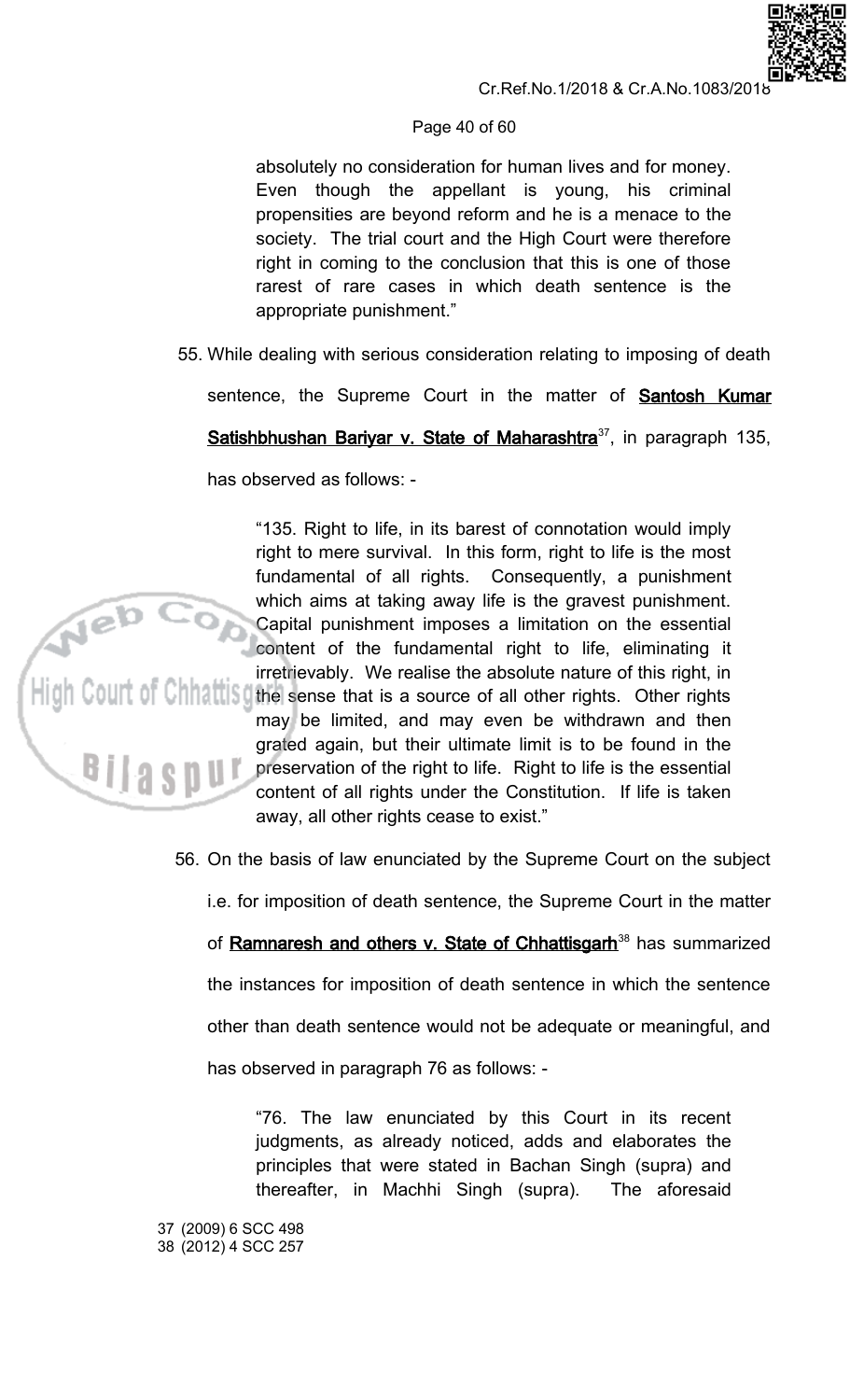## Page 41 of 60

judgments, primarily dissect these principles into two different compartments-one being the "aggravating circumstances" while the other being the "mitigating circumstances". The Court would consider the cumulative effect of both these aspects and normally, it may not be very appropriate for the Court to decide the most significant aspect of sentencing policy with reference to one of the classes under any of the following heads while completely ignoring other classes under other heads. To balance the two is the primary duty of the Court. It will be appropriate for the Court to come to a final conclusion upon balancing the exercise that would help to administer the criminal justice system better and provide an effective and meaningful reasoning by the Court as contemplated under Section 354(3) CrPC.

# **Aggravating Circumstances:**

(1) The offences relating to the commission of heinous crimes like murder, rape, armed dacoity, kidnapping, etc. by the accused with a prior record of conviction for capital felony or offences committed by the person having a substantial history of serious assaults and criminal convictions.

> (2) The offence was committed while the offender was engaged in the commission of another serious offence.

> (3) The offence was committed with the intention to create a fear psychosis in the public at large and was committed in a public place by a weapon or device which clearly could be hazardous to the life of more than one person.

> (4) The offence of murder was committed for ransom or like offences to receive money or monetary benefits.

(5) Hired killings.

(6) The offence was committed outrageously for want only while involving inhumane treatment and torture to the victim.

(7) The offence was committed by a person while in lawful custody.

(8) The murder or the offence was committed to prevent a person lawfully carrying out his duty like arrest or custody

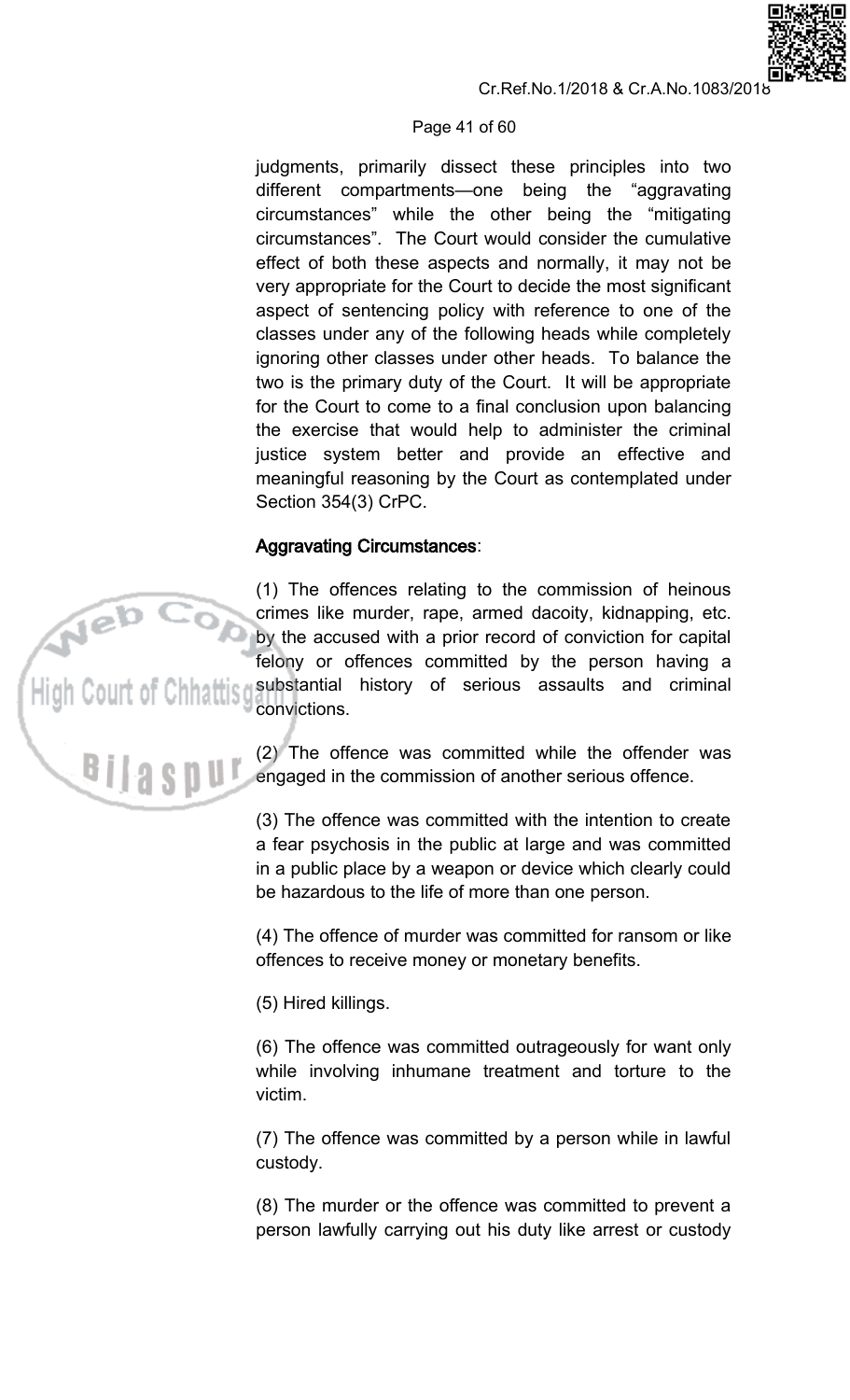### Page 42 of 60

in a place of lawful confinement of himself or another. For instance, murder is of a person who had acted in lawful discharge of his duty under Section 43 CrPC.

(9) When the crime is enormous in proportion like making an attempt of murder of the entire family or members of a particular community.

(10) When the victim is innocent, helpless or a person relies upon the trust of relationship and social norms, like a child, helpless woman, a daughter or a niece staying with a father/uncle and is inflicted with the crime by such a trusted person.

(11) When murder is committed for a motive which evidences total depravity and meanness.

(12) When there is a cold-blooded murder without provocation.

(13) The crime is committed so brutally that it pricks or shocks not only the judicial conscience but even the conscience of the society.

# **Mitigating Circumstances:**

(1) The manner and circumstances in and under which the offence was committed, for example, extreme mental or emotional disturbance or extreme provocation in. contradistinction to all these situations in normal course.

(2) The age of the accused is a relevant consideration but not a determinative factor by itself.

(3) The chances of the accused of not indulging in commission of the crime again and the probability of the accused being reformed and rehabilitated.

(4) The condition of the accused shows that he was mentally defective and the defect impaired his capacity to appreciate the circumstances of his criminal conduct.

(5) The circumstances which, in normal course of life, would render such a behavior possible and could have the effect of giving rise to mental imbalance in that given situation like persistent harassment or, in fact, leading to such a peak of human behavior that, in the facts and

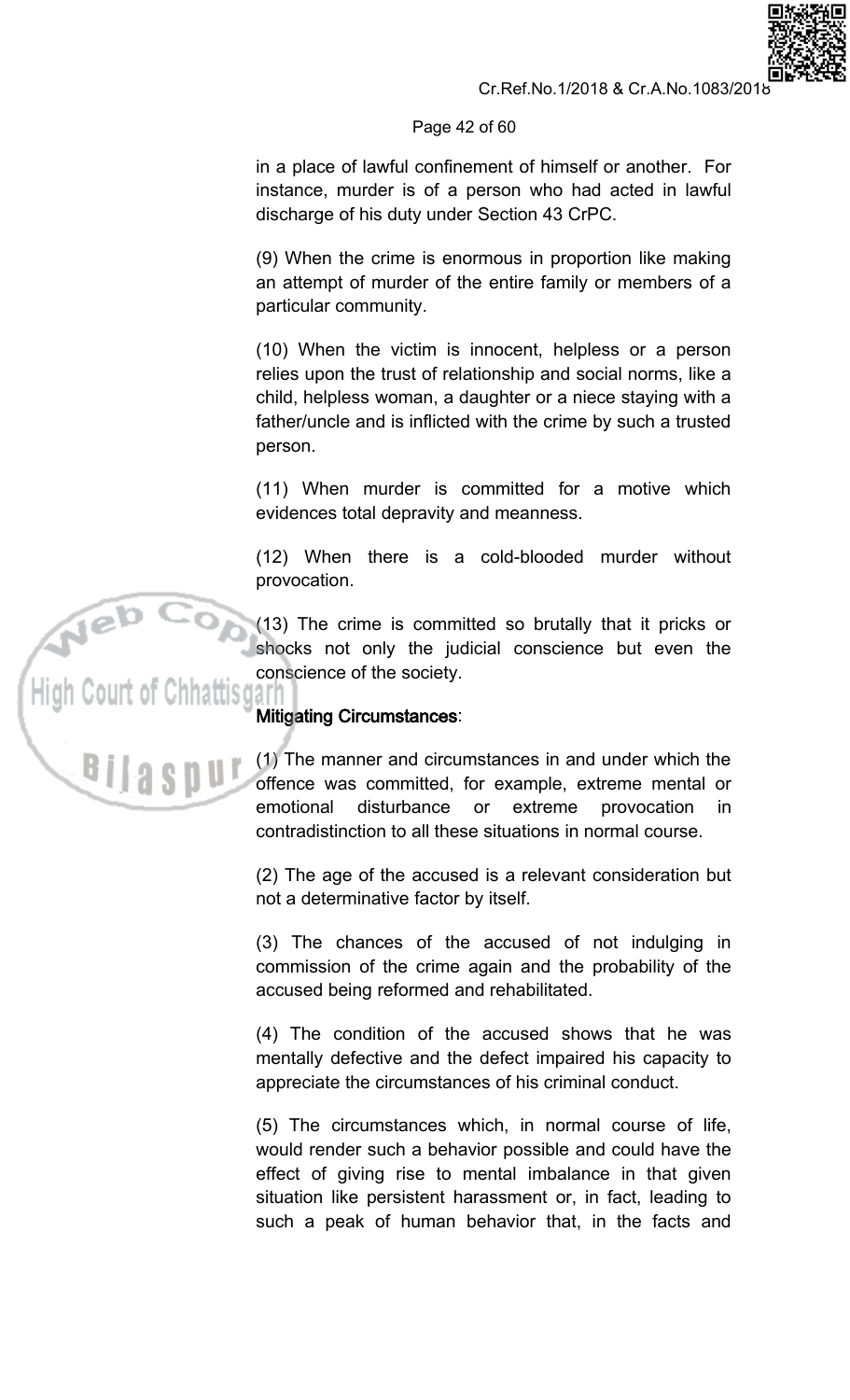### Page 43 of 60

circumstances of the case, the accused believed that he was morally justified in committing the offence.

(6) Where the Court upon proper appreciation of evidence is of the view that the crime was not committed in a preordained manner and that the death resulted in the course of commission of another crime and that there was a possibility of it being construed as consequences to the commission of the primary crime.

(7) Where it is absolutely unsafe to rely upon the testimony of a sole eyewitness though the prosecution has brought home the guilt of the accused."

The Supreme Court has summarized following principles for consideration for imposition of capital sentence: -

(1) The Court has to apply the test to determine, if it was the "rarest of rare" case for imposition of a death sentence.

(2) In the opinion of the Court, imposition of any other punishment, i.e., life imprisonment would be completely inadequate and would not meet the ends of justice.

(3) Life imprisonment is the rule and death sentence is an exception.

(4) The option to impose sentence of imprisonment for life cannot be cautiously exercised having regard to the nature and circumstances of the crime and all relevant considerations.

(5) The method (planned or otherwise) and the manner (extent of brutality and inhumanity, etc.) in which the crime was committed and the circumstances leading to commission of such heinous crime."

57. In order to decide whether death sentence would be the only meaningful and adequate sentence, the courts are required to draw a balance sheet of aggravating and mitigating circumstances. **The** Supreme Court in Ramnaresh (supra) has further observed in paragraph 79 as follows: -

"The Court then would draw a balance sheet of aggravating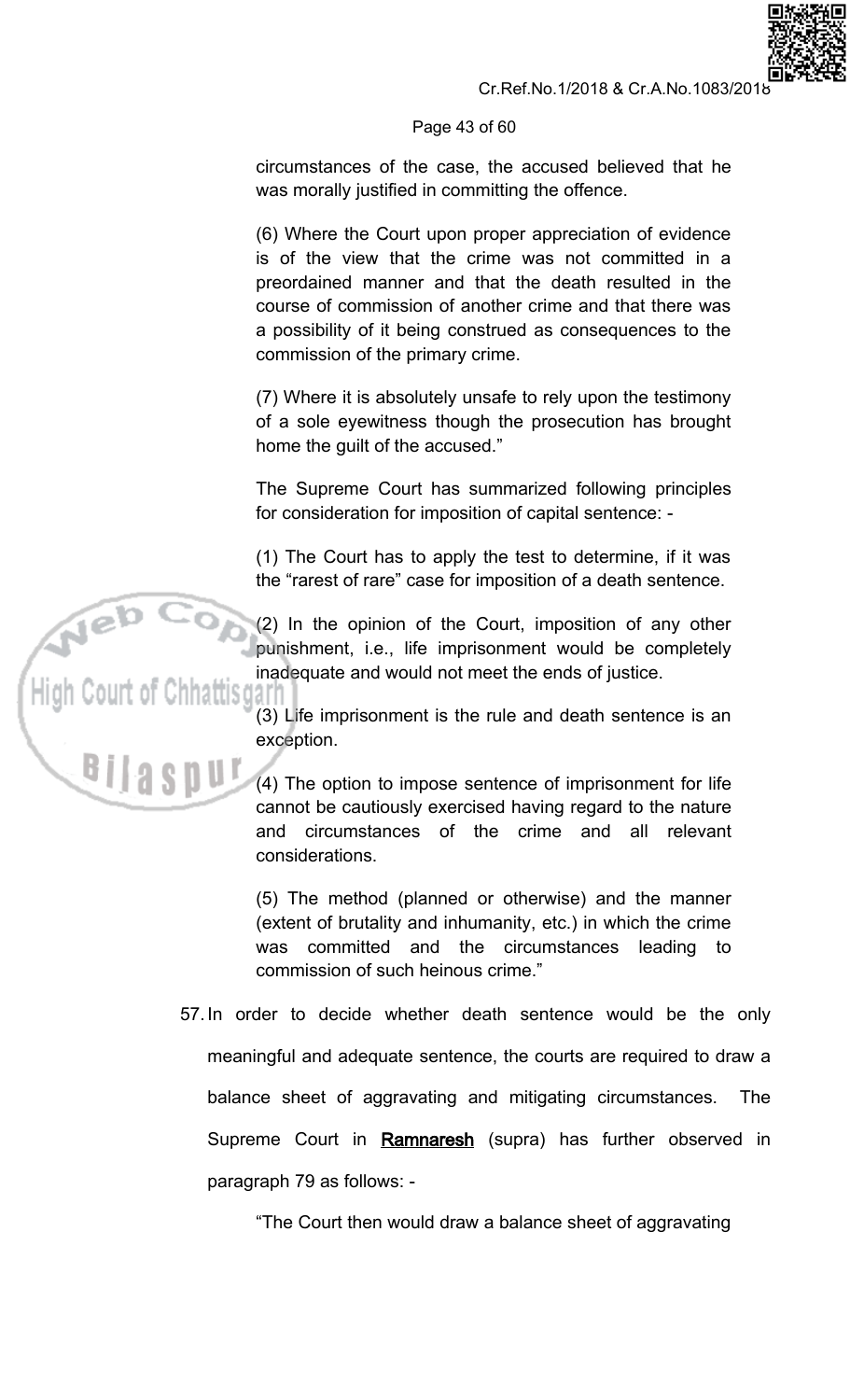

#### Page 44 of 60

and mitigating circumstances. Both aspects have to be given their respective weightage. The Court has to strike a balance between the two and see towards which side the scale/balance of justice tilts. The principle of proportion between the crime and the punishment is the principle of "just deserts" that serves as the foundation of every criminal sentence that is justifiable. In other words, the "doctrine of proportionality" has a valuable application to sentencing policy under the Indian the criminal Thus, the court will not only have to jurisprudence. examine what is just but also as to what the accused deserves keeping in view the impact on the society at large."

# 58. The Supreme Court in the matter of **Shankar Kisanrao Khade v. State**

of Maharashtra<sup>39</sup> (Hon'ble Mr. Justice Madan B. Lokur in a separate but concurring judgment) reiterated the law laid down in **Bachan Singh** Neb (supra) and Machhi Singh (supra) and ultimately in paragraph 52 held that the tests which have to be applied while awarding death sentence  $\mathsf{High}\ \mathbb{C}$ 0ull $\mathbb{C}$  of  $\mathbb{C}$ hh are "crime test", "criminal test" and the "R-R test" and not the "balancing test". Paragraph 52 of the report states as under (SCC p. 

> "52. Aggravating circumstances as pointed out above, of course, are not exhaustive so also the mitigating circumstances. In my considered view, the tests that we have to apply, while awarding death sentence are "crime" test", "criminal test" and the "R-R test" and not "balancing test". To award death sentence, the "crime test" has to be fully satisfied, that is, 100% and "criminal test" 0%, that is, no mitigating circumstance favouring the accused. If there is any circumstance favouring the accused, like lack of intention to commit the crime, possibility of reformation, young age of the accused, not a menace to the society, no previous track record, etc. the "criminal test" may favour the accused to avoid the capital punishment. Even, if both the tests are satisfied, that is, the aggravating circumstances to the fullest extent and no mitigating circumstances favouring the accused, still we have to apply finally the rarest of the rare case test (R-R test). R-R test depends upon the

39 (2013) 5 SCC 546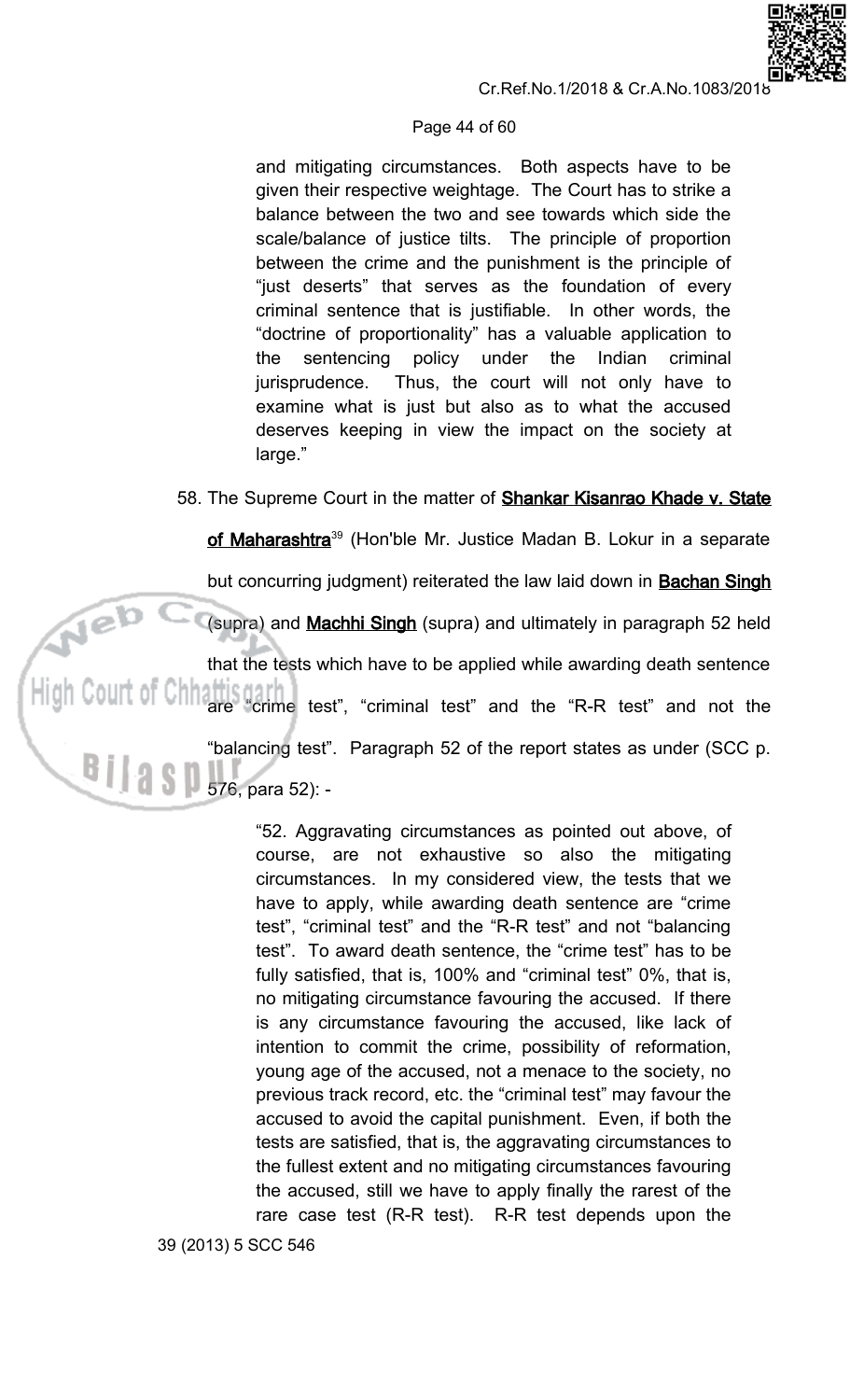

## Page 45 of 60

perception of the society that is "society-centric" and not "Judge-centric", that is, whether the society will approve the awarding of death sentence to certain types of crimes or not. While applying that test, the court has to look into variety of factors like society's abhorrence, extreme indignation and antipathy to certain types of crimes like sexual assault and murder of intellectually challenged minor girls, suffering from physical disability, old and infirm women with those disabilities, etc. Examples are only illustrative and not exhaustive. The courts award death sentence since situation demands so, due to constitutional compulsion, reflected by the will of the people and not the will of the Judges."

In paragraph 106, their Lordships also considered and suggested several reasons, cumulatively taken, for converting the death penalty to that of imprisonment for life. Paragraph 106 of the said report

states as under: -

"106. A study of the above cases suggests that there are several reasons, cumulatively taken, for converting the death penalty to that of imprisonment for life. However, some of the factors that have had an influence in commutation include:

> (1) the young age of the accused (Amit v. State of Maharashtra<sup>40</sup> aged 20 years, Rahul<sup>41</sup> aged 24 years, Santosh Kumar Singh<sup>42</sup> aged 24 years, Rameshbhai Chandubhai Rathod  $(2)^{43}$  aged 28 years and Amit v. State of U.P.<sup>44</sup> aged 28 years);

> (2) the possibility of reforming and rehabilitating the accused in Santosh Kumar Singh<sup>42</sup> and Amit v. State of U.P.<sup>44</sup> the accused, incidentally, were young when they committed the crime);

> (3) the accused had no prior criminal record (Nirmal

- 41 Rahul v. State of Maharashtra, (2005) 10 SCC 322 : 2005 SCC (Cri) 1516
- 42 Santosh Kumar Singh v. State, (2010) 9 SCC 747 : (2010) 3 SCC (Cri) 1469
- 43 Rameshbhai Chandubhai Rathod (2) v. State of Gujarat, (2011) 2 SCC 764 : (2011) 1 SCC (Cri) 883
- 44 (2012) 4 SCC 107 : (2012) 2 SCC (Cri) 590

<sup>40 (2003) 8</sup> SCC 93 : 2003 SCC (Cri) 1959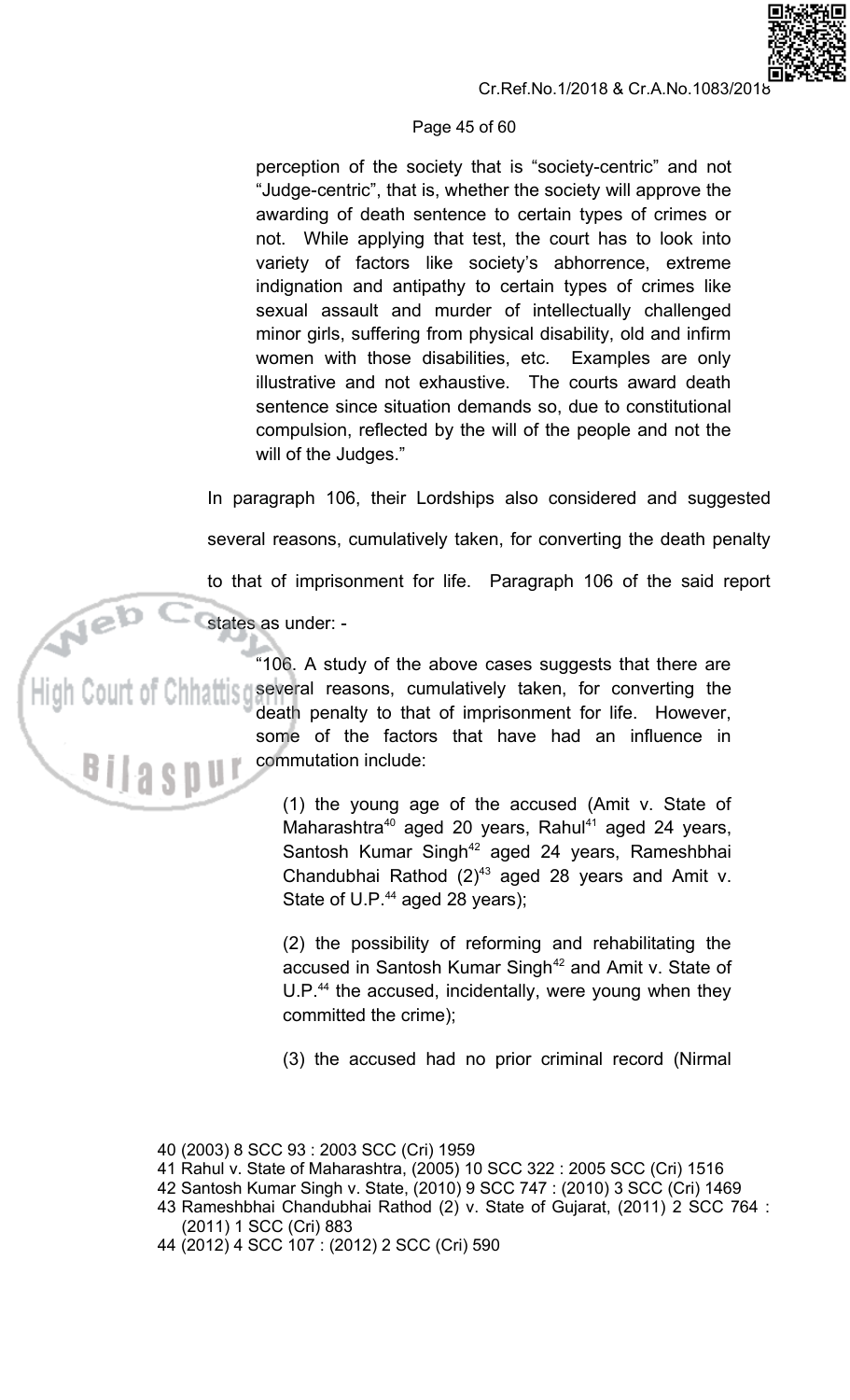## Page 46 of 60

Singh<sup>45</sup>, Raju<sup>46</sup>, Bantu<sup>47</sup>, Amit v. State of Maharashtra<sup>40</sup>, Surendra Pal Shivbalakpal<sup>48</sup>, Rahul<sup>41</sup> and Amit v. State of  $U.P.^44$ );

(4) the accused was not likely to be a menace or threat or danger to society or the community (Nirmal Singh<sup>45</sup>, Mohd. Chaman<sup>49</sup>, Raju<sup>46</sup>, Bantu<sup>47</sup>, Surendra Pal Shivbalakpal<sup>48</sup>, Rahul<sup>41</sup> and Amit v. State of U.P.<sup>44</sup>).

(5) a few other reasons need to be mentioned such as the accused having been acquitted by one the courts (State of T.N. v. Suresh<sup>50</sup>, State of Maharashtra v. Suresh<sup>51</sup>, Bharat Fakira Dhiwar<sup>52</sup>, Mansingh<sup>53</sup> and Santosh Kumar Singh<sup>42</sup>);

(6) the crime was not premeditated (Kumudi La $154$ , Akhtar<sup>55</sup>, Raju<sup>46</sup> and Amrit Singh<sup>56</sup>);

(7) the case was one of circumstantial evidence (Mansingh<sup>53</sup> and Bishnu Prasad Sinha<sup>57</sup>).

In one case, commutation was ordered since there was apparently no "exceptional" feature warranting a death penalty (Kumudi Lal<sup>54</sup>) and in another case because the trial court had awarded life sentence but the High Court

enhanced it to death (Haresh Mohandas Rajput<sup>58</sup>)."

Further, their Lordships also laid down the principal reasons for

confirming death penalty in paragraph 122 which are as under:-

"(1) the cruel, diabolic, brutal, depraved and gruesome

45 Nirmal Singh v. State of Haryana, (1999) 3 SCC 670 : 1999 SCC (Cri) 472

- 46 Raju v. State of Haryana. (2001) 9 SCC 50: 2002 SCC (Cri) 408
- 47 Bantu v. State of M.P., (2001) 9 SCC 615 : 2002 SCC (Cri) 777
- 48 Surendra Pal Shivbalakpal v. State of Gujarat, (2005) 3 SCC 127 : 2005 SCC (Cri) 653
- 49 Mohd. Chaman v. State (NCT of Delhi), (2001) 2 SCC 28 : 2001 SCC (Cri) 278
- 50 (1998) 2 SCC 372: 1998 SCC (Cri) 751
- 51 (2000) 1 SCC 471 : 2000 SCC (Cri) 263
- 52 State of Maharashtra v. Bharat Fakira Dhiwar, (2002) 1 SCC 622 : 2002 SCC (Cri) 217
- 53 State of Maharashtra v. Mansingh, (2005) 3 SCC 131 : 2005 SCC (Cri) 657
- 54 Kumudi Lal v. State of U.P., (1999) 4 SCC 108 : 1999 SCC (Cri) 491
- 55 Akhtar v. State of U.P., (1999) 6 SCC 60 : 1999 SCC (Cri) 1058
- 56 Amrit Singh v. State of Punjab, (2006) 12 SCC 79: (2007) 2 SCC (Cri) 397
- 57 Bishnu Prasad Sinha v. State of Assam, (2007) 11 SCC 467 : (2008) 1 SCC (Cri) 766
- 58 Haresh Mohandas Rajput v. State of Maharashtra, (2011) 12 SCC 56 : (2012) 1 **SCC (Cri) 359**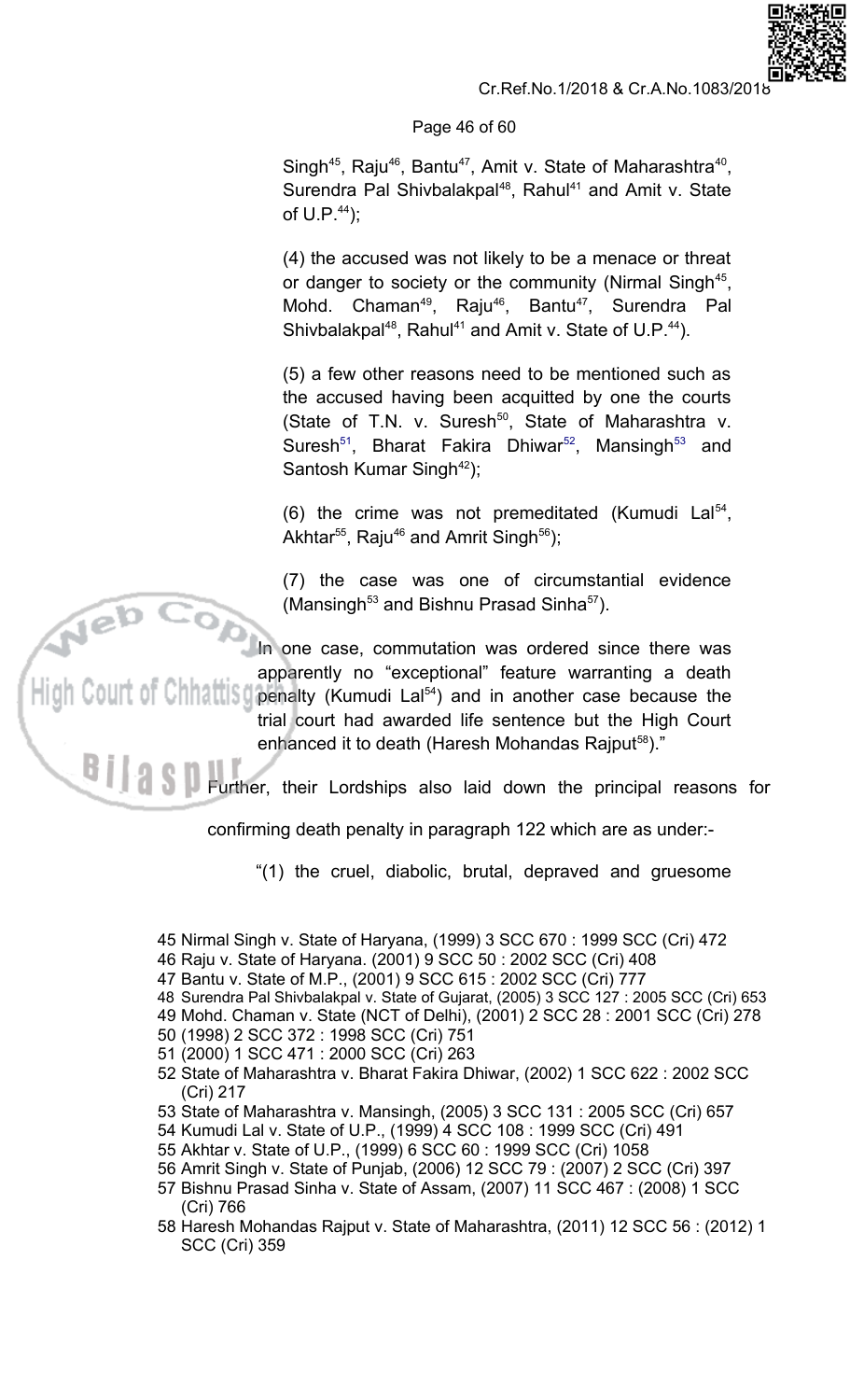### Page 47 of 60

nature of the crime (Jumman Khan<sup>59</sup>, Dhananjoy Chatterjee<sup>34</sup>, Laxman Naik<sup>60</sup>, Kamta Tewari<sup>61</sup>, Nirmal Singh<sup>45</sup>, Jai Kumar<sup>30</sup>, Satish<sup>62</sup>, Bantu<sup>47</sup>, Ankush Maruti Shinde<sup>63</sup>, B.A. Umesh<sup>64</sup>, Mohd. Mannan<sup>65</sup> and Rajendra Pralhadrao Wasnik, (2012) 4 SCC 37);

(2) the crime results in public abhorrence, shocks the judicial conscience or the conscience of society or the community (Dhananjoy Chatterjee<sup>34</sup>, Jai Kumar<sup>30</sup>, Ankush Maruti Shinde<sup>63</sup> and Mohd. Mannan<sup>65</sup>);

(3) the reform or rehabilitation of the convict is not likely or that he would be a menace to society (Jai Kumar<sup>30</sup>, B.A. Umesh<sup>64</sup> and Mohd. Mannan<sup>65</sup>);

(4) the victims were defenceless (Dhananjoy Chatterjee $^{34}$ , Laxman Naik<sup>60</sup>, Kamta Tewari<sup>61</sup>, Ankush Maruti Shinde<sup>63</sup>, Mohd. Mannan<sup>65</sup> and Rajendra Pralhadrao Wasnik, (2012) 4 SCC 37):

(5) the crime was either unprovoked or that it was premeditated (Dhananjoy Chatterjee<sup>34</sup>, Laxman Naik<sup>60</sup>, Kamta Tewari<sup>61</sup>, Nirmal Singh<sup>45</sup>, Jai Kumar<sup>30</sup>, Ankush Maruti Shinde<sup>63</sup>, B.A. Umesh<sup>64</sup> and Mohd. Mannan<sup>65</sup>) and in three cases the antecedents or the prior history of the convict was taken into consideration (Shivu v. R.G., High Court of Karnataka<sup>66</sup>; B.A. Umesh<sup>64</sup> and Rajendra Pralhadrao Wasnik, (2012) 4 SCC 37)."

59. Thereafter, the three-Judge Bench of the Supreme Court entertained

the review petitions in the matter of Rajendra Pralhadrao Wasnik v.

State of Maharashtra<sup>67</sup> and held that the probability that a convict can

be reformed and rehabilitated is a valid consideration for deciding

whether he should be awarded capital punishment or life

- 60 Laxman Naik v. State of Orissa, (1994) 3 SCC 381: 1994 SCC (Cri) 656
- 61 Kamta Tiwari v. State of M.P., (1996) 6 SCC 250 : 1996 SCC (Cri) 1298<br>62 State of U.P. v. Satish, (2005) 3 SCC 114 : 2005 SCC (Cri) 642
- 

64 B.A. Umesh v. State of Karnataka, (2011) 3 SCC 85 : (2011) 1 SCC (Cri) 801

65 Mohd. Mannan v. State of Bihar, (2011) 5 SCC 317: (2011) 2 SCC (Cri) 626

- 66 2007 Cr.L.J. 1806
- 67 (2019) 12 SCC 460



<sup>59</sup> Jumman Khan v. State of U.P., (1991) 1 SCC 752 : 1991 SCC (Cri) 283

<sup>63</sup> Ankush Maruti Shinde v. State of Maharashtra, (2009) 6 SCC 667 : (2009) 3 **SCC (Cri) 308**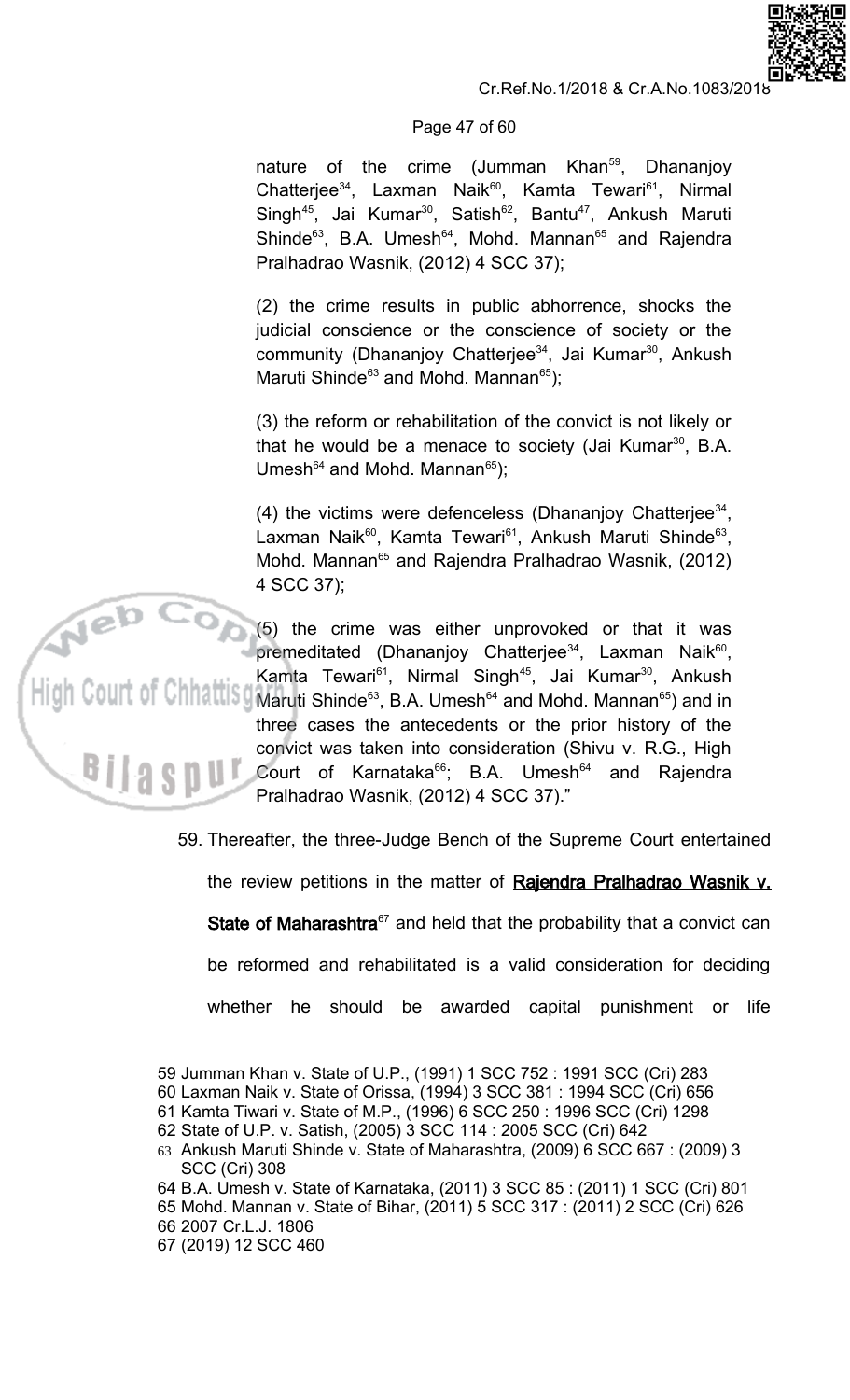# Page 48 of 60

imprisonment and responsibility that convict is not capable of being reformed and rehabilitated is upon the prosecution to prove to the court. It has been observed by their Lordships as under: -

The law laid down by various decisions of this Court "45. clearly and unequivocally mandates that the probability (not possibility or improbability or impossibility) that a convict can be reformed and rehabilitated in society must be seriously and earnestly considered by the courts before awarding the death sentence. This is one of the mandates of the "special reasons" requirement of Section 354(3) CrPC and ought not to be taken lightly since it involves snuffing out the life of a person. To effectuate this mandate, it is the obligation on the prosecution to prove to the court, through evidence, that the probability is that the convict cannot be reformed or rehabilitated. This can be achieved by bringing on record, inter alia, material about his conduct in jail, his conduct outside jail if he has been on bail for some time, medical evidence about his mental make-up, contact with his family and so on. Similarly, the convict can produce evidence on these issues as well.

Consideration of the reformation, rehabilitation and  $47.$ reintegration of the convict into society cannot be overemphasised. Until Bachan Singh [Bachan Singh v. State of Punjab, (1980) 2 SCC 684 : 1980 SCC (Cri) 580], the emphasis given by the Courts was primarily on the nature of the crime, its brutality and severity. Bachan Singh (supra) placed the sentencing process into perspective and introduced the necessity of considering the reformation or rehabilitation of the convict. Despite the view expressed by the Constitution Bench, there have been several instances, some of which have been pointed out in Bariyar [Santosh Kumar Satishbhushan Bariyar v. State of Maharashtra, (2009) 6 SCC 498 : 2009 2 SCC (Cri) 1150] and in Sangeet v. State of Haryana [Sangeet v. State of Haryana, (2013) 2 SCC 452 : 2013 2 SCC (Cri) 611] where there is a tendency to give primacy to the crime and consider the criminal in a somewhat secondary manner. As observed in Sangeet (supra) "In the sentencing process, both the crime and the criminal are equally important." Therefore, we should not forget that the criminal, however ruthless he might be, is nevertheless a human being and is entitled to a life of dignity notwithstanding his crime.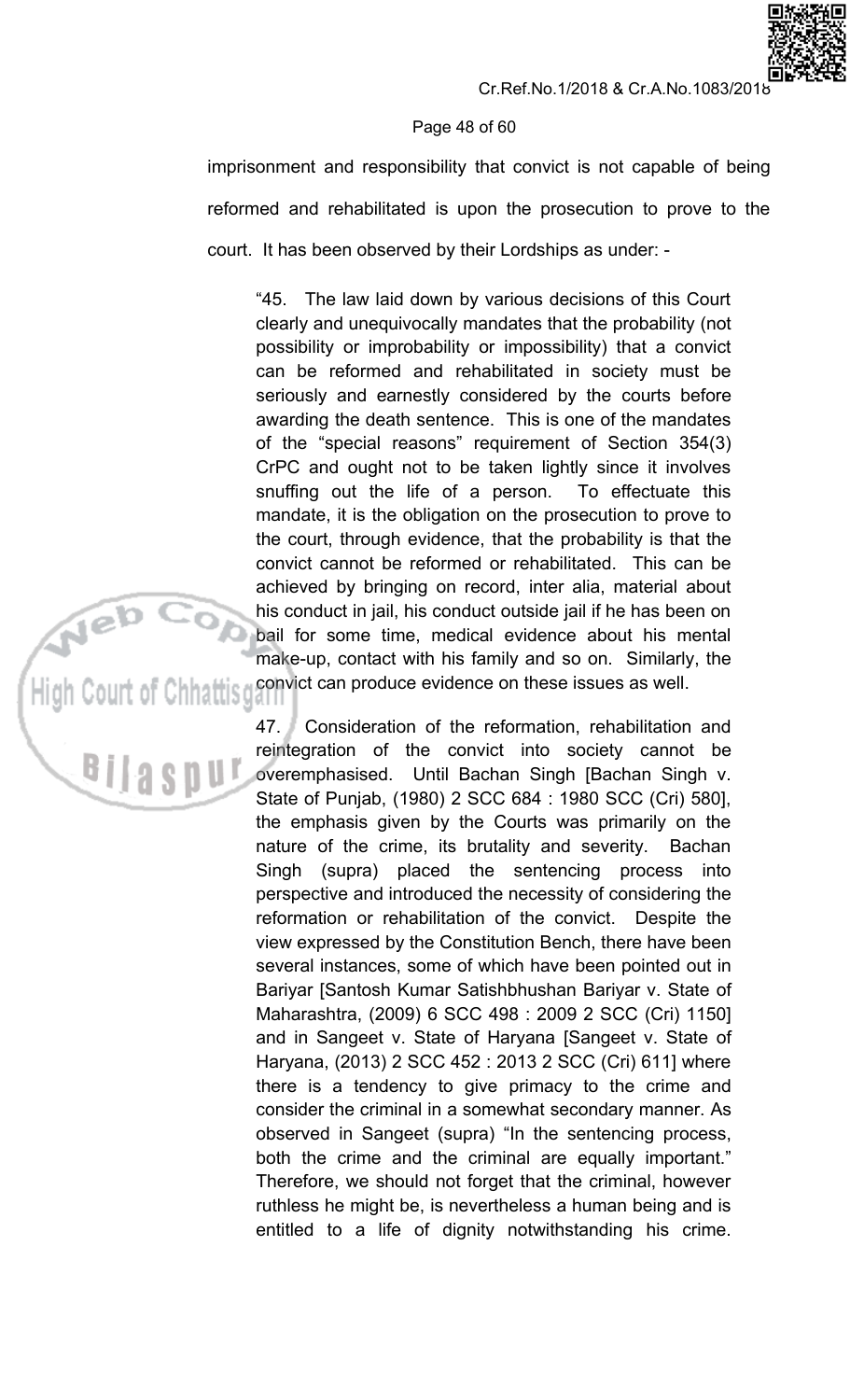

#### Page 49 of 60

Therefore, it is for the prosecution and the Courts to determine whether such a person, notwithstanding his crime, can be reformed and rehabilitated. To obtain and analyse this information is certainly not an easy task but must nevertheless be undertaken. The process of rehabilitation is also not a simple one since it involves social reintegration of the convict into society. Of course, notwithstanding any information made available and its analysis by experts coupled with the evidence on record, there could be instances where the social reintegration of the convict may not be possible. If that should happen, the option of a long duration of imprisonment is permissible."

60. Again, in the matter of Lochan Shrivas v. State of Chhattisgarh<sup>68</sup>, reiterating the principle of law laid down in Rajendra Pralhadrao Wasnik (supra) particularly taking notice of paragraphs 45 and 47 of Neb o that judgment, held that it is the bounden duty of courts to take into consideration the probability of the accused being reformed and **ALL rehabilitated and also to take into consideration not only the crime but** also the criminal, his state of mind and his socio-economic conditions, and their Lordships proceeded to commute the accused death sentence to life imprisonment by holding and relying upon its earlier judgment in the matter of **Sunil v. State of Madhya Pradesh**<sup>69</sup>, as under: -

> "56. The appellant is a young person, who was 23 years old at the time of commission of the offence. He comes from a rural background. The State has not placed any evidence to show that there is no possibility with respect to reformation and the rehabilitation of the accused. The High Court as well as the trial court also has not taken into consideration this aspect of the matter. The appellant has placed on record the affidavits of Leeladhar Shrivas, younger brother of the appellant as well as Ghasanin Shrivas, elder sister of the appellant. A perusal of the affidavits would reveal that the appellant comes from a

68 2021 SCC OnLine SC 1249 69 (2017) 4 SCC 393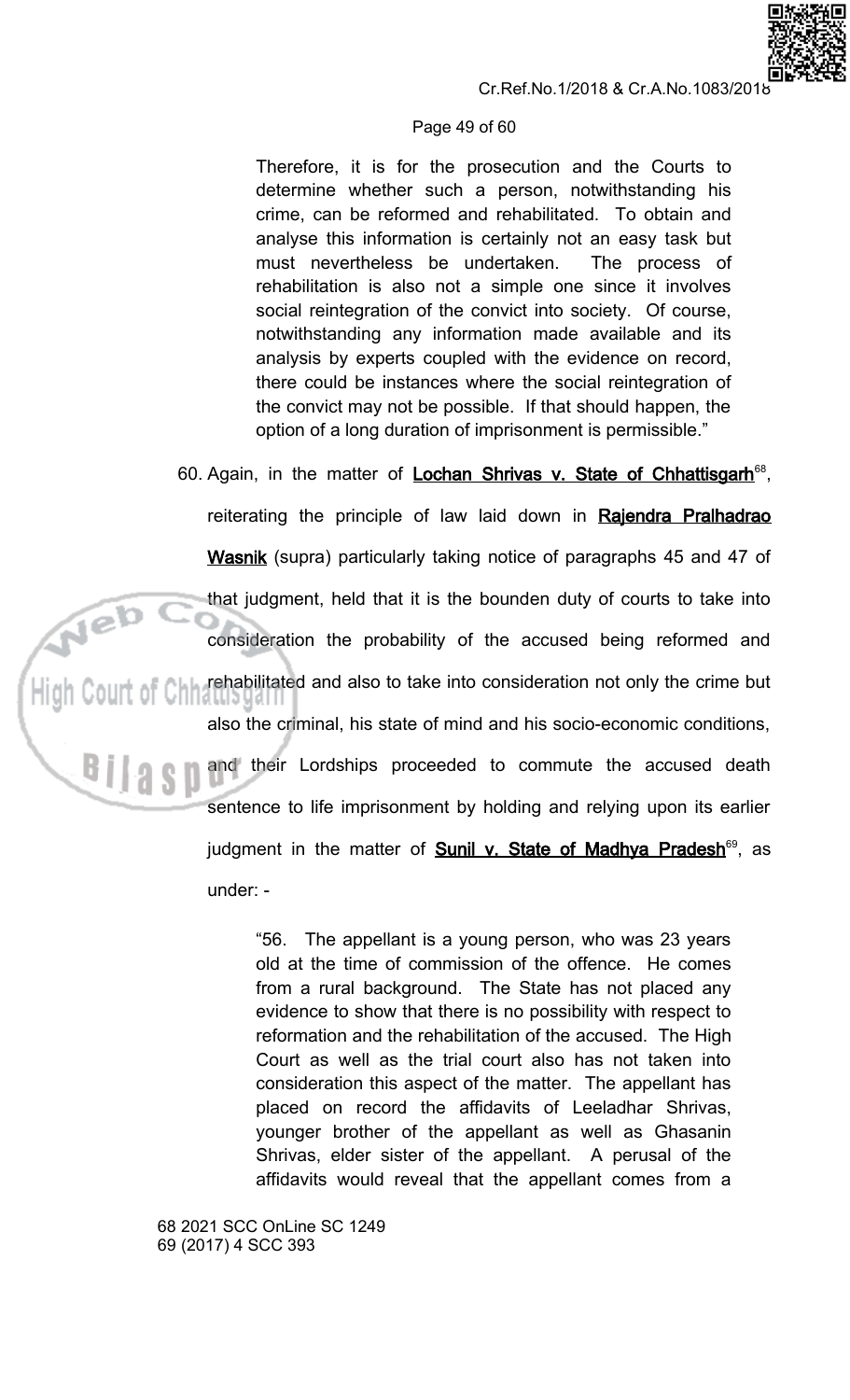#### Page 50 of 60

small village called Pusalda in Raigarh district of Chhattisgarh. His father was earning his livelihood as a barber. The appellant was studious and hardworking. He did really well at school and made consistent efforts to bring the family out of poverty. The conduct of the appellant in the prison has been found to be satisfactory. There are no criminal antecedents. It is the first offence committed by the appellant. No doubt, a heinous one. The appellant is not a hardened criminal. It therefore cannot be said that there is no possibility of the appellant being reformed and rehabilitated foreclosing the alternative option of a lesser sentence and making imposition of death sentence imperative.

A bench consisting of three Judges of this Court had 57. an occasion to consider similar facts in the case of Sunil v. State of Madhya Pradesh, (2017) 4 SCC 393. In the said case too, the appellant-accused was around 25 years of age who had taken away a minor girl. The accused had committed rape on the said minor and caused her death due to asphyxia caused by strangulation. The trial court had sentenced the accused for the offences punishable under Sections 363, 367, 376(2)(f) and 302 of the IPC and awarded him death penalty. The same was upheld by the High Court. In appeal, this Court held thus:

> $"12.$ In the present case, we do not find that the requirements spelt out in Bachan Singh [Bachan Singh v. State of Punjab, (1980) 2 SCC 684 : 1980 SCC (Cri) 580] and the pronouncements thereafter had engaged the attention of either of the courts. In the present case, one of the compelling/mitigating circumstances that must be acknowledged in favour of the appellantaccused is the young age at which he had committed the crime. The fact that the accused can be reformed and rehabilitated; the probability that the accused would not commit similar criminal acts; that the accused would not be a continuing threat to the society, are the other circumstances which could not but have been ignored by the learned trial court and the High Court.

> $13.$ We have considered the matter in the light of the above. On such consideration, we are of the view that in the present case, the ends of justice would be met if we commute the sentence of death into one of life imprisonment. order **We** accordingly. **The**

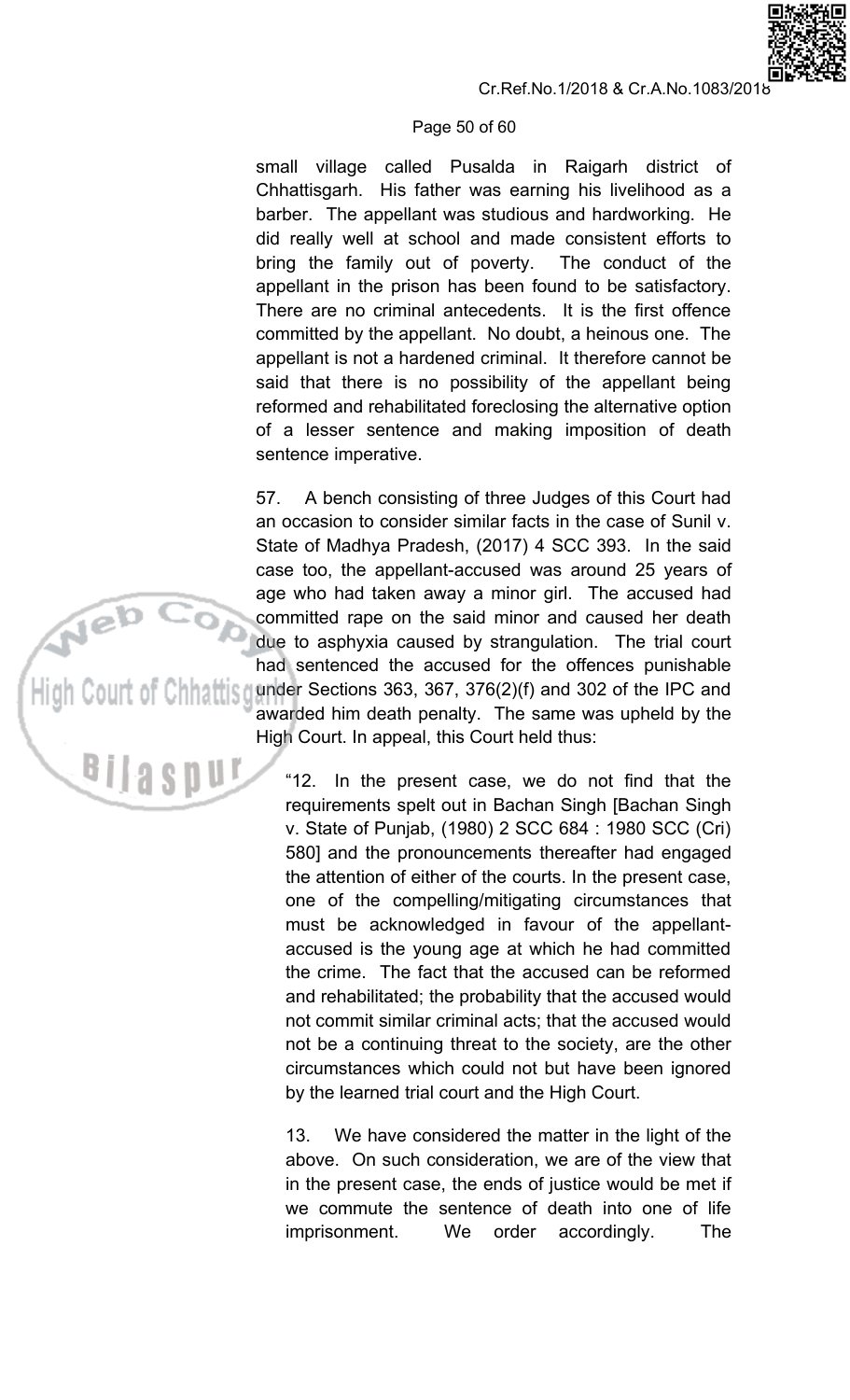

punishments awarded for the offences under Sections 363, 367 and 376(2)(f) IPC by the learned trial court and affirmed by the High Court are maintained."

58. We are also inclined to adopt the same reasoning and follow the same course as adopted by this Court in the case of Sunil (supra). The appeals are therefore partly allowed. The judgment and order of conviction for the offences punishable under Sections 363, 366, 376(2)(i), 377, 201, 302 read with Section 376A of the IPC and Section 6 of the POCSO Act is maintained. However, the death penalty imposed on the appellant under Section 302 IPC is commuted to life imprisonment. The sentences awarded for the rest of the offences by the trial court as affirmed by the High Court, are maintained."

61. Thereafter, the Supreme Court in the matter of Mofil Khan and another

v. State of Jharkhand<sup>70</sup> relying upon its earlier judgment in Rajendra

Pralhadrao Wasnik (supra) and Mohd. Mannan v. State of Bihar<sup>71</sup> held

Neb that the possibility of reformation and rehabilitation of the convict is an

important factor which has to be taken into account as a mitigating

circumstance before sentencing him to death and observed as under:-

"10. It is well-settled law that the possibility of reformation and rehabilitation of the convict is an important factor which has to be taken into account as a mitigating circumstance before sentencing him to death. There is a bounden duty cast on the Courts to elicit information of all the relevant factors and consider those regarding the possibility of reformation, even if the accused remains silent. A scrutiny of the judgments of the trial court, the High Court and this Court would indicate that the sentence of death is imposed by taking into account the brutality of the crime. There is no reference to the possibility of reformation of the Petitioners, nor has the State procured any evidence to prove that there is no such possibility with respect to the Petitioners. We have examined the socio-economic background of the Petitioners, the absence of any criminal antecedents, affidavits filed by their family and community members with whom they continue to share emotional ties

70 2021 SCC OnLine SC 1136 71 (2019) 16 SCC 584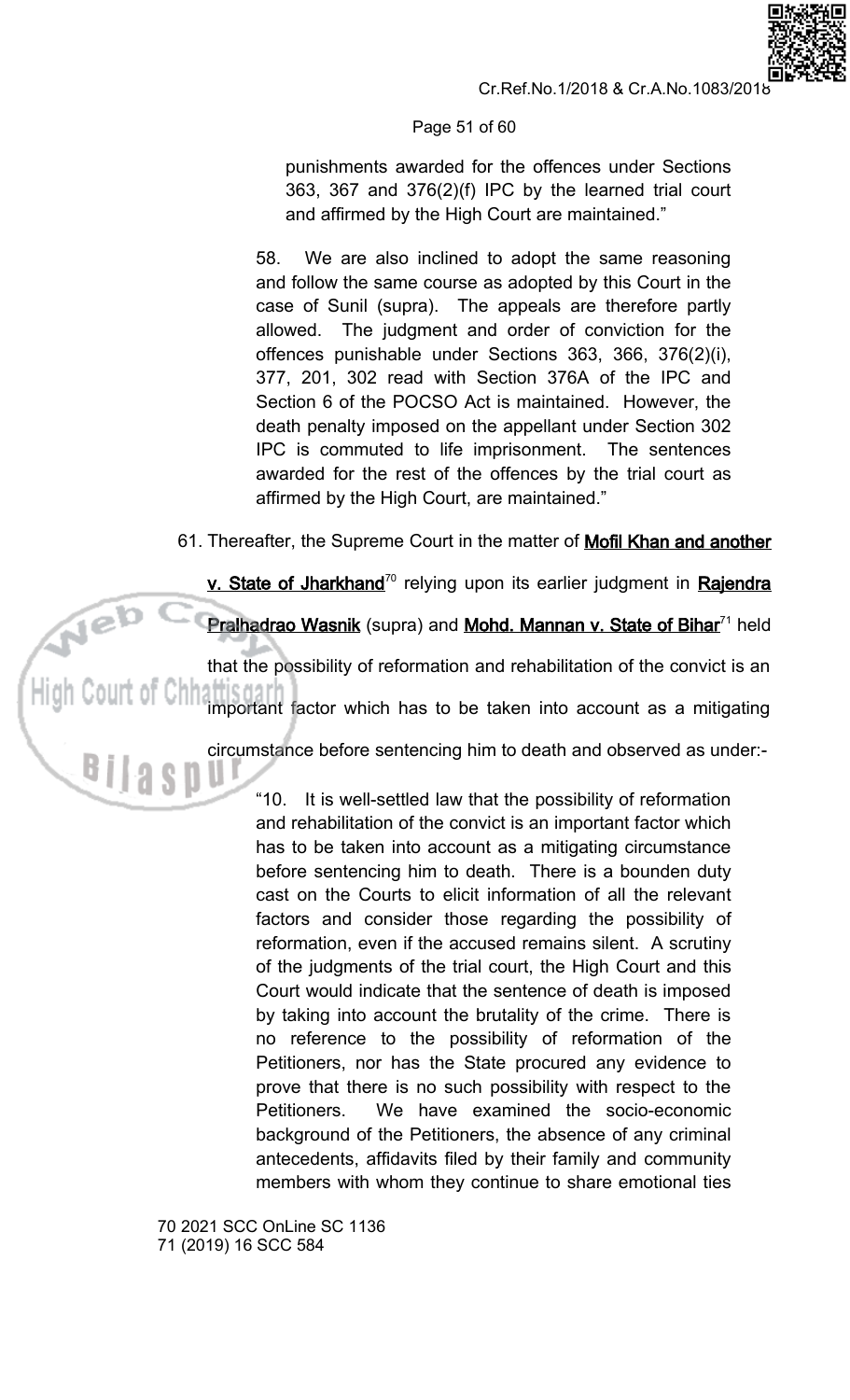

## Page 52 of 60

and the certificate issued by the Jail Superintendent on their conduct during their long incarceration of 14 years. Considering all of the above, it cannot be said that there is no possibility of reformation of the Petitioners, foreclosing the alternative option of a lesser sentence and making the imposition of death sentence imperative. Therefore, we convert the sentence imposed on the Petitioners from death to life. However, keeping in mind the gruesome murder of the entire family of their sibling in a pre-planned manner without provocation due to a property dispute, we are of the opinion that the Petitioners deserve a sentence of a period of 30 years."

62. Very recently, their Lordships of the Supreme Court in the matter of

Bhagwani v. State of Madhya Pradesh<sup>72</sup>, relying upon its earlier

pronouncement in **Bachan Singh** (supra), Machhi Singh (supra),

Mohd. Mannan (supra), Mofil Khan (supra) and Rajendra Pralhadrao

Wasnik (supra), finding that possibility of reformation and rehabilitation

High Court of Chinati Syamu have not been considered, commuted the death sentence

to life imprisonment by holding as under: -

18 21. The Appellant was aged 25 years on the date of commission of the offence and belongs to a Scheduled Tribes community, eking his livelihood by doing manual labour. No evidence has been placed by the prosecution on record to show that there is no probability of rehabilitation and reformation of the Appellant and the question of an alternative option to death sentence is The Appellant had no criminal antecedents foreclosed. before the commission of crime for which he has been There is nothing adverse that has been convicted. reported against his conduct in jail. Therefore, the death sentence requires to be commuted to life imprisonment. However, taking into account the barbaric and savage manner in which the offences of rape and murder were committed by the Appellant on a hapless 11 year old girl, the Appellant is sentenced to life imprisonment for a period of 30 years during which he shall not be granted remission.

> The Appeals are partly allowed. The conviction of 22.

72 2022 SCC OnLine SC 52

Neb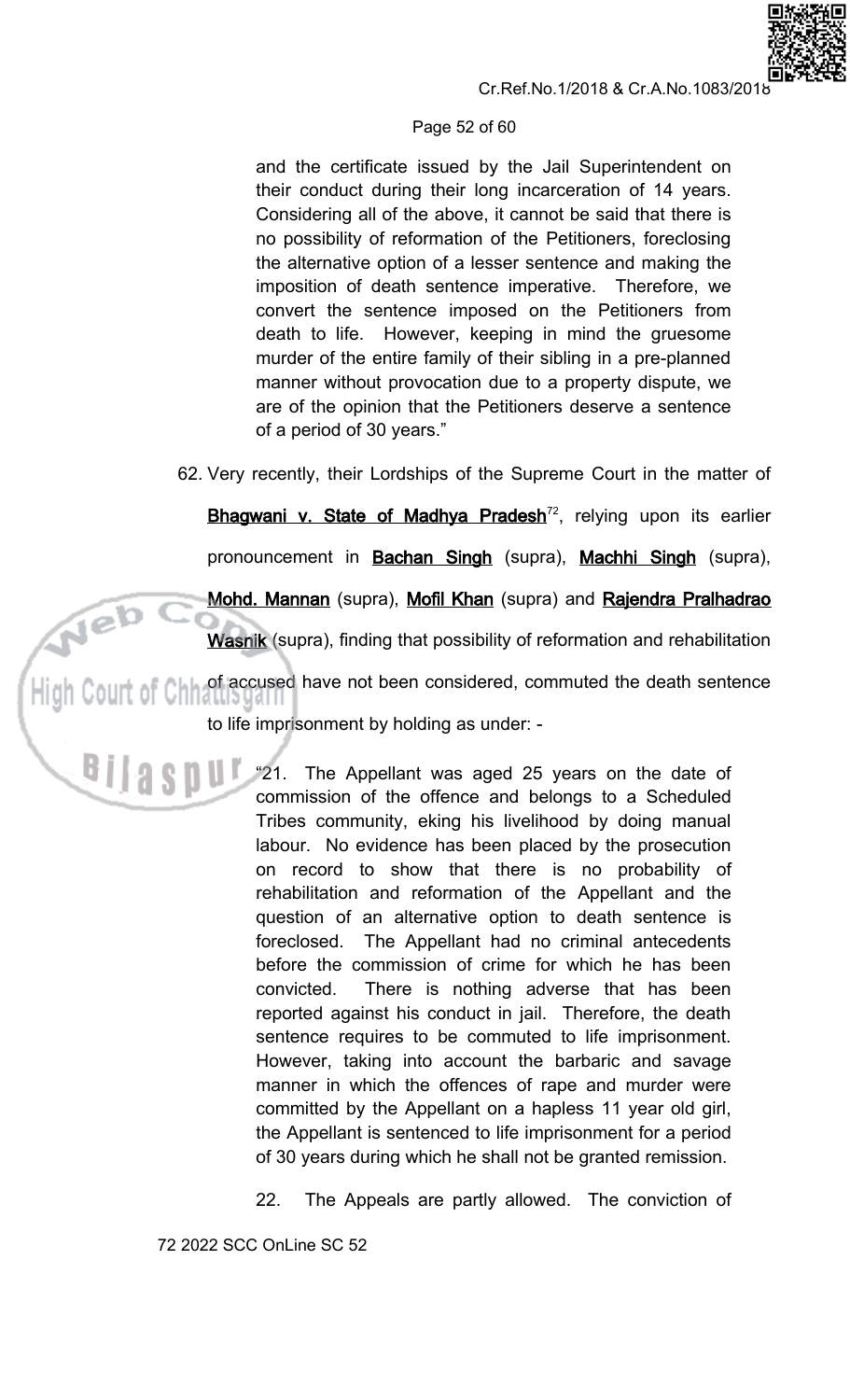

## Page 53 of 60

the Appellant under Sections 363, 366A, 364, 346, 376D, 376A, 302, 201 of Penal Code, 1860 ("IPC") and Section  $5(q)(m)$  read with Section 6 of The Protection of Children from Sexual Offences Act, 2012 is upheld and the sentence is converted from death to that of imprisonment for life for a period of 30 years without remission."

63. Similarly, in the matter of **Pappu v. State of Uttar Pradesh**<sup>73</sup>, their

Lordships of the Supreme Court while commuting the death sentence

to life imprisonment, held as under: -

"164. It could readily be seen that while this Court has found it justified to have capital punishment on the statute to serve as deterrent as also in due response to the society's call for appropriate punishment in appropriate cases but at the same time, the principles of penology have evolved to balance the other obligations of the society, i.e., of preserving the human life, be it of accused, unless termination thereof is inevitable and is to serve the other societal causes and collective conscience of society. This has led to the evolution of 'rarest of rare test' and then, its appropriate operation with reference to 'crime test' and 'criminal test'. The delicate balance expected of the judicial process has also led to another mid-way approach, in curtailing the rights of remission or premature release while awarding imprisonment for life, particularly when dealing with crimes of heinous nature like the present one."

64. In the light of aforesaid proposition of law, we are required to scrutinize the case in hand minutely in the light of aggravating circumstances and mitigating circumstances of the present case and to draw a balance-sheet to decide whether present case falls within the category of rarest of rare, whether there is no chance of reformation of the appellants, whether imprisonment for life which is the rule would not be adequate and would not meet the ends of justice and whether imposition of death penalty would be the only appropriate and meaningful sentence.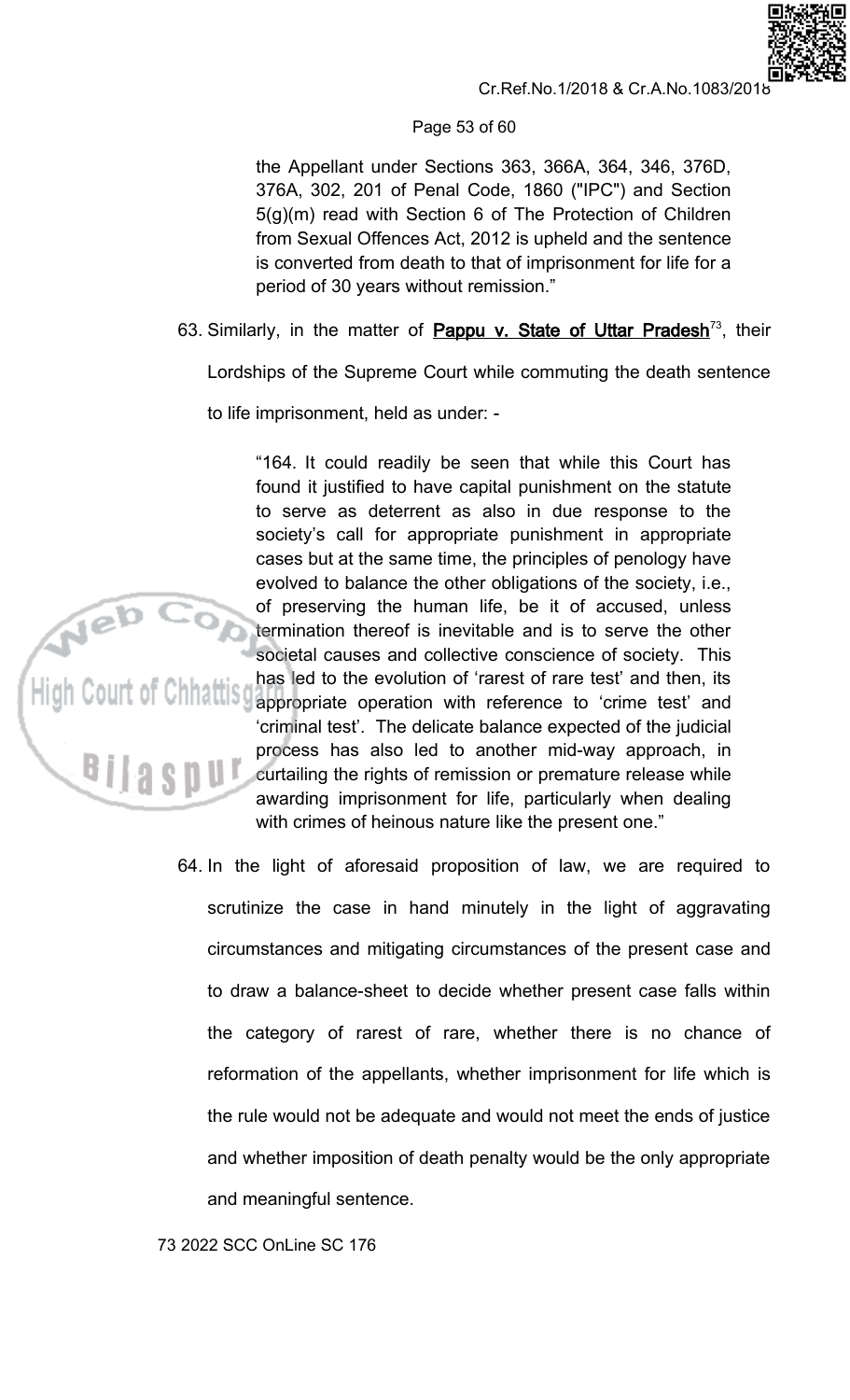#### Page 54 of 60

65. In case of imposing capital sentence, the law requires the court to record special reasons for awarding such sentence. Therefore, we have to consider matters like nature of the offence, how and under what circumstances it was committed, the extent of brutality with which the offence was committed, the motive for the offence, any provocative or aggravating circumstances (crime test) at the time of commission of the crime, the possibility of the convict being reformed or rehabilitated, adequacy of the sentence of life imprisonment and other attending circumstances, and to see whether the State has brought out any evidence to establish that the appellant / accused cannot be reformed or rehabilitated and as to whether effective opportunity of hearing was granted to the appellant / accused on the question of sentence.

<u>matusgarn</u> 66. At this stage, it would be appropriate to notice the special reasons recorded by the learned Additional Sessions Judge while awarding sentence to the appellant herein in paragraphs 30, 31 & 32 of the judgment which are as under: -

> "विरल से विरलतम" के परीक्षण हेतु प्रतिपादित सिद्धांतों के परिपेक्ष्य  $(30)$ में प्रश्नगत प्रकरण में प्रकट तथ्यों से य 825 हू अवधारित किया जाना है कि क्या यह प्रकरण "विरल से विरलतम" प्रकरणों की श्रेणी में आता है । शव नक्शा पंचायतनामा प्र०पी० 10 के अनुसार मृतिका जासमिन का शव चित्त हालत में, सिर कुचला हुआ, चेहरा पहचान नहीं आ रहा है, मुंडी व खोपड़ी बाल सहित अलग होकर धड़ से करीब 50 से०मी० की दूर पर पड़ा होना उल्लेखित है। नक्शा पंचायतनामा प्र०पी० 11 के अनुसार मृतक शुभम का सिर धड़ अलग डेढ मीटर की दूरी पर पड़ा था, बच्चे के कान के उपर एवं पीछे की तरफ से धारदार चीज से मारने का निशान दिख रहा है । सिर का भेजा बाहर निकल गया है, दोनों आंखे दिख रही हैं, नाक के नीचे से मुंह गर्दन अलग कट गया है । शव परीक्षण करने वाले चिकित्सक साक्षी अ०सा० 09 डॉ० एस०आर० सिदार द्वारा शुभम के शव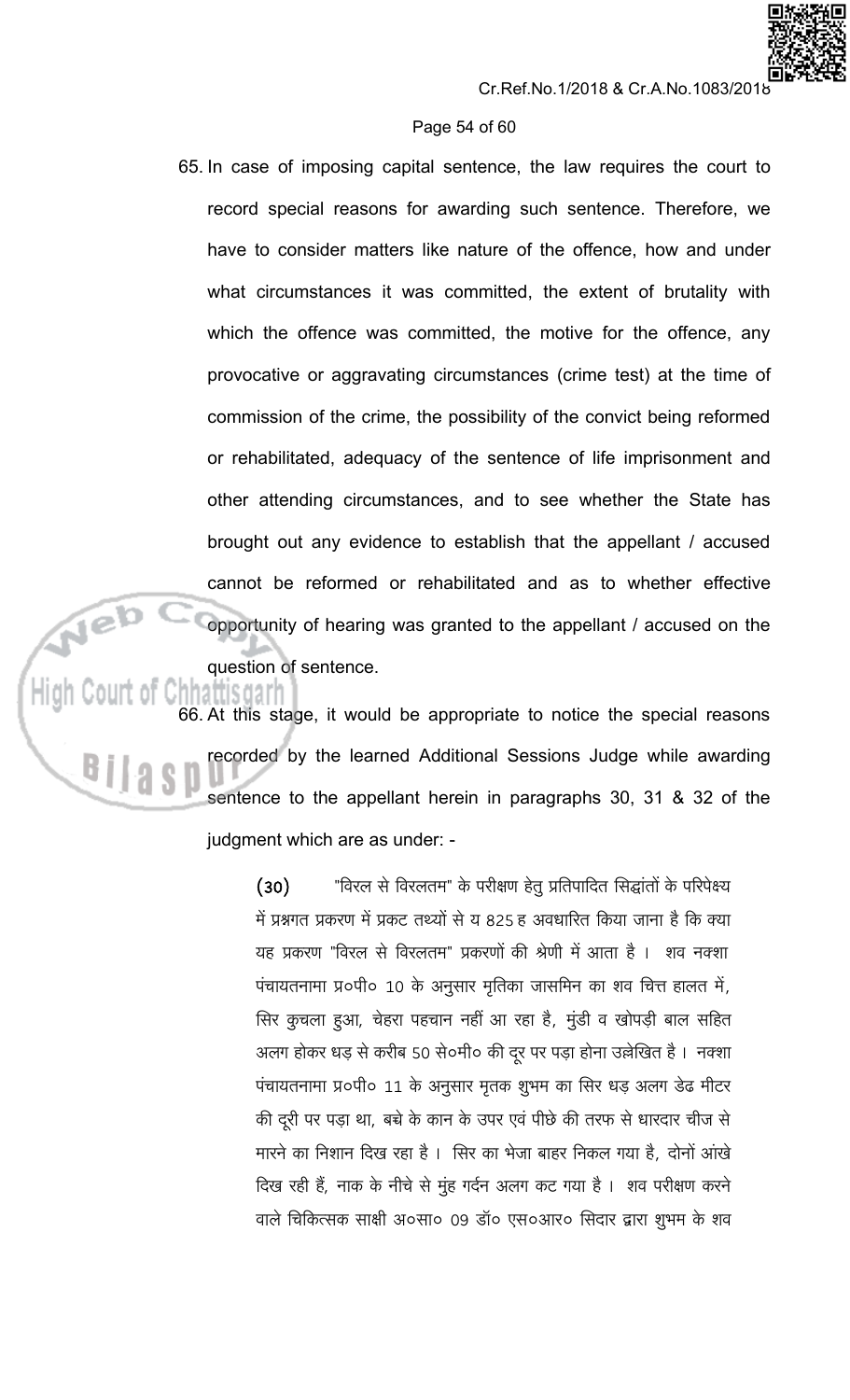

# Page 55 of 60

परीक्षण प्रतिवेदन प्र०पी० 20 में सिर धड़ से अलग पाया गया, सिर में कटी हुई चोट 12 X 06 से०मी० तथा दूसरी चोट ठोड़ी में 10 X 05 से०मी० पायी गई। मस्तिष्क की हड्डी टूटी हुई थी । मस्तिष्क का अंदरूनी भाग फट गया था । जासमिन के शव परीक्षण प्रतिवेदन प्र०पी० 21 में बताया गया कि सिर पूर्णतः कूचला हुआ था, मुंह और आंख नहीं दिख रहे थे तथा सिर धड़ से अलग था । आंतरिक परीक्षण में खोपड़ी मस्तिष्क पूर्णतः कुचले हुए थे। कंठ व श्वास नली कटी हुई थी तथा कपाल, चेहरे व गर्दन की हड़िडयां टूट गई थी। अ०सा० 14 के०के० वाजपेयी द्वारा कंडिका 14 में व्यक्त किया गया है कि आरोपी द्वारा दो छोटे बच्चों की हत्या की गई। पांच–सात सौ लोगों की भीड़ एकत्रित थी जो आरोपी को मारने का प्रयास कर रहे थे ।

 $(31)$ दोनों बच्चों शुभव व जासमिन को कारित चोटों से स्पष्ट है कि आरोपी द्वारा सोच विचार कर उनकी मृत्यू कारित करने के आशय से शरीर के अत्यंत मर्म अंगों पर सांघातिक चोट कारित की गई । चोटें कारित करते समय अभियुक्त का आशय यह सुनिश्चित करना प्रतीत होता है कि दोनों बच्चे किसी भी परिस्थिति में जीवित न बचें । 08 वर्षीय शुभम तथा 09 वर्षीय जासमिन के सिर शरीर से अलग पाए गए । जासमिन के सिर व चेहरे पर कई प्रहार किए जाने के परिणामस्वरूप उसका चेहरा पूरी तरह कुचल गया था । आरोपी के दोनों बच्चे अपने पिता के स्नेह व प्यार में उसके साथ आ गए, बच्चों को कहीं से भी यह आशंका नहीं थी कि उनका पालन पोषण एवं संरक्षण करने वाला पिता उनकी हत्या इतने निर्मम ढंग से कर देगा । दोनों बच्चों द्वारा आरोपी को हत्या करने का कोई हेतुक भी प्रदान नहीं किया गया । आरोपी द्वारा किया गया अपराध समाज की अंतश्वेतना को स्तब्ध कर देता है । आरोपी द्वारा बच्चों को उनकी मां के गांव से लागर रात्रि में तालाब के पास ले जाकर पहले से रखे हुए फावड़े से उनकी हत्या करना, उसकी सुनियोजित योजना दर्शित करता है ।

High Court of Chhattisg

प्रकरण में गुरूत्तरकारी एवं उपशमनकारी परिस्थितयों का संतुलन पत्र  $(32)$ (बैलेंस शीट) तैयार कर विचार किए जाने पर गुरूत्तरकारी परिस्थितियों की बहूलता पायी गई । आरोपी द्वारा अत्यंत क्रूर, पाशविक, वीभत्स ढंग से निष्ठुरता के साथ अपने दो छोटे–छोटे अबोध बच्चों की फावड़ा से निर्मम हत्या की गई । आरोपी द्वारा अपने ही अबोध बच्चों को, जिनके भरण–पोषण, लालन–पालन एवं सुरक्षा की जिम्मेदारी उस पर थी, अकारण फावड़ा से बर्बरतापूर्वक काट डाला गया। कहा जाता है कि "शिशु परमात्मा का उपहार है ।" वर्तमान माममला निर्मम हत्या का एक असाधारण मामला है । आरोपी द्वारा दोनों निर्दोष एवं असहाय बच्चों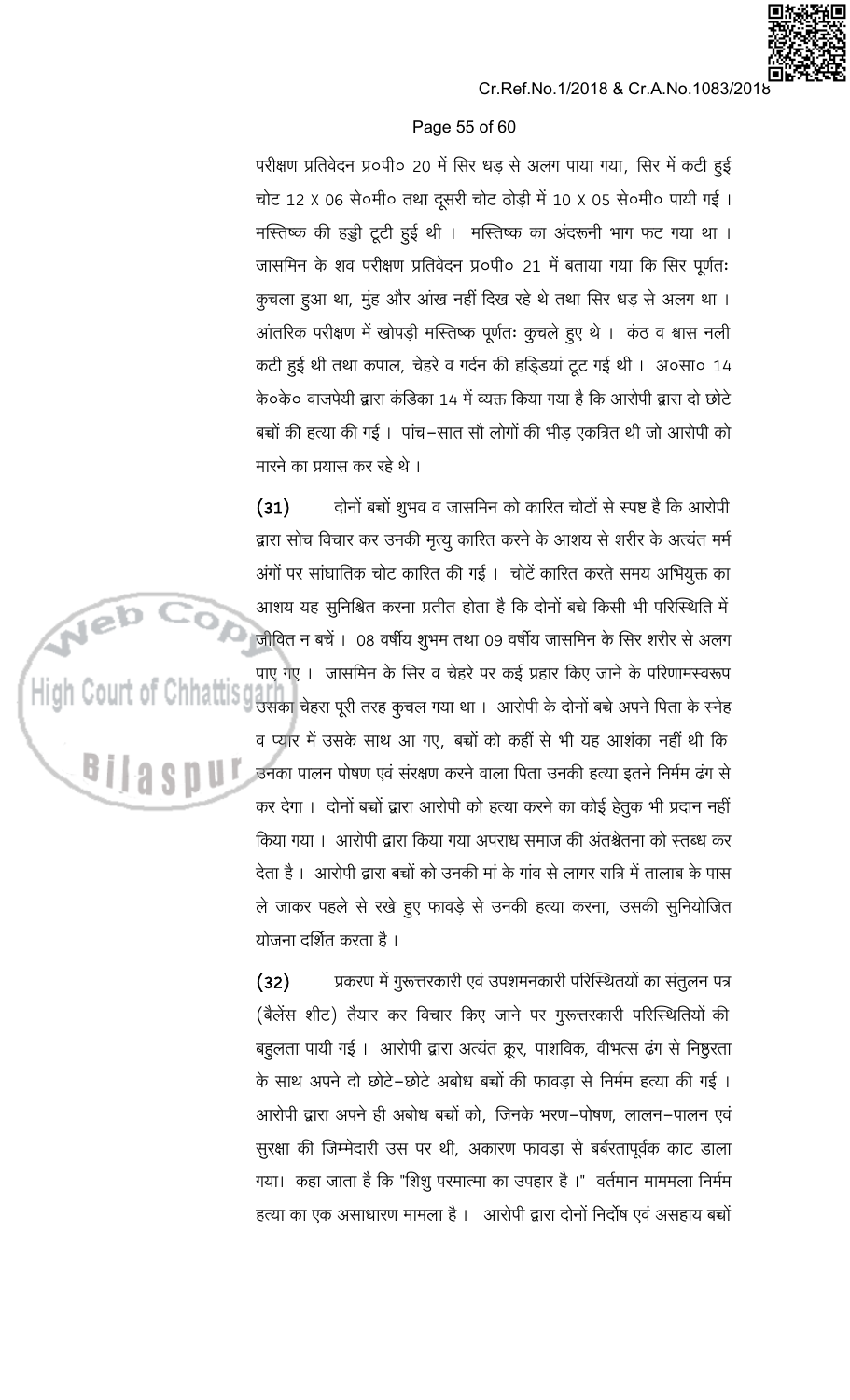

# Page 56 of 60

की हत्या बहूत ही निर्ममता एवं पाशविक ढंग से की गई है। आरोपी द्वारा चतुराई से पूर्व योजना बनाकर, निष्ठुरता, क्रूरता एवं पैशाचिक तरीके से हत्या की गई। बच्चों के शरीर पर पाई गई क्षतियाँ आरोपी की निर्दयता दर्शित करती है। आरोपी द्वारा अपने बच्चों के साथ विश्वासघात किया गया । हत्या करने की परिस्थितयॉ अत्यधिक हृदयहीन, घृणात्मक एवं लोमहर्षक थी । दण्डादेश के समय अपराध की नृशंसता विचारणीय तथ्य है । अभियुक्त का कार्य न केवल पशुता से परिपूर्ण है, वरन राक्षसी कृत्य है । आरोपी द्वारा अपने अबोध बच्चों पर दया नहीं की गई । उपरोक्त गुरुत्तरकारी एवं उपशमनकारी परिस्थितियों पर गंभीरतापूर्वक विचार करने के उपरांत न्यायालय इस निष्कर्ष पर है कि प्रश्नगत प्रकरण "विरल से विरलतम" मामले के संवर्ग में आता है । आरोपी समाज के लिए जोखिम है और उसको आजीवन कारावास के दंड से दंडित किया जाना अपर्याप्त होगा। उपरोक्त विश्लेषण के आधार पर आरोपी **डोलालाल** को **धारा 302 (दो बार) भा०द०स०** के आरोप <u>में **मृत्यूदंड** एवं 500/– (पॉच सौ) रूपए के अर्थदंड से दंडित किया जाता है ।</u> <u>अर्थदण्ड की राशि अदा न करने पर 02 माह का कठोर कारावास पृथक से </u> <u>भुगताया जावे । आरोपी डोलालाल को गर्दन में फांसी लगाकर तब तक लटकाया</u> <u>जाए, जब तक उसकी मृत्यू न हो जाए ।</u>

# High Court of Chhattisgarh

67. A careful perusal of the findings so recorded would show that,

(1) the trial Court had convicted the appellant and imposed death penalty on the very same day.

> (2) the trial Court has not taken into consideration the probability of the appellant being reformed and rehabilitated;

> (3) the trial Court has taken into consideration only the crime and the manner in which it was committed, and it has not taken into consideration the criminal's state of mind and his socio-economic conditions:

> (4) the trial Court has not given any effective opportunity of hearing on the question of sentence to the appellant herein as held by the Supreme Court in **Mohd. Mannan** (supra); and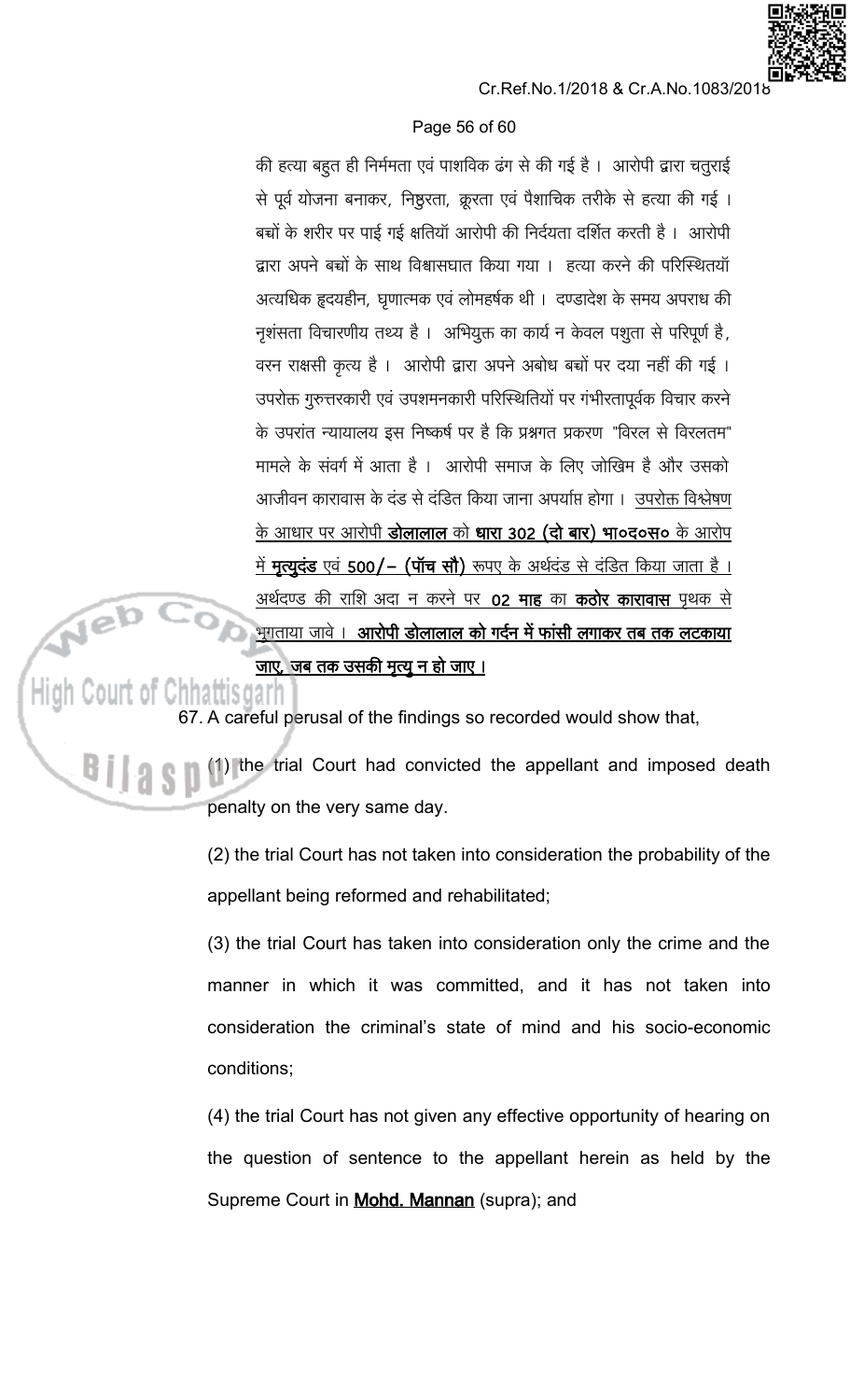## Page 57 of 60

(5) similarly, no evidence was brought on record on behalf of the prosecution to prove to the court that convict cannot be reformed or rehabilitated by producing material about his conduct in jail, and no opportunity was given to the accused to produce evidence as held by the Supreme Court in Rajendra Pralhadrao Wasnik (supra).

68. We have to apply all the above-stated principles noticed herein supra in the present case to decide whether the learned Additional Sessions Judge is justified in awarding death sentence to the appellant and for confirmation of death sentence.

# **Crime test**

69. In the present case, the deceased were son and daughter of the appellant aged about 8 and 9 years. In the evening of 25<sup>th</sup> January,  $\mathop{\mathop{\parallel}}\nolimits$   $\mathop{\mathbb{C}}\nolimits$   $\mathop{\mathbb{C}}\nolimits$   $\mathop{\mathbb{C}}\nolimits$   $\mathop{\mathbb{C}}\nolimits$   $\mathop{\mathbb{C}}\nolimits$   $\mathop{\mathbb{C}}\nolimits$   $\mathop{\mathbb{C}}\nolimits$   $\mathop{\mathbb{C}}\nolimits$   $\mathop{\mathbb{C}}\nolimits$   $\mathop{\mathbb{C}}\nolimits$  are appellant took away the custody of his so their grand-mother on the pretext of celebrating Republic Day in absence of their mother Geeta (PW-2) who has gone to fields for agricultural work. The appellate brutally murdered his children by spade by which neck of the two minor children Shubham & Jasmine was chopped off from the rest of the body and thereafter, the appellant absconded from his house by locking it and stayed at his sister-inlaw's house at Village Jamhari (Sajapali). As such, the offence of murder (two counts) was committed by the appellant by taking into the custody of his two children in absence of their mother. The barbaric act of the appellant was not only inhumane but extremely shocking and cruel. The appellant visited the house of his mother-in-law in intoxicated condition and on the pretext of celebrating Republic Day on the next day, took away the two children. The act of the appellant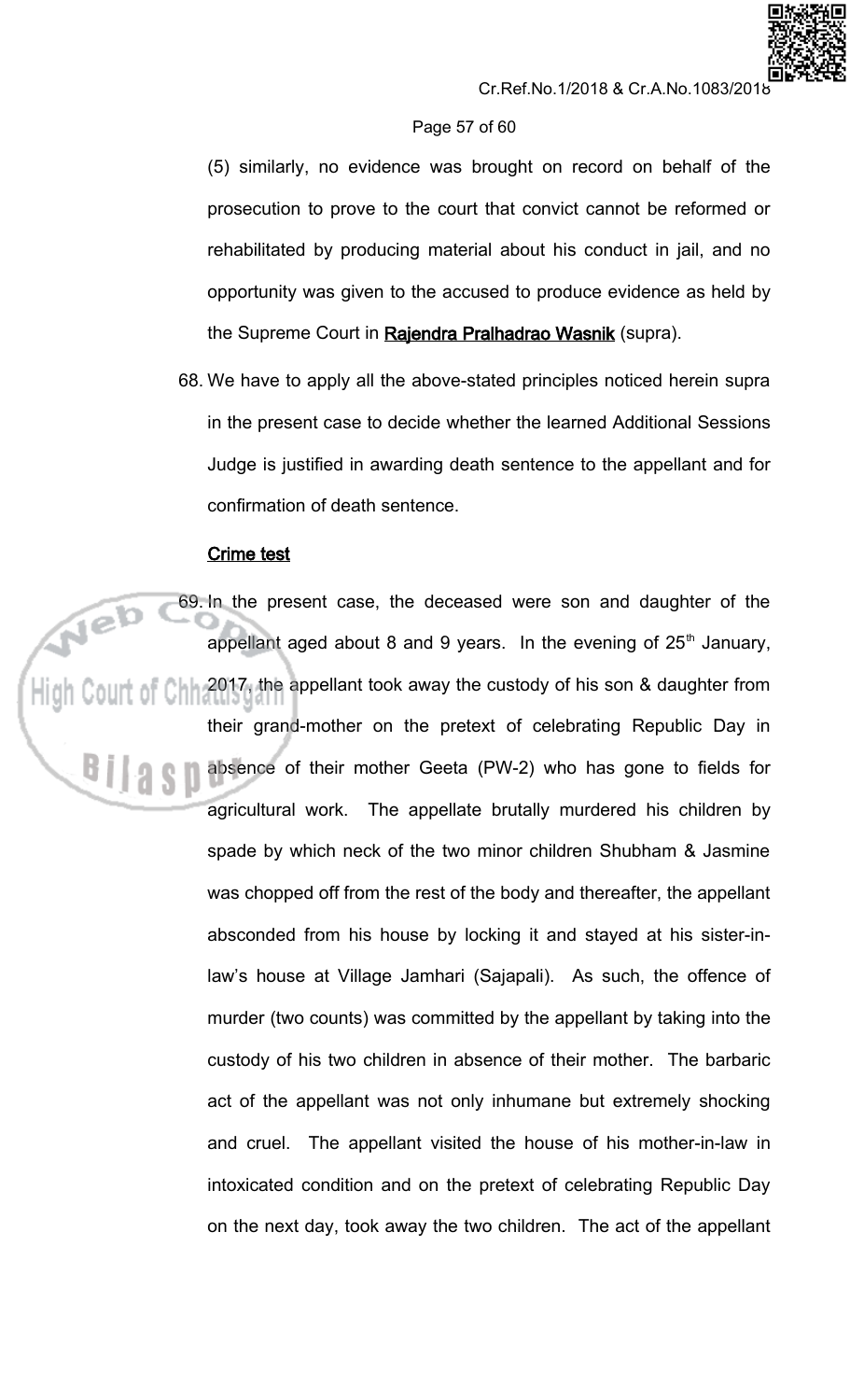# Cr.Ref.No.1/2018 & Cr.A.No.1083/201

# Page 58 of 60

in decapitating the body from neck is definitely an aggravating circumstance which goes against the appellant and it satisfies the crime test.

# **Criminal test**

70. The accused was aged about 23 years at the time when the offence was committed and now, he is aged about 25 years, and this is the mitigating factor favouring him. No criminal antecedents have been brought against him and he has committed the offence of murder of his own children (son & daughter), even though they have left his guardianship on account of his bad conduct and behaviour, and staying with their mother, maternal grand-father and maternal grandmother, yet, taking the custody of his two children on the pretext of ,<br>High Court of Chh celebrating Republic Day, he murdered them brutally, which makes his act totally barbaric and condemnable. As such, the appellant has committed offence against innocent, minor and defence-less children, who have not even crossed 10 years of age. Therefore, we do not find any mitigating circumstance against the appellant except he is young person aged about 25 years now.

# **R-R test**

- 71. After consideration of crime test and criminal test, it brings us to R-R test (Rarest of Rare). After considering oral and documentary evidence on record and the entire material on record, the question would be, whether this is the rarest of rare case and whether the death sentence awarded should be confirmed?
- 72. The appellant was a young person aged about 23 years at the time of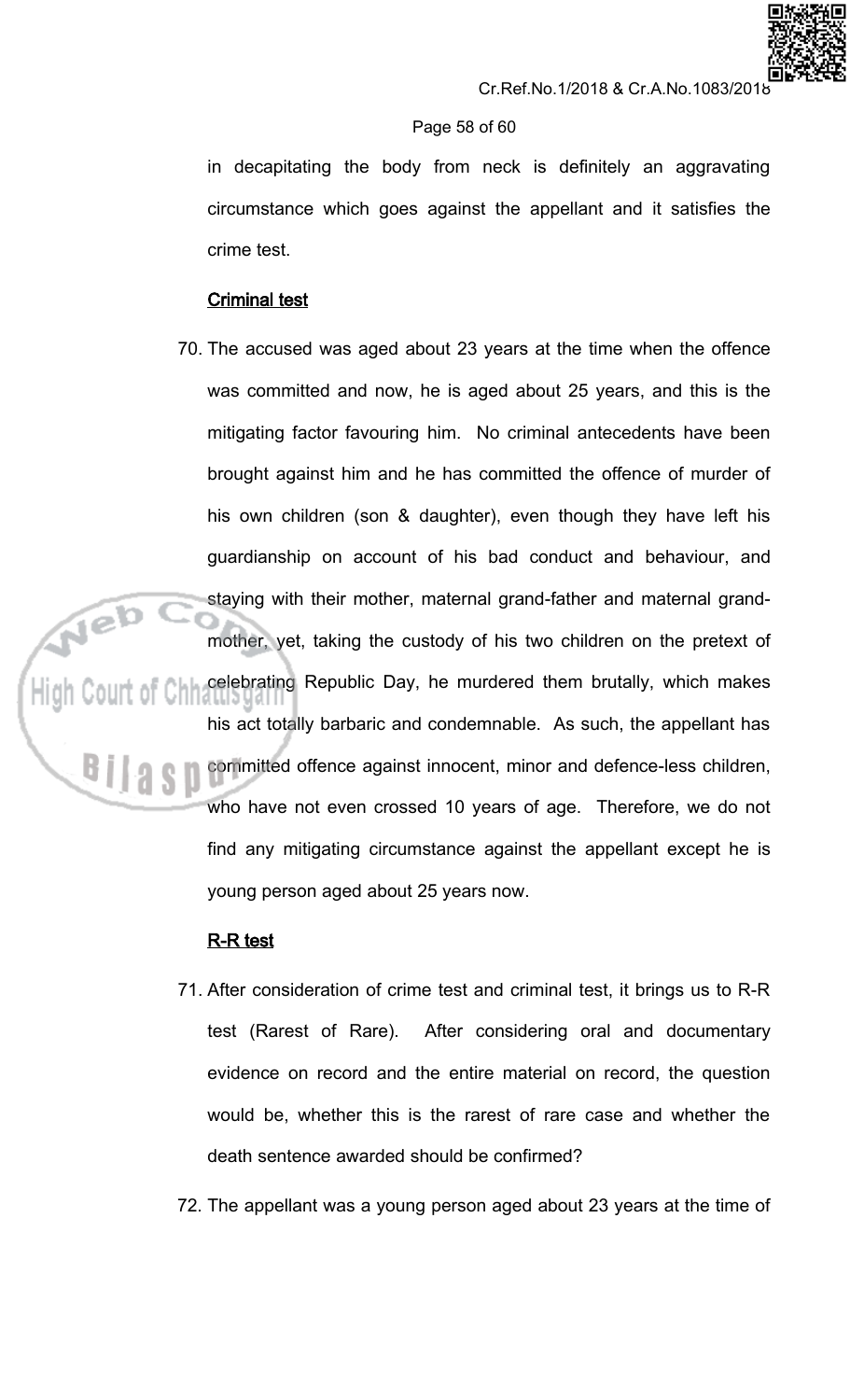## Page 59 of 60

commission of offence. He is resident of Village Kayatpali in Mahasamund district which is remote village of said Mahasamund The State has not brought on record any evidence to district. demonstrate that there is no possibility with respect to reformation and rehabilitation and even that aspect has not been considered by the trial Court while awarding death sentence to the appellant herein. We have called report from the Superintendent of Jail, Raipur wherein the appellant herein has been lodged currently and in which the conduct of the appellant has been found to be normal / satisfactory. The appellant has no criminal antecedents, though he has committed an offence which is heinous one causing death of two children. At this stage, we are reminded of what John F. Kennedy has said, "children are the world's most valuable resources and best hope for the future". Thus, in absence of evidence on record that there is no possibility with respect to reformation and rehabilitation of the accused / appellant, as he was young person when he committed the offence and he is not likely to be a menace or threat or danger to the society or to the community, there is nothing to suggest that he is likely to repeat similar crimes in future and following the law laid down by their Lordships of the Supreme Court in **Amit v. State of Maharashtra** (supra), **Santosh Kumar Singh** (supra), Rameshbhai Chandubhai Rathod (supra), Amit v. State of U.P. (supra) and Lochan Shrivas (supra) in which considering young age of the accused persons, their Lordships were pleased to convert the death sentence into that of

imprisonment for life. Upon thoughtful consideration, we are of the view that extreme sentence of death penalty is not warranted in the